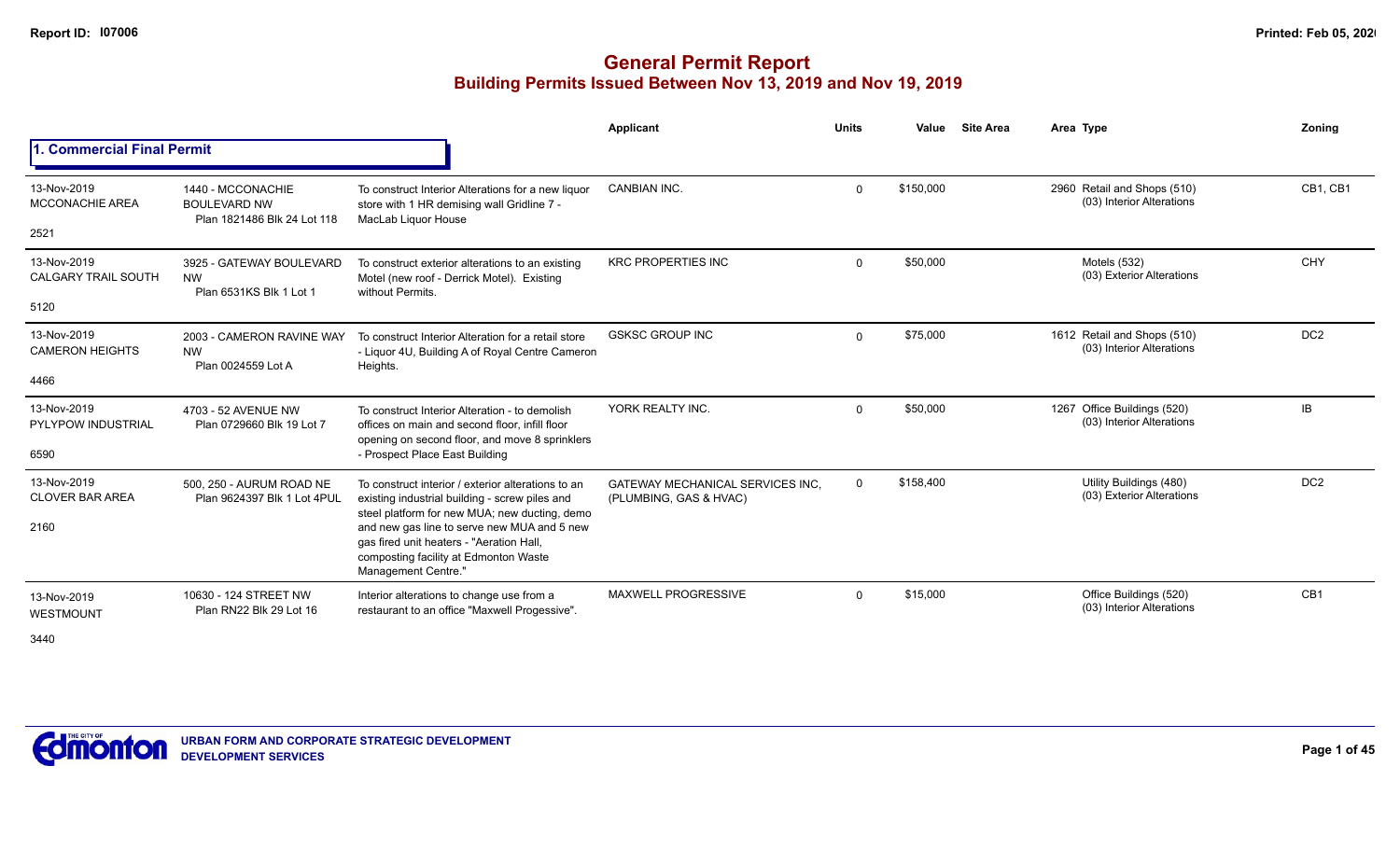|                                                     |                                                       |                                                                                                                                                          | Applicant                                                    | <b>Units</b> | Value       | <b>Site Area</b> | Area Type                                                              | Zoning          |
|-----------------------------------------------------|-------------------------------------------------------|----------------------------------------------------------------------------------------------------------------------------------------------------------|--------------------------------------------------------------|--------------|-------------|------------------|------------------------------------------------------------------------|-----------------|
| 1. Commercial Final Permit                          |                                                       |                                                                                                                                                          |                                                              |              |             |                  |                                                                        |                 |
| 13-Nov-2019<br><b>BOYLE STREET</b>                  | 10245 - 96 STREET NW<br>Plan 1922596 Blk 8 Lot 25     | To demolish a 40 unit apartment hotel                                                                                                                    | DELNOR CONSTRUCTION LTD                                      | $-1$         | \$30,000    |                  | Apartments (310)<br>(99) Demolition                                    | DC1, DC1        |
| 1020                                                |                                                       |                                                                                                                                                          |                                                              |              |             |                  |                                                                        |                 |
| 13-Nov-2019<br>STRATHCONA INDUSTRIAL<br><b>PARK</b> | 9326 - 37 AVENUE NW<br>Plan 1923169 Blk 5 Lot 2B      | To construct Interior Alteration for a Cannabis<br>production plant                                                                                      | EUPHORA CANNABINOIDS INC.                                    | $\Omega$     | \$750,000   |                  | 11688 Storage Buildings, Warehouses (460)<br>(03) Interior Alterations | IB              |
| 6700                                                |                                                       |                                                                                                                                                          |                                                              |              |             |                  |                                                                        |                 |
| 13-Nov-2019<br><b>CALGARY TRAIL NORTH</b>           | 10375 - 59 AVENUE NW<br>Plan 5740AI Blk 85 Lots 28-30 | To change the use of a flea market to a<br>distillery(F1) with retail sales area(E) and to<br>construct exterior and interior alterations (Lone          | LONE PINE DISTILLING INC                                     | $\Omega$     | \$177.300   |                  | 7243 Retail and Shops (510)<br>(03) Interior Alterations               | IB              |
| 5110                                                |                                                       | Pine Distilling Inc.)                                                                                                                                    |                                                              |              |             |                  |                                                                        |                 |
| 13-Nov-2019<br><b>INDUSTRIAL HEIGHTS</b>            | 12523 - 60 STREET NW<br>Plan 8222594 Blk 3 Lot 3      | To Construct interior alterations DONE WITHOUT<br>PERMITS for existing tenant space to an<br>existing Industrial use building. (RV Country).             | 1041786 ALBERTA LTD., DAVID                                  | $\Omega$     | \$150,000   |                  | 7500 Retail - Motor Vehicle (570)<br>(03) Interior Alterations         | IM              |
| 2360                                                |                                                       | See existing BP 078352142-004 for shell permit.                                                                                                          |                                                              |              |             |                  |                                                                        |                 |
| 13-Nov-2019<br><b>EMPIRE PARK</b>                   | 4420 - CALGARY TRAIL NW<br>Plan 1820228 Blk 30 Lot 16 | To construct Interior Alterations within existing<br>assembly building - original tenant fit up within<br>shell - "Popeyes Louisiana Kitchen" and to add | VERSATILE DEVELOPMENTS CORP.,<br><b>CHRISTOPHER WIGELAND</b> | $\Omega$     | \$485,000   |                  | 3175 Restaurants and Bars (540)<br>(03) Interior Alterations           | DC <sub>2</sub> |
| 5170                                                |                                                       | 1 MUA on the roof                                                                                                                                        |                                                              |              |             |                  |                                                                        |                 |
| 14-Nov-2019<br><b>DOWNTOWN</b>                      | 10534 - JASPER AVENUE NW<br>Plan NB Blk 5 Lot 130     | Interior Alteration Upgrade the service counter<br>and HVAC system. The seating area,<br>washroom, office will remain as is.                             | SPAN ARCHITECTURE INC                                        | $\Omega$     | \$80,000    |                  | 450 Restaurants and Bars (540)<br>(03) Interior Alterations            | <b>JAMSC</b>    |
| 1090                                                |                                                       |                                                                                                                                                          |                                                              |              |             |                  |                                                                        |                 |
| 14-Nov-2019<br><b>ROPER INDUSTRIAL</b>              | 5805 - 53 AVENUE NW<br>Plan 2069RS Lot 3              | To construct a General Industrial Use buildings<br>(Building A - Shell building only, 2 RTU's)                                                           | DAWSON WALLACE CONSTRUCTION<br>LTD.                          | $\Omega$     | \$3,000,000 |                  | 37114 Storage Buildings, Warehouses (460)<br>$(01)$ New                | IM              |
| 6640                                                |                                                       | (Demising walls, Mezzanine and washrooms all<br>require separate permit)                                                                                 |                                                              |              |             |                  |                                                                        |                 |

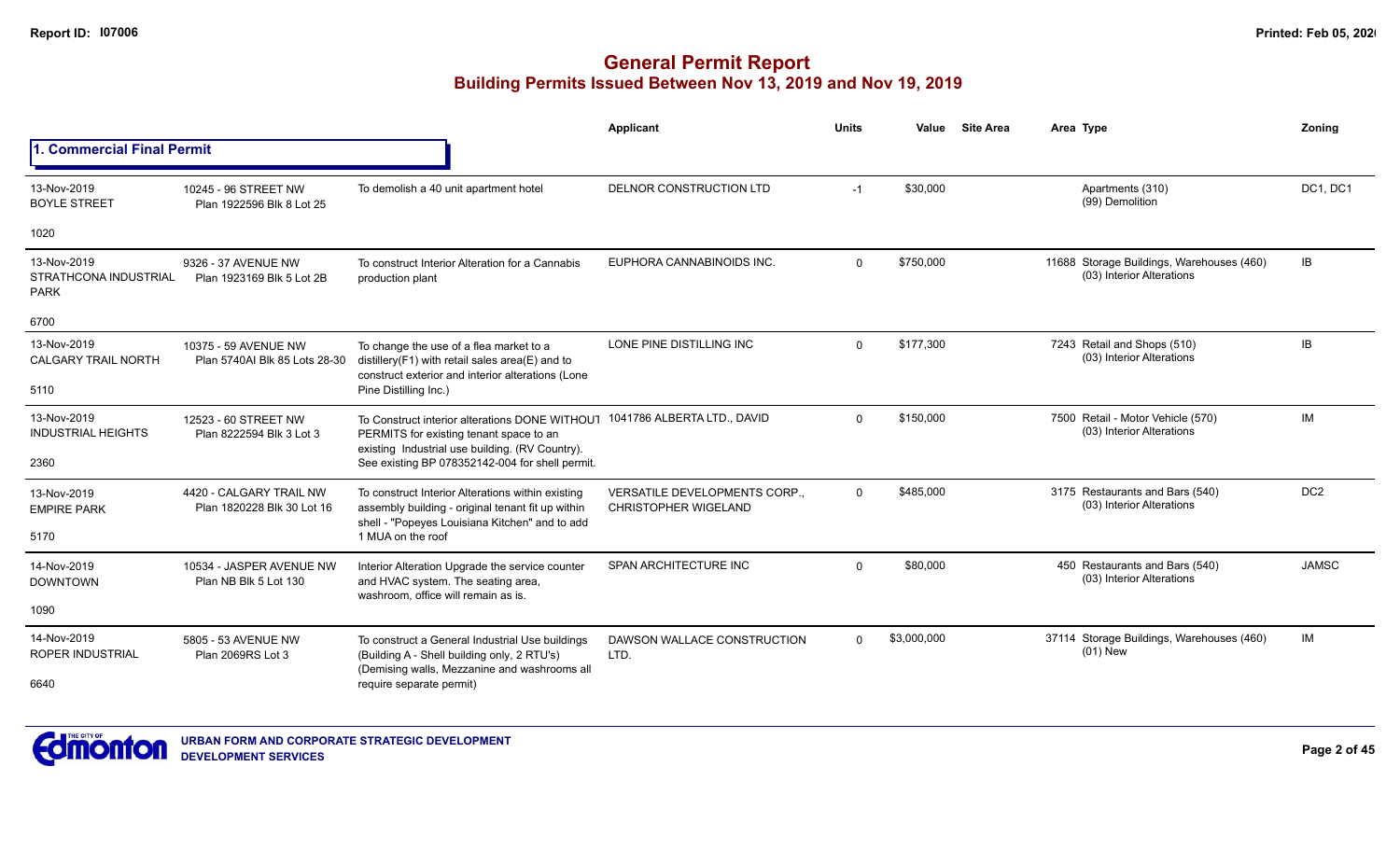|                                                           |                                                                     |                                                                                                                                                                                          | <b>Applicant</b>                    | <b>Units</b> | Value       | <b>Site Area</b> | Area Type                                                        | Zoning          |
|-----------------------------------------------------------|---------------------------------------------------------------------|------------------------------------------------------------------------------------------------------------------------------------------------------------------------------------------|-------------------------------------|--------------|-------------|------------------|------------------------------------------------------------------|-----------------|
| <b>1. Commercial Final Permit</b>                         |                                                                     |                                                                                                                                                                                          |                                     |              |             |                  |                                                                  |                 |
| 14-Nov-2019<br><b>BOYLE STREET</b>                        | 9559 - 103 AVENUE NW<br>Plan ND Blk 8 Lot 23                        | Demolition                                                                                                                                                                               | DELNOR CONSTRUCTION LTD             | $-1$         | \$30,000    |                  | Apartments (310)<br>(99) Demolition                              | DC1             |
| 1020                                                      |                                                                     |                                                                                                                                                                                          |                                     |              |             |                  |                                                                  |                 |
| 14-Nov-2019<br><b>ROPER INDUSTRIAL</b>                    | 5805 - 53 AVENUE NW<br>Plan 2069RS Lot 3                            | To construct a General Industrial Use buildings<br>(Building B, Shell building only, 2 RTU's)                                                                                            | DAWSON WALLACE CONSTRUCTION<br>LTD. | $\Omega$     | \$3,000,000 |                  | 37114 Storage Buildings, Warehouses (460)<br>$(01)$ New          | IM              |
| 6640                                                      |                                                                     |                                                                                                                                                                                          |                                     |              |             |                  |                                                                  |                 |
| 14-Nov-2019<br><b>WEST JASPER PLACE</b>                   | 15347 - STONY PLAIN ROAD<br><b>NW</b><br>Plan 5229AD Blk 21 Lot 5   | Demolition of existing concrete block building.<br>Abatement completed and services<br>disconnected.                                                                                     | VISCO DEMOLITION CONTRACTORS        | $\Omega$     | \$30,000    |                  | Retail and Shops (510)<br>(99) Demolition                        | CB1. CB2        |
| 4580                                                      |                                                                     |                                                                                                                                                                                          |                                     |              |             |                  |                                                                  |                 |
| 14-Nov-2019<br>CENTRAL MCDOUGALL.<br><b>SPRUCE AVENUE</b> | 1 - KINGSWAY GARDEN MALL<br><b>NW</b><br>Plan 1620578 Blk 7 Lot 277 | *ALTERED SCOPE Nov 6, 2019* To construct<br>Interior Alterations on an existing building.<br>Return life safety systems to operational status<br>- previous demolition permit retracted. | ABBARCH ARCHITECTURE INC.           | $\Omega$     | \$75,000    |                  | Malls, Office/Retail (512)<br>(03) Interior Alterations          | CSC, CB2        |
| 1030, 1230                                                |                                                                     |                                                                                                                                                                                          |                                     |              |             |                  |                                                                  |                 |
| 14-Nov-2019<br>CALDER                                     | 11926 - 129 AVENUE NW<br>Plan 6095AF Blk 11 Lots 7-8                | To change the use from an 8 Dwelling<br>Apartment House to a Mix Use building (1<br>Business & Personal Services use Suite and 4                                                         | 2126781 ALBERTA LTD.                | Δ            | \$100,000   |                  | 2000 Mixed Use (522)<br>(03) Exterior Alterations                | <b>CNC</b>      |
| 3070                                                      |                                                                     | Dwelling Units) and to construct exterior and<br>interior alterations. Re-configure interior<br>partition/separation walls, new windows, new<br>siding and new exterior stair.           |                                     |              |             |                  |                                                                  |                 |
| 14-Nov-2019<br>WESTMOUNT                                  | 11024 - 127 STREET NW<br>Plan RN60 Blk 2 Lot 5                      | To construct interior and exterior alterations<br>(above grade outdoor play area, exterior<br>stairways and removal of windows at the rear                                               | SMARTWAY DAYCARE BROKERAGE INC      | $\Omega$     | \$120,000   |                  | 8934 Day Cares, Nursing Homes (650)<br>(03) Interior Alterations | CB <sub>1</sub> |
| 3440                                                      |                                                                     | and the front of the building) for Child Care<br>Services (80 Children)                                                                                                                  |                                     |              |             |                  |                                                                  |                 |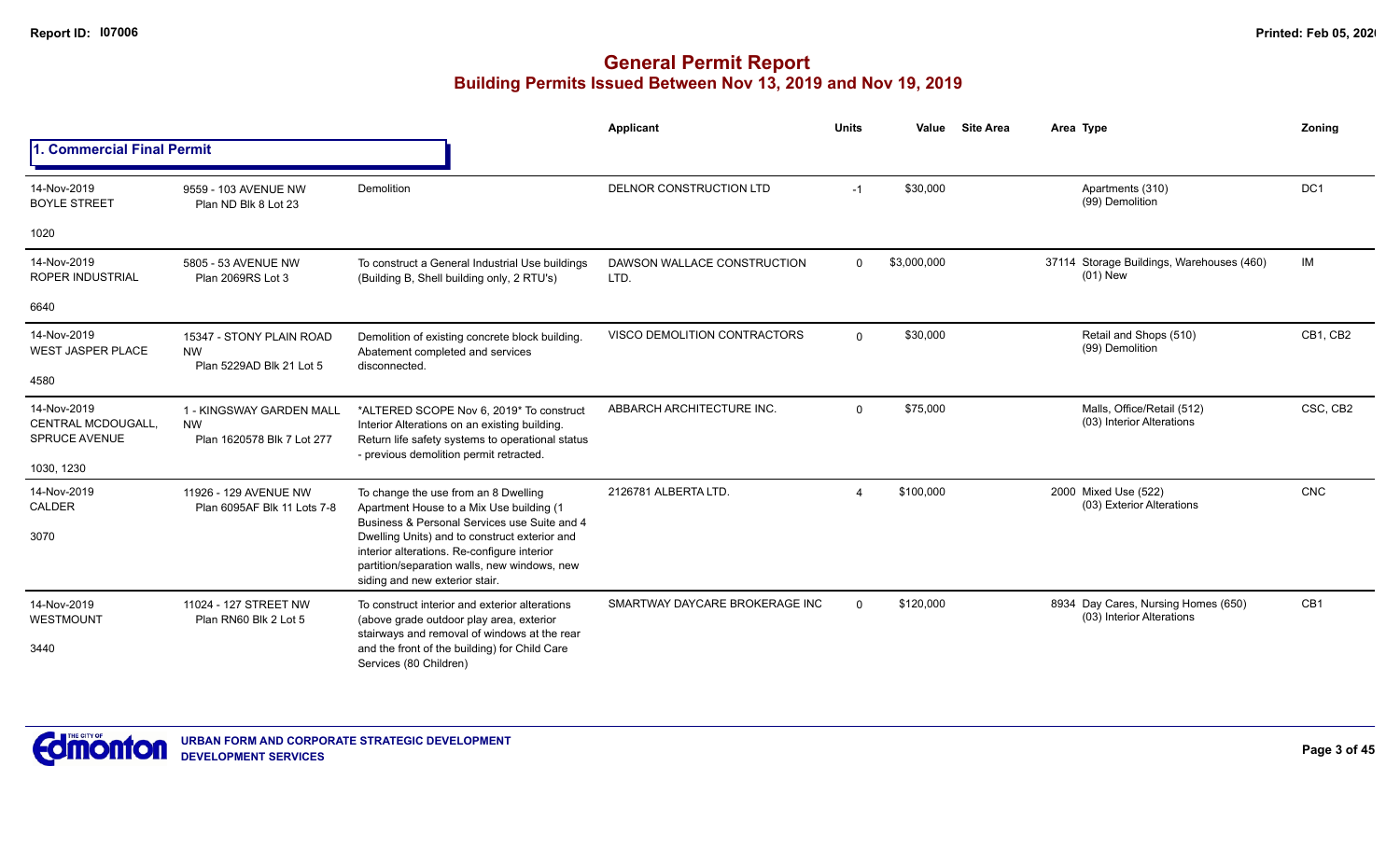#### **General Permit Report Building Permits Issued Between Nov 13, 2019 and Nov 19, 2019**

|                                                  |                                                                     |                                                                                                                                                                                    | Applicant                         | <b>Units</b> | Value       | <b>Site Area</b> | Area Type                                                            | Zonina          |
|--------------------------------------------------|---------------------------------------------------------------------|------------------------------------------------------------------------------------------------------------------------------------------------------------------------------------|-----------------------------------|--------------|-------------|------------------|----------------------------------------------------------------------|-----------------|
| 1. Commercial Final Permit                       |                                                                     |                                                                                                                                                                                    |                                   |              |             |                  |                                                                      |                 |
| 14-Nov-2019<br>PLACE LARUE<br>4400               | 18125 - STONY PLAIN ROAD<br><b>NW</b><br>Plan 1822705 Blk 1 Lot 13A | To construct a new 1 storey car storage<br>building . Building 2 - (Pre-Owned Vehicles for<br>Go Auto). 2 Roof top units, 1 Make up air unit, 1<br>condensing unit, 2 exhaust fan. | OML CONSTRUCTION SERVICES, RUSS   | $\Omega$     | \$1,850,000 |                  | Retail - Motor Vehicle (570)<br>$(01)$ New                           | DC <sub>2</sub> |
| 5-Nov-2019<br><b>JACKSON HEIGHTS</b><br>6330     | 4333 - 50 STREET NW<br>Plan 9123322 Blk 1 Lot 56                    | To change the use of a coffee shop to retail<br>(Group A2 to E) and construct interior<br>alterations - (Cannabis Retail).                                                         | FIRE & FLOWER INC.                | $\Omega$     | \$400,000   |                  | Retail and Shops (510)<br>(03) Interior Alterations                  | DC <sub>2</sub> |
| 15-Nov-2019<br>ALBERTA AVENUE<br>1010            | 12133 - 97 STREET NW<br>Plan 1423203 Blk 24 Lot 5A                  | To construct Footing and Foundation only for a<br>commercial Retail/Business & Personal Service<br>use building.                                                                   | 2035818 ALBERTA INC               | $\mathbf 0$  | \$1,000     |                  | Office Buildings (520)<br>(04) Footing & Foundation                  | <b>CNC</b>      |
| 15-Nov-2019<br><b>PYLYPOW INDUSTRIAL</b><br>6590 | 3508C - 56 AVENUE NW<br>Condo Common Area (Plan<br>1320974)         | To construct interior alterations to a Suite in a<br>Commercial General Industrial use building,<br>"Palm Gardens Ltd.". Install Racking.                                          | <b>BURNS BRIDGE ENGINEERING</b>   | $\Omega$     | \$12,400    |                  | Storage Buildings, Warehouses (460)<br>(03) Interior Alterations     | IM              |
| 15-Nov-2019<br>WESTMOUNT<br>3440                 | 12408 - 108 AVENUE NW<br>Plan RN22 Blk 27 Lots 10-11                | To construct interior alterations for a new office<br>expansion Suite 302 - Realty Unleashed INc.                                                                                  | <b>REALTY UNLEASHED INC</b>       | $\Omega$     | \$20,000    |                  | 786 Office Buildings (520)<br>(03) Interior Alterations              | CB <sub>1</sub> |
| 15-Nov-2019<br><b>KILKENNY</b><br>2410           | 14520 - 66 STREET NW<br>Plan 768TR Blk 28 Lot D                     | To construct Interior Alterations to an existing<br>fitness centre - Londonderry Fitness Centre<br>Accessible Washroom - (converting storage<br>room into washroom)                | <b>BATTERSBY HOWAT ARCHITECTS</b> | $\Omega$     | \$67,000    |                  | 140 Indoor Recreational Buildings (560)<br>(03) Interior Alterations | AP              |
| 15-Nov-2019<br><b>QUEEN ALEXANDRA</b>            | 10815 - 76 AVENUE NW<br>Plan 6918ET Blk 3 Lots 8-13                 | To construct Interior Alterations for a child care.<br>- Montessori Play and Learn LTD.                                                                                            | SNIHUR CONSTRUCTION GROUP         | $\Omega$     | \$50,000    |                  | 3162 Day Cares, Nursing Homes (650)<br>(03) Interior Alterations     | RF <sub>3</sub> |

5330

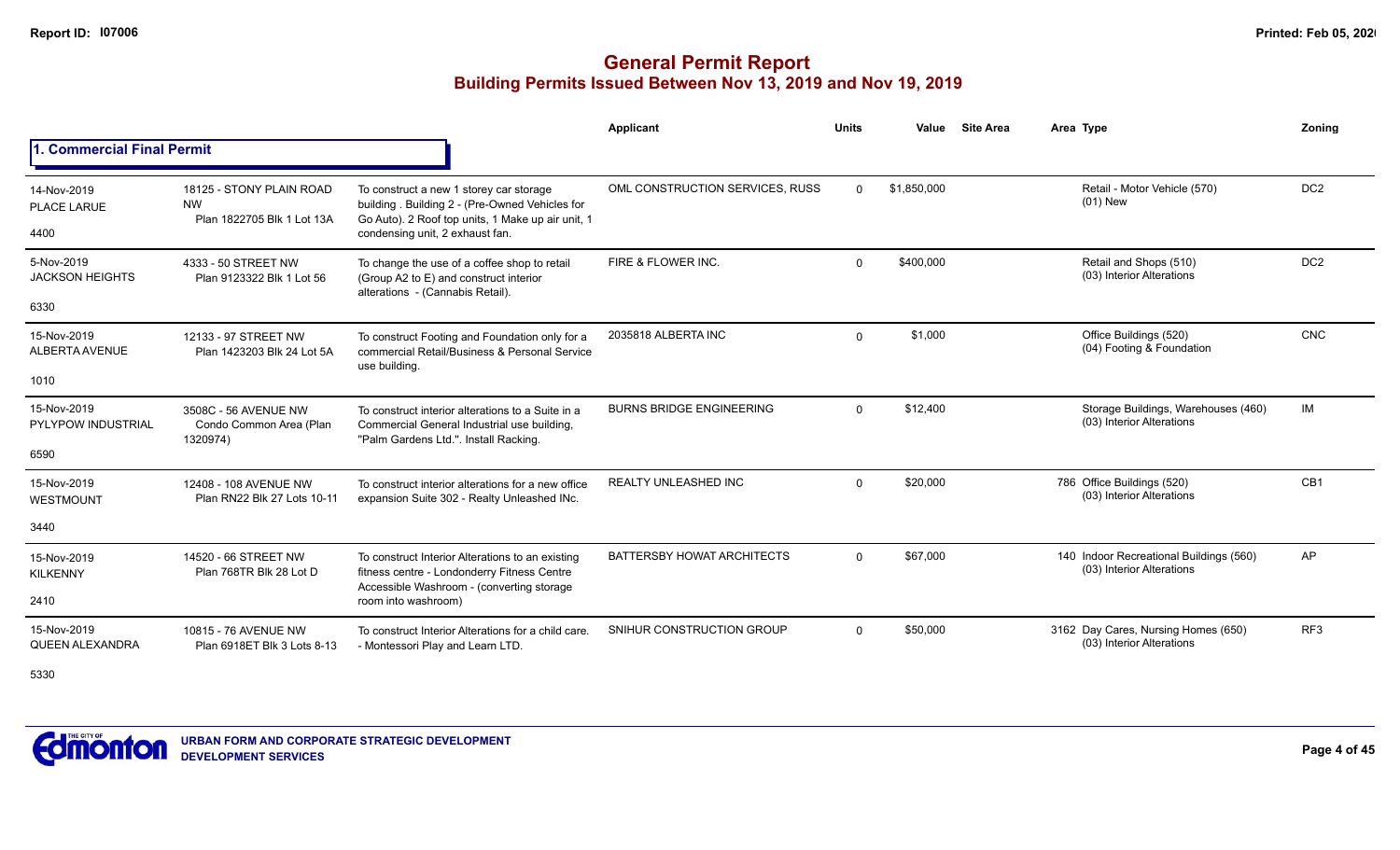|                                             |                                                                                                                    |                                                                                                                                                                                                                                                                                          | <b>Applicant</b>                      | <b>Units</b> | Value       | <b>Site Area</b> | Area Type                                                           | Zoning          |
|---------------------------------------------|--------------------------------------------------------------------------------------------------------------------|------------------------------------------------------------------------------------------------------------------------------------------------------------------------------------------------------------------------------------------------------------------------------------------|---------------------------------------|--------------|-------------|------------------|---------------------------------------------------------------------|-----------------|
| 1. Commercial Final Permit                  |                                                                                                                    |                                                                                                                                                                                                                                                                                          |                                       |              |             |                  |                                                                     |                 |
| 15-Nov-2019<br><b>BOYLE STREET</b><br>1020  | 9660 - JASPER AVENUE NW<br>Plan 9221505 Blk 2 Lot 40A                                                              | To construct a building envelope enclosure (not<br>core and shell). Includes stabilization work,<br>building envelope work to protect the structure<br>that was exposed and 'essential' mechanical<br>and electrical servicing work (WORK STARTED<br>WITHOUT PERMITS - Pendennis Hotel). | DELNOR CONSTRUCTION LTD               | $\mathbf{0}$ | \$1,200,000 |                  | Libraries/Museums/Art Galleries (630)<br>(03) Exterior Alterations  | DC <sub>1</sub> |
| 18-Nov-2019<br>ELLERSLIE INDUSTRIAL<br>6214 | 1504C - 91 STREET SW<br>Condo Common Area (Plan<br>1623793)                                                        | To construct interior alterations to a Suite in a<br>commercial Business & Personal Services<br>building, 2nd floor. First tenant-fit-up in empty<br>shell space.                                                                                                                        | <b>GALA CONSTRUCTION LTD., NADEEM</b> | $\Omega$     | \$80,000    |                  | Office Buildings (520)<br>(03) Interior Alterations                 | EIB             |
| 18-Nov-2019<br><b>EASTWOOD</b><br>1100      | 11815 - 89 STREET NW<br>Plan 1027AV Blk 6A Lot 7                                                                   | To construct exterior alterations to an existing<br>building. Adding a front overhead door to an<br>existing Automotive and Equipment Repair<br>Shops (tire shop) and Minor Service Stations<br>(auto detailing) (GOLD'S DETAILING).                                                     | <b>GOLD'S DETAILING</b>               | $\mathbf 0$  | \$5,000     |                  | Service Stations, Repair Garages (572)<br>(03) Exterior Alterations | CB <sub>2</sub> |
| 18-Nov-2019<br><b>TIPASKAN</b><br>6750      | <b>NW</b><br>Condo Common Area (Plan<br>7920002)<br>1498 - LAKEWOOD ROAD WEST<br><b>NW</b><br>Plan 7920002 Unit 36 | 1426 - LAKEWOOD ROAD WEST To construct interior alterations within single<br>suite of residential condo complex - install new<br>furnace/hwt / ductwork within ground floor<br>suite                                                                                                     | ROMAYA HOMES INC                      | $\Omega$     | \$18,000    |                  | Apartment Condos (315)<br>(03) Interior Alterations                 | RA7             |
| 18-Nov-2019<br><b>WESTMOUNT</b><br>3440     | 12408 - 108 AVENUE NW<br>Plan RN22 Blk 27 Lots 10-11                                                               | To construct interior alterations to an existing<br>building. Tenant fit up for office use "UWinsure<br>Brokers", minor electrical work no structural<br>changes no new partition walls being added.<br><b>Unit 304</b>                                                                  | <b>BEAUTY RENOVATION LTD</b>          | $\Omega$     | \$16,000    |                  | Office Buildings (520)<br>(03) Interior Alterations                 | CB1             |
| 18-Nov-2019<br>WESTMOUNT<br>3440            | 12408 - 108 AVENUE NW<br>Plan RN22 Blk 27 Lots 10-11                                                               | To construct first-tenant fit up. (The Maker's<br>Keep)                                                                                                                                                                                                                                  | <b>4MULA4 PROJECTS</b>                | $\mathbf 0$  | \$48,000    |                  | Office Buildings (520)<br>(03) Interior Alterations                 | CB <sub>1</sub> |

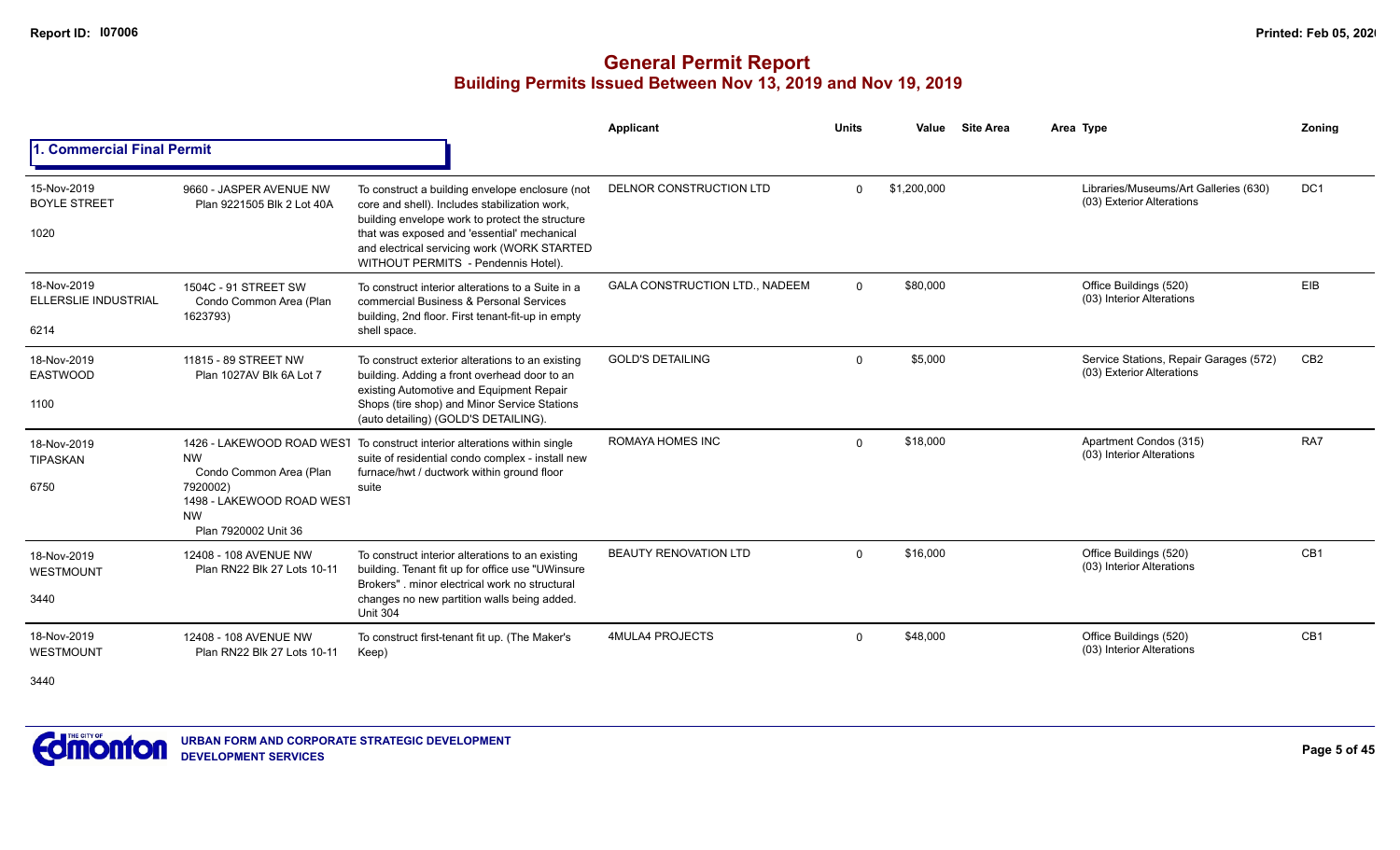|                                                 |                                                                               |                                                                                                                                                                                                                                                                                                  | Applicant                                          | <b>Units</b> | Value       | <b>Site Area</b> | Area Type                                                              | Zoning                                       |
|-------------------------------------------------|-------------------------------------------------------------------------------|--------------------------------------------------------------------------------------------------------------------------------------------------------------------------------------------------------------------------------------------------------------------------------------------------|----------------------------------------------------|--------------|-------------|------------------|------------------------------------------------------------------------|----------------------------------------------|
| <b>Commercial Final Permit</b>                  |                                                                               |                                                                                                                                                                                                                                                                                                  |                                                    |              |             |                  |                                                                        |                                              |
| 18-Nov-2019<br><b>MCCAULEY</b>                  | 11100 - STADIUM ROAD NW<br>Plan 2191EO Blk OT                                 | To construct interior alterations to construct 2<br>new electrical rooms and antennas for Telus<br>Communications at Commonwealth Stadium.                                                                                                                                                       | FC TELEC CONSULTANTS                               | $\Omega$     | \$800,000   |                  | Utility Buildings (480)<br>(03) Interior Alterations                   | US                                           |
| 1140                                            |                                                                               |                                                                                                                                                                                                                                                                                                  |                                                    |              |             |                  |                                                                        |                                              |
| 18-Nov-2019<br><b>HIGH PARK INDUSTRIAL</b>      | 15205 - 112 AVENUE NW<br>Plan 7015ET Blk 11 Lots 5-6<br>15205 - 112 AVENUE NW | To demolish a general industrial use accessory<br>building.                                                                                                                                                                                                                                      | YORK REALTY INC                                    | $\mathbf 0$  | \$70,000    |                  | Storage Buildings, Warehouses (460)<br>(99) Demolition                 | IM                                           |
| 4210                                            | Plan 7015ET Blk 8 Lots 5-6                                                    |                                                                                                                                                                                                                                                                                                  |                                                    |              |             |                  |                                                                        |                                              |
| 19-Nov-2019<br><b>CLOVER BAR AREA</b>           | 12704 - 17 STREET NE<br>SE-21-53-23-4                                         | To construct and operate a minor impact utility<br>service building (Aurum Road Sanitary Pump<br>Station)                                                                                                                                                                                        | ALBERCO CONSTRUCTION LTD.                          | $\Omega$     | \$851,200   |                  | 1528 Utility Buildings (480)<br>$(01)$ New                             | A, A, A, A, A,<br>A, PU, A, PU,<br>IB, A, IB |
| 2160                                            |                                                                               |                                                                                                                                                                                                                                                                                                  |                                                    |              |             |                  |                                                                        |                                              |
| 19-Nov-2019<br><b>PARSONS INDUSTRIAL</b>        | 2504 - 91 STREET NW<br>Plan 0422514 Blk 13 Lot 3                              | To construct a Liquor Store building, accessory<br>to an existing Warehouse Sales building and to<br>construct exterior alterations (reconfigure                                                                                                                                                 | MULVANNY G2 ARCHITECTURE CORP.                     | $\Omega$     | \$1,800,000 |                  | Retail and Shops (510)<br>$(01)$ New                                   | DC <sub>2</sub>                              |
| 6570                                            |                                                                               | parking lot)                                                                                                                                                                                                                                                                                     |                                                    |              |             |                  |                                                                        |                                              |
| 19-Nov-2019<br><b>MORIN INDUSTRIAL</b>          | 10235 - 184 STREET NW<br>Plan 9323361 Lot 1A                                  | To construct interior alterations to a General<br>Industrial/Assembly/Office use building.<br>Expansion of Suite 10231's existing warehouse                                                                                                                                                      | FOURELL EDMONTON LTD C/O YORK<br><b>REALTY INC</b> | $\Omega$     | \$140,000   |                  | 11905 Storage Buildings, Warehouses (460)<br>(03) Interior Alterations | DC <sub>2</sub>                              |
| 4340                                            |                                                                               | area by constructing two new openings in an<br>interior concrete block demising wall, construct<br>new 2 hour demising wall to continue the<br>separation between Suite 10231 from 10235,<br>update fire alarm system from partially installed<br>to fully installed throughout entire building. |                                                    |              |             |                  |                                                                        |                                              |
| 19-Nov-2019<br><b>CENTRAL MCDOUGALL</b><br>1030 | 11010 - 101 STREET NW<br>Plan 8222283 Blk 1 Lots<br>319B, 319C                | To construct interior alterations for a small<br>addition to a pharmacy - Hys Centre Pharmacy                                                                                                                                                                                                    | SEAGATE CONSTRACT MANAGEMENT<br><b>LTD</b>         | $\mathbf 0$  | \$58,500    |                  | Retail and Shops (510)<br>(03) Interior Alterations                    | RA9, DC2, CB:                                |

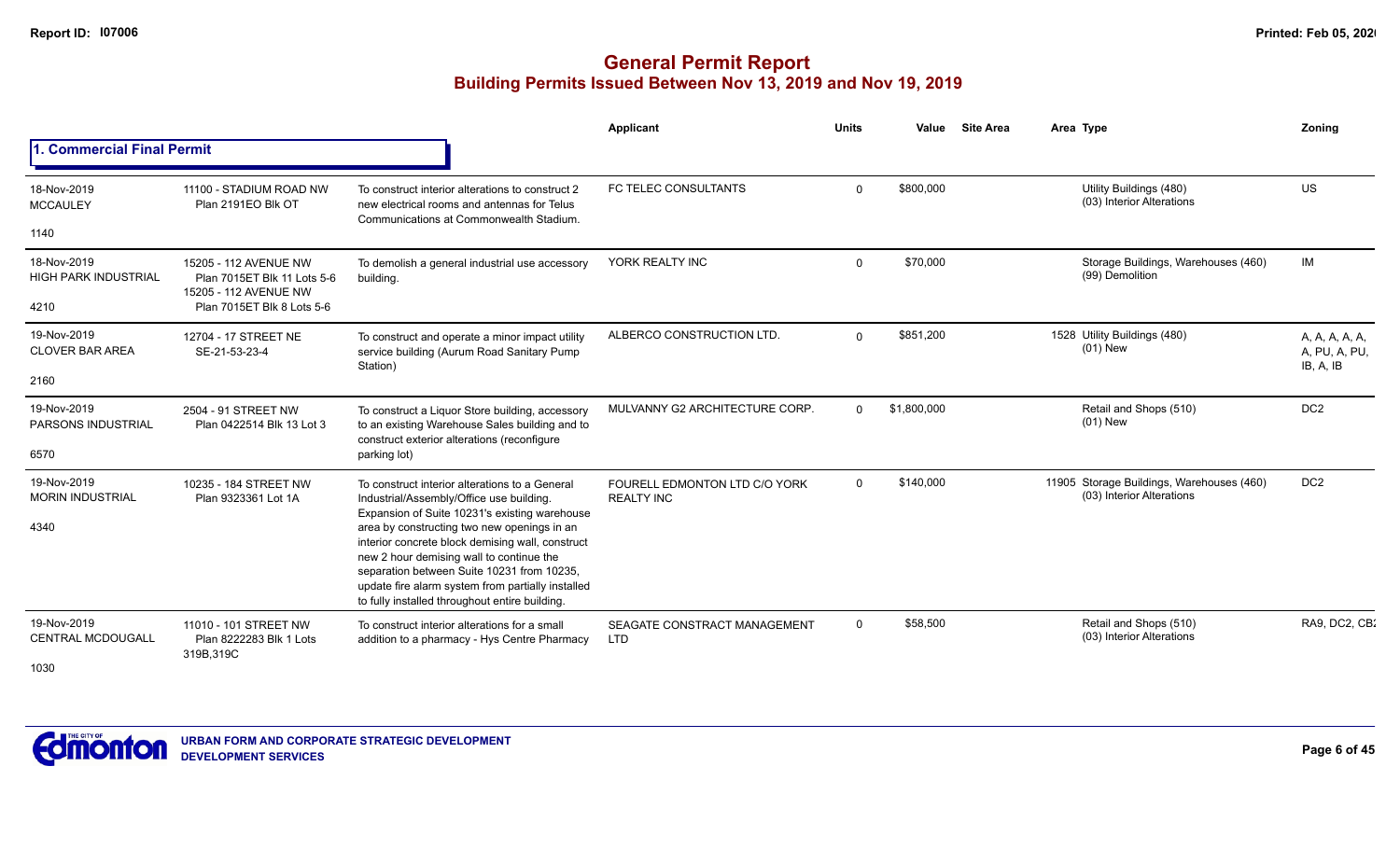|                                                 |                                                                                                                 |                                                                                                                                                                                                               | Applicant                           | <b>Units</b> | Value     | <b>Site Area</b> | Area Type                                                            | Zonina       |
|-------------------------------------------------|-----------------------------------------------------------------------------------------------------------------|---------------------------------------------------------------------------------------------------------------------------------------------------------------------------------------------------------------|-------------------------------------|--------------|-----------|------------------|----------------------------------------------------------------------|--------------|
| 1. Commercial Final Permit                      |                                                                                                                 |                                                                                                                                                                                                               |                                     |              |           |                  |                                                                      |              |
| 19-Nov-2019<br><b>SUMMERLEA</b>                 | 8882 - 170 STREET NW<br>Plan 8421891 Blk 28 Lot 5                                                               | To construct Interior Alteration for a new coffee<br>shop - Gong Cha Coffee                                                                                                                                   | <b>WEST EDMONTON MALL</b>           | $\Omega$     | \$50,000  |                  | 171 Malls, Office/Retail (512)<br>(03) Interior Alterations          | DC2, DC2, DC |
| 4520                                            |                                                                                                                 |                                                                                                                                                                                                               |                                     |              |           |                  |                                                                      |              |
| 19-Nov-2019<br>WESTMOUNT<br>3440                | 10707 - 130 STREET NW<br>Condo Common Area (Plan<br>8020463)<br>9. 10707 - 130 STREET NW<br>Plan 8020463 Unit 9 | To construct exterior alterations apartment<br>condo building - structural repairs to 2nd floor<br>exterior balcony (west elevation)                                                                          | N/A                                 | $\Omega$     | \$5,000   |                  | 45 Apartment Condos (315)<br>(03) Exterior Alterations               | RA7          |
| 19-Nov-2019<br><b>ROPER INDUSTRIAL</b><br>6640  | 7003 - 56 AVENUE NW<br>Plan 0325766 Blk 9 Lot 4B                                                                | To construct Interior Alteration to an existing<br>building. To construct two - 2HR fire rated<br>demising walls in an medium hazard industrial<br>building (F2) "Summit - Building C -16791"                 | WOLSKI DESIGN GROUP LTD.            | $\Omega$     | \$120,000 |                  | 400 Storage Buildings, Warehouses (460)<br>(03) Interior Alterations | IB           |
| 19-Nov-2019<br><b>WEST JASPER PLACE</b><br>4580 | 15121 - STONY PLAIN ROAD<br><b>NW</b><br>Plan 5756KS Blk 42 Lots<br>2U, 19U, 20, 21U, 22                        | To change the use and complete interior<br>alterations from a retail store (Group "E") to an<br>Indoor Participant Recreation Services (circuit<br>training studio, (Group "A2"))<br>- Functional 45 Training | TECK SITE SERVICES, SHANE KOZMINU   | $\Omega$     | \$90,000  |                  | 3412 Retail and Shops (510)<br>(03) Interior Alterations             | RA7, CB1     |
| 19-Nov-2019<br><b>ELLERSLIE INDUSTRIAL</b>      | 3504 - EWING TRAIL SW<br>Plan 1324849 Blk 5 Lot 10                                                              | To construct FOOTING & FOUNDATION ONLY<br>for 1 story retail shell building- BUILDING A                                                                                                                       | <b>CANBIAN INC.</b>                 | $\Omega$     | \$10,000  |                  | Retail and Shops (510)<br>(04) Footing & Foundation                  | EIB          |
| 6214                                            |                                                                                                                 |                                                                                                                                                                                                               |                                     |              |           |                  |                                                                      |              |
| 19-Nov-2019<br>PAPASCHASE INDUSTRIAL            | 4435 - 99 STREET NW<br>Plan 7521204 Blk 7 Lot 10A                                                               | To change the Use from General Industrial Use<br>to Health Service and to construct interior<br>alterations (Boost Physical Therapy)                                                                          | SEAGATE CONTRACT MANAGEMENT<br>LTD. | $\Omega$     | \$65,200  |                  | 1820 Office Buildings (520)<br>(03) Interior Alterations             | <b>IB</b>    |
| 6560                                            |                                                                                                                 |                                                                                                                                                                                                               |                                     |              |           |                  |                                                                      |              |
| 19-Nov-2019<br><b>WALKER</b>                    | 5005 - 22 AVENUE SW<br>Plan 1525734 Blk 10 Lot 1                                                                | To construct interior alterations for an initial<br>tenant fitup. (Liquor Store)                                                                                                                              | 2103478 AB LTD                      | $\Omega$     | \$100,000 |                  | Retail and Shops (510)<br>(03) Interior Alterations                  | CB1          |
| 6662                                            |                                                                                                                 |                                                                                                                                                                                                               |                                     |              |           |                  |                                                                      |              |

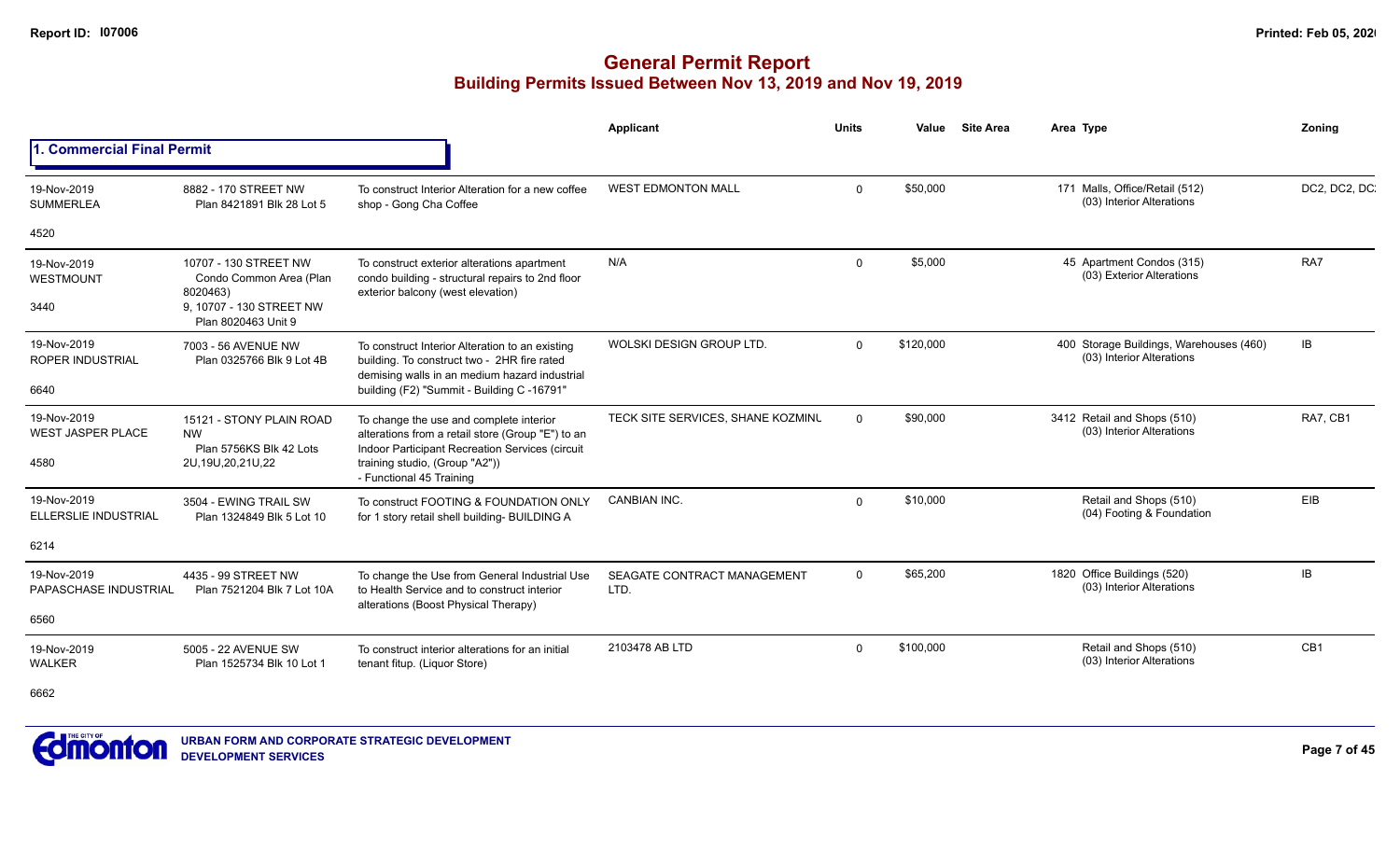|                                                            |                                                                                                                    |                                                                                                                                                                                                                               | Applicant                        | <b>Units</b>  | <b>Site Area</b><br>Value | Area Type                                                           | Zoning          |
|------------------------------------------------------------|--------------------------------------------------------------------------------------------------------------------|-------------------------------------------------------------------------------------------------------------------------------------------------------------------------------------------------------------------------------|----------------------------------|---------------|---------------------------|---------------------------------------------------------------------|-----------------|
| 6. House Building Permit                                   |                                                                                                                    |                                                                                                                                                                                                                               |                                  |               |                           |                                                                     |                 |
| 13-Nov-2019<br>THE ORCHARDS<br>AT ELLERSLIE<br>6216        | 8710 - MAYDAY LANE SW<br>Plan 1820076 Blk 3 Lot 23                                                                 | To construct a Single Detached House with<br>front attached Garage, Unenclosed Front<br>Porch, rear uncovered deck (4.88m x 3.66m),<br>fireplace, and side entrance.                                                          | <b>SATCHA INVESTMENTS LTD</b>    |               | \$234,900                 | 2043 Single Detached House (110)<br>(01) Building - New<br>2-storey | DC <sub>1</sub> |
| 13-Nov-2019<br><b>SECORD</b><br>4487                       | 9312 - 223 STREET NW<br>Plan 1920570 Blk 27 Lot 72                                                                 | To construct a Single Detached House with rear<br>landing, Unenclosed Front Porch and to install a<br>Renewable Energy Device to a Single Detached<br>House (6 Solar-electric (PV) panels on the<br>roof).                    | JAYMAN MASTERBUILT INC           |               | \$165,800                 | 1442 Single Detached House (110)<br>(01) Building - New<br>2-storey | <b>RMD</b>      |
| 13-Nov-2019<br><b>CHAPPELLE AREA</b><br>5462               | 7221 - CHIVERS PLACE SW<br>Plan 1823300 Blk 31 Lot 10<br>7219 - CHIVERS PLACE SW<br>Plan 1922588 Blk 31 Lot 9A     | To construct a Semi-detached House with front<br>attached Garages and Unenclosed Front<br>Porches.                                                                                                                            | KLAIR CUSTOM HOMES (EDMONTON) L' | 2             | \$361,200                 | 3141 Semi-Detached House (210)<br>(01) Building - New<br>2-storey   | RF4, RF4        |
| 13-Nov-2019<br><b>LAUREL</b><br>6444                       | 1244 - 26 STREET NW<br>Plan 1922494 Blk 8 Lot 59                                                                   | To construct a Single Detached House with<br>front attached Garage, Unenclosed Front<br>Porch, Basement development (NOT to be used<br>as an additional Dwelling) (2 bedrooms, 1<br>bathroom, mechanical room) and SIDE DOOR. | STERLING HOMES EDMONTON LTD.     |               | \$286,900                 | 2495 Single Detached House (110)<br>(01) Building - New<br>2-storey | <b>RSL</b>      |
| 13-Nov-2019<br><b>WALKER</b><br>6662                       | 3752 - WEIDLE CRESCENT SW<br>Plan 1525168 Blk 17 Lot 51<br>3754 - WEIDLE CRESCENT SW<br>Plan 1525168 Blk 17 Lot 52 | To construct a Semi-detached House with front<br>attached Garage(s), Unenclosed Front<br>Porch(s), rear uncovered deck (Lot 51 - 3.66m<br>x 3.05m, Lot 52 - 3.66m x 3.05m), and side door<br>(Lot 51).                        | <b>FABULOUS CONSTRUCTION LTD</b> | $\mathcal{P}$ | \$353,600                 | 3075 Semi-Detached House (210)<br>(01) Building - New<br>2-storey   | RF4             |
| 13-Nov-2019<br><b>EDGEMONT</b><br>$\overline{\phantom{a}}$ | 406 - EDGEMONT ROAD NW<br>Plan 1820200 Blk 27 Lot 19                                                               | To construct a Single Detached House with<br>front attached Garage, Unenclosed Front Porch<br>and rear uncovered deck (3.05m x 4.42m).                                                                                        | <b>AKASH HOMES LTD</b>           |               | \$239,700                 | 2084 Single Detached House (110)<br>(01) Building - New<br>2-storey | <b>RSL</b>      |

4462

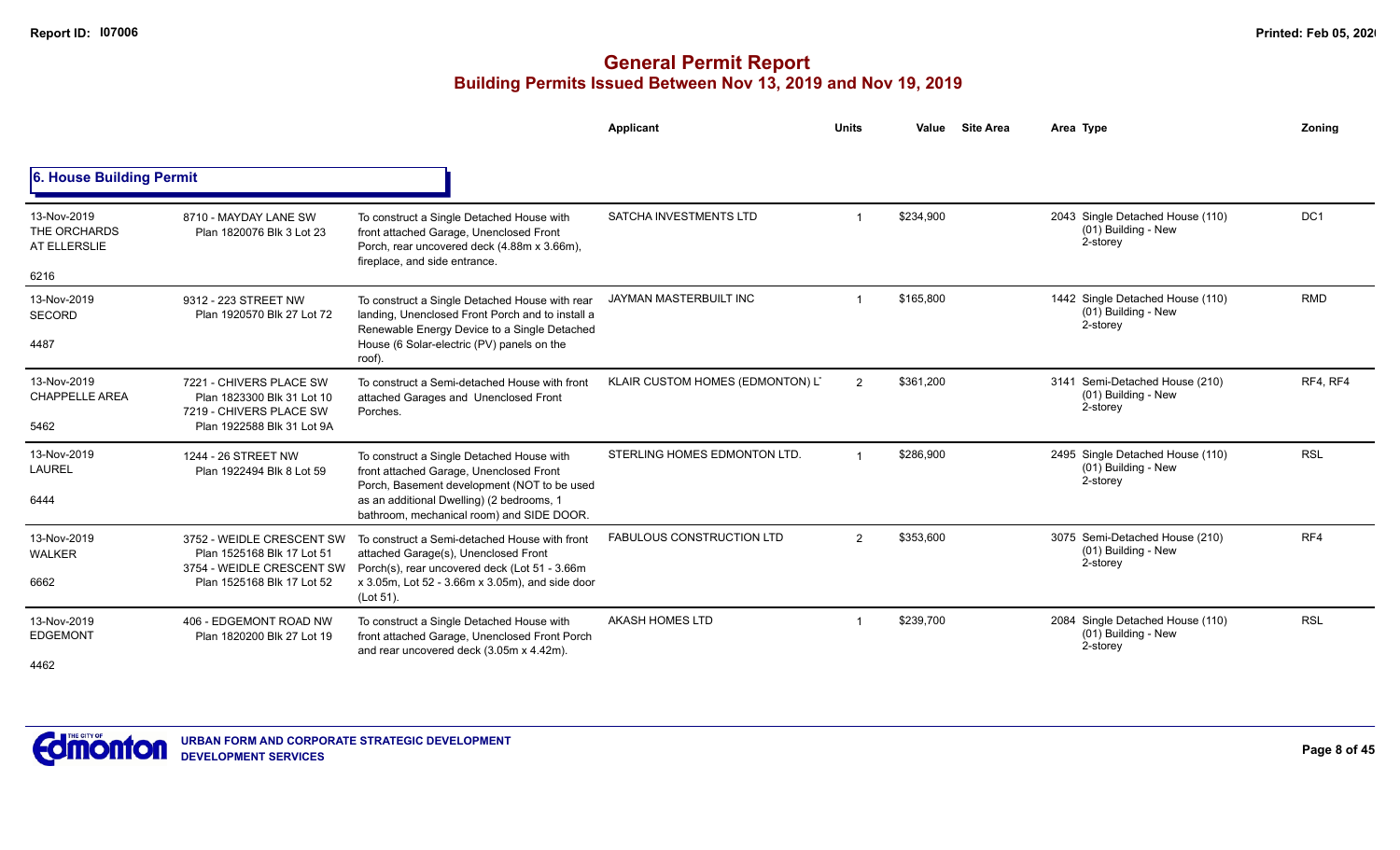|                                               |                                                                                                              |                                                                                                                                                                                                   | Applicant                   | <b>Units</b>   | Value     | <b>Site Area</b> | Area Type                                                             | Zoning          |
|-----------------------------------------------|--------------------------------------------------------------------------------------------------------------|---------------------------------------------------------------------------------------------------------------------------------------------------------------------------------------------------|-----------------------------|----------------|-----------|------------------|-----------------------------------------------------------------------|-----------------|
| 6. House Building Permit                      |                                                                                                              |                                                                                                                                                                                                   |                             |                |           |                  |                                                                       |                 |
| 13-Nov-2019<br>KINGLET GARDENS<br>4477        | 5104 - LARK CRESCENT NW<br>LDA15-0067 Block 3 Lot 17<br>5106 - LARK CRESCENT NW<br>LDA15-0067 Block 3 Lot 18 | To construct a Semi-Detached House with<br>attached garages, Unenclosed Front Porches,<br>rear uncovered decks (both Lots - 3.05m x<br>3.05m), and a Secondary Suite in the basement<br>(Lot 18). | LINCOLNBERG MASTER BUILDER  | 3              | \$334,000 |                  | 2904 Semi-Detached House (210)<br>(01) Building - New<br>2-storey     | RF4             |
| 14-Nov-2019<br><b>KESWICK AREA</b><br>5576    | 2369 - KELLY CIRCLE SW<br>Plan 1823259 Blk 13 Lot 41                                                         | To construct a Single Detached House with<br>Unenclosed Front Porch and fireplace.                                                                                                                | <b>BEDROCK HOMES LTD.</b>   |                | \$184,100 |                  | 1601 Single Detached House (110)<br>(01) Building - New<br>2-storey   | <b>RPL</b>      |
| 14-Nov-2019<br><b>NORTH GLENORA</b><br>3310   | 10808 - 135 STREET NW<br>Plan 1920335 Blk 5 Lot 9B                                                           | To construct a Single Detached House<br>Unenclosed Front Porch, fireplace, rear<br>covered deck (2.74m x 1.83m), and Basement<br>development (NOT to be used as an additional<br>Dwelling).       | PARKWOOD MASTER BUILDER INC | $\overline{1}$ | \$161,100 |                  | 1401 Single Detached House (110)<br>(01) Building - New<br>2-storey   | RF <sub>1</sub> |
| 13-Nov-2019<br><b>SECORD</b><br>4487          | 9760 - 223 STREET NW<br>Plan 1425542 Blk 23 Lot 74                                                           | To construct a Single Detached House with<br>front attached Garage and Unenclosed Front<br>Porch.                                                                                                 | NEW ERA LUXURY HOMES        |                | \$254.600 |                  | 2214 Single Detached House (110)<br>$(01)$ Building - New<br>2-storey | <b>RSL</b>      |
| 13-Nov-2019<br><b>SECORD</b><br>4487          | 9938 - 222A STREET NW<br>Plan 1820330 Blk 20 Lot 73                                                          | To construct a Single Detached House with<br>front attached Garage and Unenclosed Front<br>Porch.                                                                                                 | PACESETTER HOMES LTD        |                | \$178,700 |                  | 1554 Single Detached House (110)<br>(01) Building - New<br>2-storey   | <b>RMD</b>      |
| 13-Nov-2019<br><b>SECORD</b><br>4487          | 9942 - 222A STREET NW<br>Plan 1820330 Blk 20 Lot 72                                                          | To construct a Single Detached House with<br>front attached Garage and Unenclosed Front<br>Porch.                                                                                                 | PACESETTER HOMES LTD        |                | \$178.500 |                  | 1552 Single Detached House (110)<br>(01) Building - New<br>2-storey   | <b>RMD</b>      |
| 13-Nov-2019<br><b>MCCONACHIE AREA</b><br>2521 | 17642 - 63A STREET NW<br>Plan 1922721 Blk 24 Lot 127                                                         | To construct a Single Detached House with<br>front attached Garage, Unenclosed Front<br>Porch, rear uncovered deck (3.51m x 3.05m),<br>and Side door.                                             | <b>MONTORIO HOMES</b>       |                | \$206,900 |                  | 1799 Single Detached House (110)<br>(01) Building - New<br>2-storey   | <b>RLD</b>      |

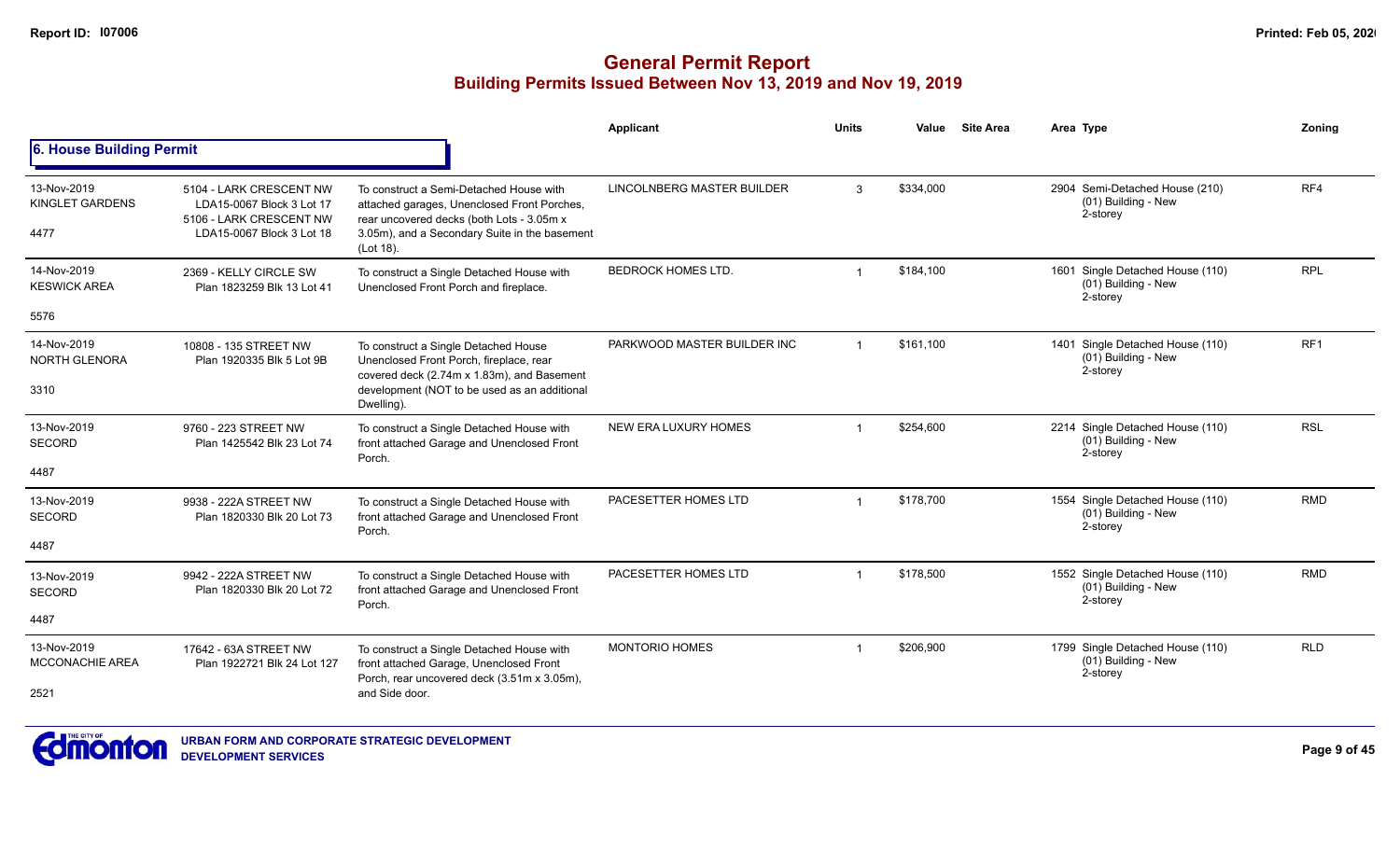|                                              |                                                                          |                                                                                                                                                                                                                                                                                                                                                                                      | <b>Applicant</b>            | <b>Units</b> | Value     | <b>Site Area</b> | Area Type                                                           | Zoning          |
|----------------------------------------------|--------------------------------------------------------------------------|--------------------------------------------------------------------------------------------------------------------------------------------------------------------------------------------------------------------------------------------------------------------------------------------------------------------------------------------------------------------------------------|-----------------------------|--------------|-----------|------------------|---------------------------------------------------------------------|-----------------|
| 6. House Building Permit                     |                                                                          |                                                                                                                                                                                                                                                                                                                                                                                      |                             |              |           |                  |                                                                     |                 |
| 13-Nov-2019<br><b>GRANVILLE</b><br>4551      | 5730 - GREENOUGH LANDING<br><b>NW</b><br>Plan 1720859 Blk 8 Lot 14       | To construct a Single Detached House with<br>front attached Garage, Unenclosed Front<br>Porch, rear uncovered deck (4.27m x 3.05m),<br>fireplace and walkout Basement.                                                                                                                                                                                                               | SAN RUFO HOMES LTD          |              | \$271,100 |                  | 2357 Single Detached House (110)<br>(01) Building - New<br>2-storey | <b>RSL</b>      |
| 14-Nov-2019<br><b>SPRUCE AVENUE</b>          | 11417 - 102 STREET NW<br>Plan 7540AH Blk 1 Lot 370                       | To construct a Single Detached House with<br>veranda.                                                                                                                                                                                                                                                                                                                                | N/A                         |              | \$358,800 |                  | 3120 Single Detached House (110)<br>(01) Building - New<br>2-storey | RF <sub>3</sub> |
| 1230                                         |                                                                          |                                                                                                                                                                                                                                                                                                                                                                                      |                             |              |           |                  |                                                                     |                 |
| 14-Nov-2019<br><b>GLENRIDDING RAVINE</b>     | 123 - GLENRIDDING RAVINE<br><b>ROAD SW</b><br>Plan 1823052 Blk 20 Lot 76 | To construct a Single Detached House with<br>attached Garage and Unenclosed Front Porch.                                                                                                                                                                                                                                                                                             | PACESETTER HOMES LTD        |              | \$206,400 |                  | 1795 Single Detached House (110)<br>(01) Building - New<br>2-storey | <b>RSL</b>      |
| 5579                                         |                                                                          |                                                                                                                                                                                                                                                                                                                                                                                      |                             |              |           |                  |                                                                     |                 |
| 14-Nov-2019<br><b>CHAPPELLE AREA</b><br>5462 | 5621 - CAUTLEY COVE SW<br>Plan 1823503 Blk 28 Lot 14                     | To construct a Single Detached House with<br>front attached Garage, balcony (above covered<br>deck), Basement development (NOT to be used<br>as an additional Dwelling, 1 Bedroom, 2<br>Bathrooms, 1 Rec area, 1 Storage Room, 1<br>Mech Room, 1 Wet Bar), fireplace, Unenclosed<br>Front Porch, rear uncovered deck (5.64m<br>x4.37m), and rear covered deck (3.66m x<br>$2.44m$ ). | HILLVIEW MASTER BUILDER LTD |              | \$405,500 |                  | 3526 Single Detached House (110)<br>(01) Building - New<br>2-storey | <b>RSL</b>      |
| 14-Nov-2019<br><b>STEWART GREENS</b><br>4486 | 9888 - 206 STREET NW<br>Plan 1820287 Blk 8 Lot 18                        | To construct a Single Detached House with<br>Unenclosed Front Porch, rear uncovered deck<br>$(3.15m \times 2.44m)$ and fireplace.                                                                                                                                                                                                                                                    | TROIWEST BUILDERS INC       |              | \$182,600 |                  | 1588 Single Detached House (110)<br>(01) Building - New<br>2-storey | <b>RPL</b>      |
| 14-Nov-2019<br><b>GRIESBACH</b><br>3111      | 6052 - NADEN LANDING NW<br>Plan 1822264 Blk 26 Lot 14                    | To construct a Single Detached House with<br>Unenclosed Front Porch, fireplace and Side<br>door.                                                                                                                                                                                                                                                                                     | <b>COVENTRY HOMES</b>       |              | \$203,600 |                  | 1770 Single Detached House (110)<br>(01) Building - New<br>2-storey | <b>GLG</b>      |

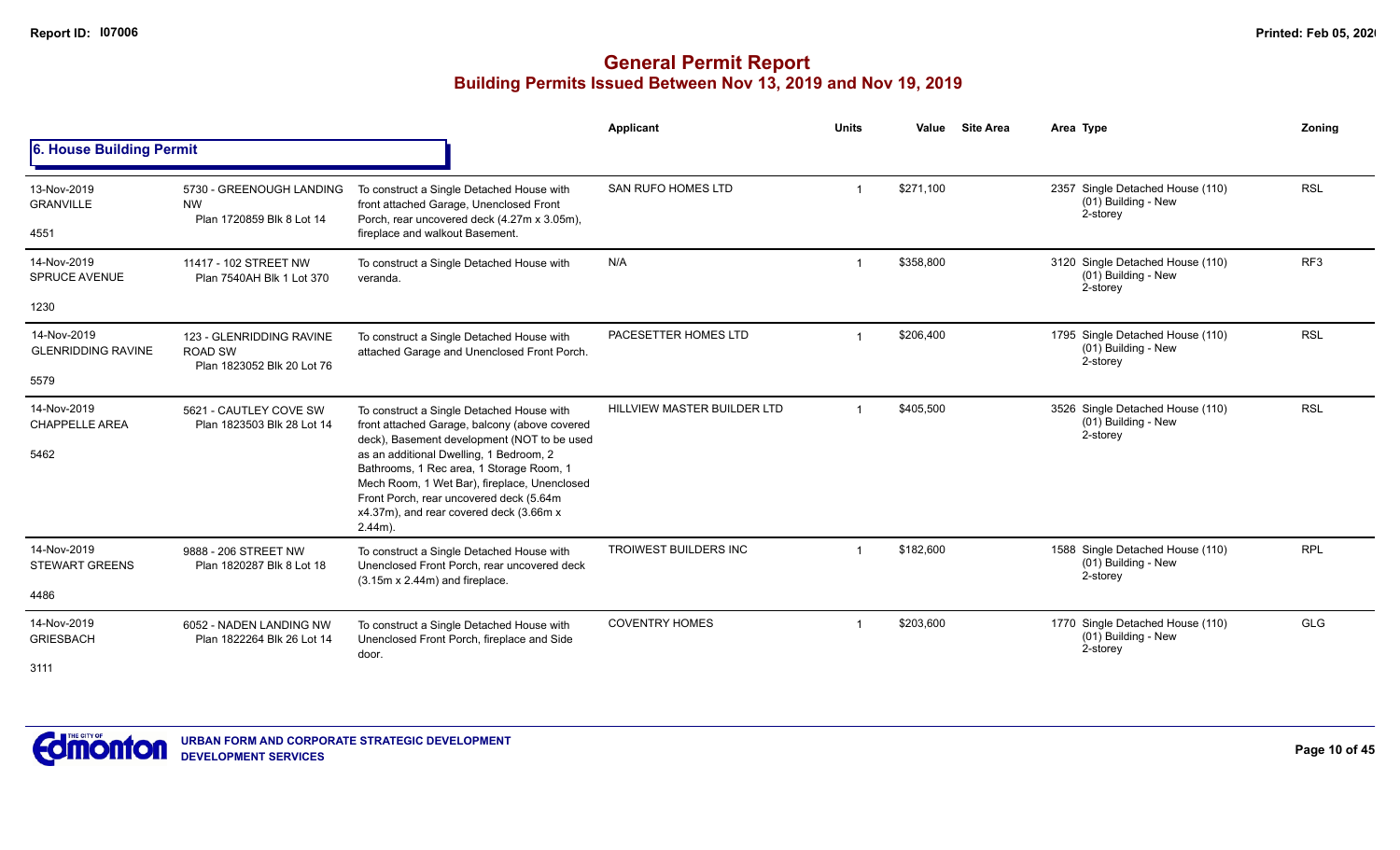|                                                  |                                                                                                                                                                                                                  |                                                                                                                                                                                                                                                                                | <b>Applicant</b>             | <b>Units</b>            | Value     | <b>Site Area</b> | Area Type                                                           | Zonina          |
|--------------------------------------------------|------------------------------------------------------------------------------------------------------------------------------------------------------------------------------------------------------------------|--------------------------------------------------------------------------------------------------------------------------------------------------------------------------------------------------------------------------------------------------------------------------------|------------------------------|-------------------------|-----------|------------------|---------------------------------------------------------------------|-----------------|
| 6. House Building Permit                         |                                                                                                                                                                                                                  |                                                                                                                                                                                                                                                                                |                              |                         |           |                  |                                                                     |                 |
| 14-Nov-2019<br>PLEASANTVIEW<br>5320              | 5602 - 109 STREET NW<br>Plan 1920878 Blk 4 Lot 8A                                                                                                                                                                | To construct a Single Detached House with<br>front attached Garage, Unenclosed Front<br>Porch, fireplace, and rear uncovered deck<br>$(3.05m \times 4.72m)$ .                                                                                                                  | BLOC 53 DEVELOPMENTS INC     |                         | \$286,600 |                  | 2492 Single Detached House (110)<br>(01) Building - New<br>2-storey | RF <sub>1</sub> |
| 15-Nov-2019<br><b>KINGLET GARDENS</b><br>4477    | 5708 - LARK POINT NW<br>LDA15-0067 Block 2 Lot 23                                                                                                                                                                | To construct a Single Detached House with<br>front attached Garage, fireplace and<br>Unenclosed Front Porch.                                                                                                                                                                   | <b>BEDROCK HOMES LTD</b>     | -1                      | \$286,700 |                  | 2493 Single Detached House (110)<br>(01) Building - New<br>2-storey | <b>RSL</b>      |
| 15-Nov-2019<br><b>WALKER</b><br>6662             | 2246 - 57 STREET SW<br>Plan 1823392 Blk 7 Lot 43                                                                                                                                                                 | To construct a Single Detached House with<br>front attached Garage, Unenclosed Front Porch<br>and fireplace.                                                                                                                                                                   | <b>BEDROCK HOMES LTD</b>     | $\overline{\mathbf{1}}$ | \$253,300 |                  | 2203 Single Detached House (110)<br>(01) Building - New<br>2-storey | <b>RSL</b>      |
| 14-Nov-2019<br><b>GLENRIDDING RAVINE</b><br>5579 | 16610 - 31 AVENUE SW<br>Plan 1922383 Blk 5 Lot 15<br>16612 - 31 AVENUE SW<br>Plan 1922383 Blk 5 Lot 16<br>16614 - 31 AVENUE SW<br>Plan 1922383 Blk 5 Lot 17<br>16616 - 31 AVENUE SW<br>Plan 1922383 Blk 5 Lot 18 | To construct a 4 Unit Row Housing<br>Development with Basement development (Lot<br>15 NOT to be used as an additional Dwelling),<br>Unenclosed Front Porch(s), Side doors and<br>rear uncovered deck (Lot 15 - 2.44m x 3.05m).                                                 | DAYTONA HOMES INC            | $\overline{A}$          | \$616,600 |                  | 5362 Row House (330)<br>(01) Building - New<br>2-storey             | <b>RMD</b>      |
| 14-Nov-2019<br><b>GRANVILLE</b><br>4551          | 5738 - GREENOUGH LANDING<br><b>NW</b><br>Plan 1720859 Blk 8 Lot 18                                                                                                                                               | To construct a Single Detached House with<br>front attached Garage, Basement development<br>(NOT to be used as an additional Dwelling) (1<br>bedroom, 1 bathroom, mechanical room),<br>fireplace, Unenclosed Front Porch and rear<br>uncovered deck (L-shape, 8.53 m x 3.66 m) | CRIMSON COVE HOMES INC       | -1                      | \$265,800 |                  | 2311 Single Detached House (110)<br>(01) Building - New<br>2-storey | <b>RSL</b>      |
| 14-Nov-2019<br>CAVANAGH<br>5467                  | Plan 1822233 Blk 6 Lot 65                                                                                                                                                                                        | 2801 - COLLINS CRESCENT SW To construct a Single Detached House with<br>front attached Garage and Unenclosed Front<br>Porch.                                                                                                                                                   | STERLING HOMES EDMONTON LTD. |                         | \$267,300 |                  | 2324 Single Detached House (110)<br>(01) Building - New<br>2-storey | <b>RMD</b>      |

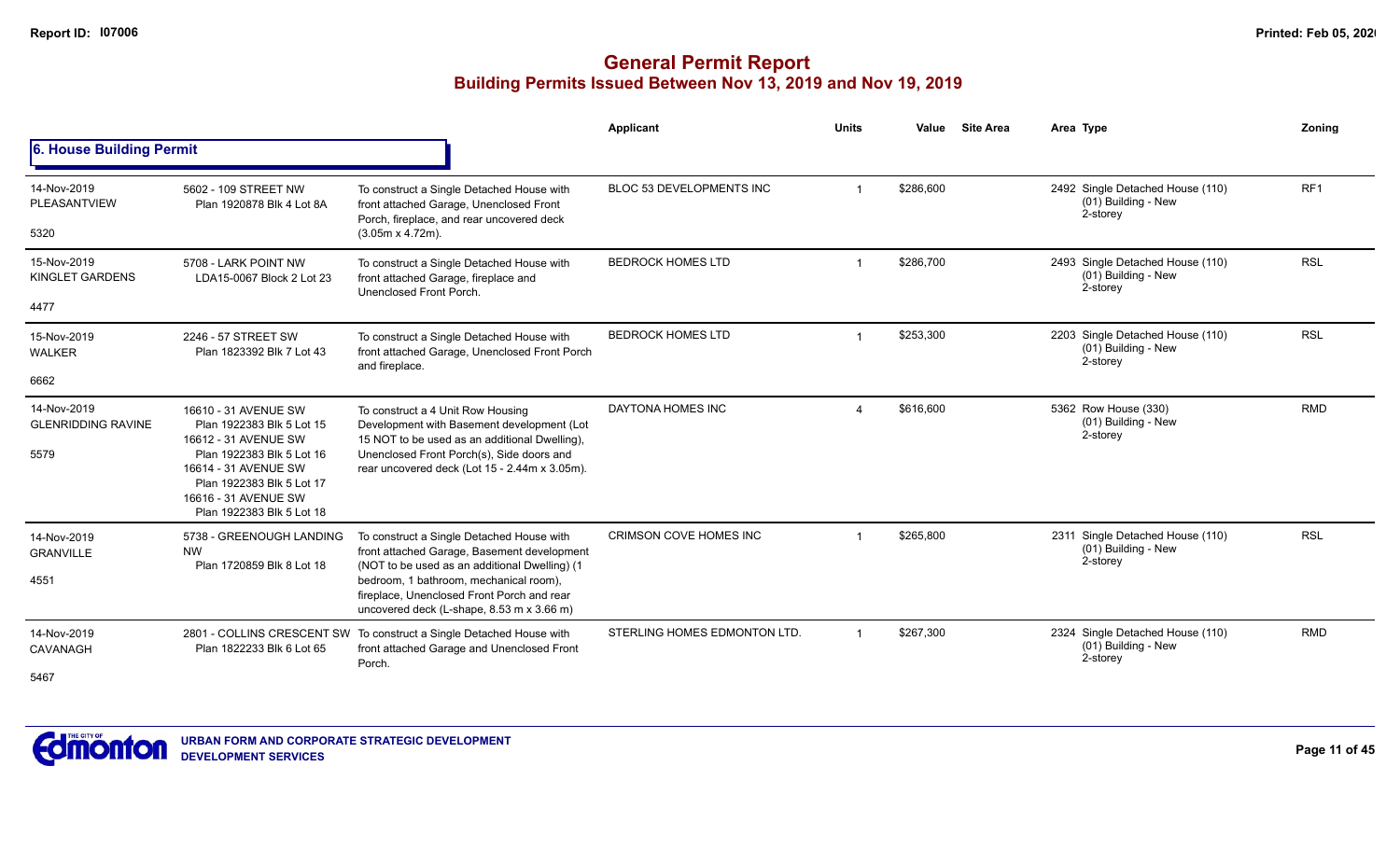|                                                                                                                                                                                                 |                                                                                                                                                                                                                   | <b>Applicant</b>                                                                                                                                                                                                                                     | <b>Units</b>   | Value     | <b>Site Area</b> | Area Type                                                           | Zoning          |
|-------------------------------------------------------------------------------------------------------------------------------------------------------------------------------------------------|-------------------------------------------------------------------------------------------------------------------------------------------------------------------------------------------------------------------|------------------------------------------------------------------------------------------------------------------------------------------------------------------------------------------------------------------------------------------------------|----------------|-----------|------------------|---------------------------------------------------------------------|-----------------|
| 6. House Building Permit                                                                                                                                                                        |                                                                                                                                                                                                                   |                                                                                                                                                                                                                                                      |                |           |                  |                                                                     |                 |
| 22583 - 98 AVENUE NW<br>Plan 1920151 Blk 17 Lot 100                                                                                                                                             | To construct a Single Detached House with<br>Unenclosed Front Porch.                                                                                                                                              | CRIMSON COVE HOMES INC                                                                                                                                                                                                                               |                | \$186.500 |                  | 1622 Single Detached House (110)<br>(01) Building - New<br>2-storey | RPL. RPL        |
|                                                                                                                                                                                                 |                                                                                                                                                                                                                   |                                                                                                                                                                                                                                                      |                |           |                  |                                                                     |                 |
| Plan 1521444 Blk 19 Lot 32                                                                                                                                                                      | attached Garages, Unenclosed Front Porches,                                                                                                                                                                       | <b>BERRY HOMES LTD</b>                                                                                                                                                                                                                               | $\overline{2}$ | \$188,600 |                  | 1640 Semi-Detached House (210)<br>(01) Building - New<br>2-storey   | <b>RMD</b>      |
|                                                                                                                                                                                                 |                                                                                                                                                                                                                   |                                                                                                                                                                                                                                                      |                |           |                  |                                                                     |                 |
| 579 - HUDSON ROAD NW<br>Plan 1723504 Blk 34 Lot 59                                                                                                                                              | To construct a Single Detached House with<br>front attached Garage, fireplace, and                                                                                                                                | RAYHANA HOMES LTD                                                                                                                                                                                                                                    |                | \$242,300 |                  | 2107 Single Detached House (110)<br>(01) Building - New<br>2-storey | <b>RSL</b>      |
|                                                                                                                                                                                                 |                                                                                                                                                                                                                   |                                                                                                                                                                                                                                                      |                |           |                  |                                                                     |                 |
| 15402 - 108 AVENUE NW<br>Plan 965AH Blk 12 Lot 20                                                                                                                                               | To construct a 4 Dwelling unit Row House and<br>to develop 4 Secondary Suites in the Basement.                                                                                                                    | PK DEVELOPMENTS                                                                                                                                                                                                                                      | 8              | \$529,900 |                  | 4608 Row House (330)<br>(01) Building - New<br>2-storey             | RF <sub>3</sub> |
|                                                                                                                                                                                                 |                                                                                                                                                                                                                   |                                                                                                                                                                                                                                                      |                |           |                  |                                                                     |                 |
| 5906 - 110 STREET NW<br>Plan 239HW Blk 13 Lot 11                                                                                                                                                | To construct a Single Detached House with<br>front attached Garage, partially covered deck,                                                                                                                       | <b>TUSCAN DESIGNS INC</b>                                                                                                                                                                                                                            | $\overline{2}$ | \$369,300 |                  | 3211 Single Detached House (110)<br>(01) Building - New<br>2-storey | RF <sub>1</sub> |
|                                                                                                                                                                                                 | development (NOT to be used as an additional<br>Dwelling)                                                                                                                                                         |                                                                                                                                                                                                                                                      |                |           |                  |                                                                     |                 |
| 2747 - ORCHARDS ROAD SW<br>Plan 1822472 Blk 31 Lot 7<br>2745 - ORCHARDS ROAD SW<br>Plan 1822472 Blk 31 Lot 8<br>2743 - ORCHARDS ROAD SW<br>Plan 1822472 Blk 31 Lot 9<br>2741 - ORCHARDS ROAD SW | To construct a 4 Dwelling unit Row House with<br>Unenclosed Front Porches, rear uncovered<br>decks (each - 3.35 m x 3.05 m) and to develop<br>4 Secondary Suites in the Basement.(2 Hour<br>non-masonry firewall) | DAYTONA HOMES INC                                                                                                                                                                                                                                    | 8              | \$875,800 |                  | 7616 Row House (330)<br>(01) Building - New<br>2-storey             | RF <sub>5</sub> |
|                                                                                                                                                                                                 | Plan 1521444 Blk 19 Lot 33<br>Plan 1822472 Blk 31 Lot 10                                                                                                                                                          | 9166 - COOPER CRESCENT SW To construct a Semi-Detached House with front<br>9168 - COOPER CRESCENT SW rear uncovered decks (both Lots - 3.05m x<br>3.05m), and side doors.<br>uncovered deck (4.27m x 3.05m).<br>Unenclosed Front Porch, and Basement |                |           |                  |                                                                     |                 |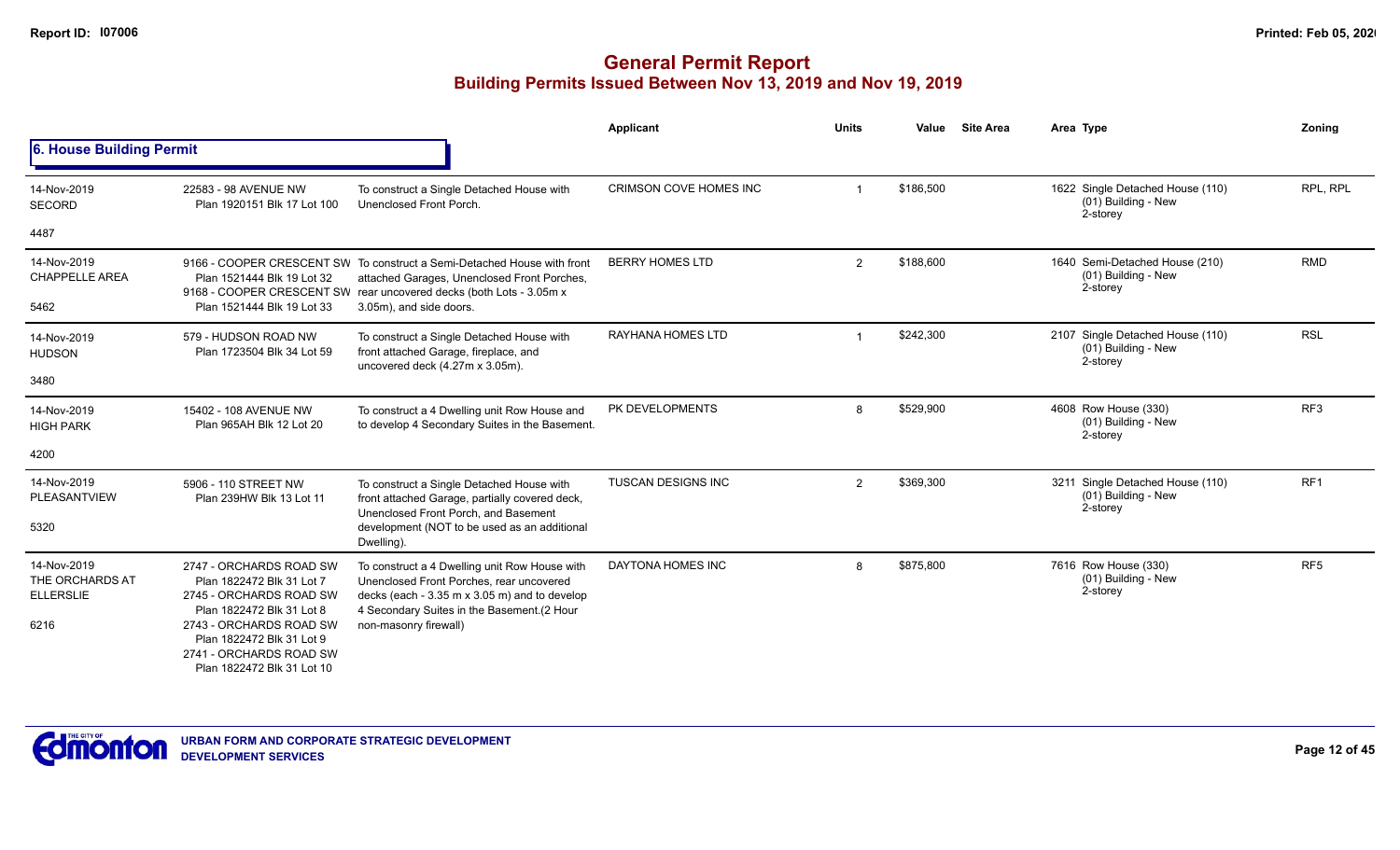|                                              |                                                                         |                                                                                                                                                                                                                                    | Applicant                    | <b>Units</b>   | Value     | <b>Site Area</b> | Area Type                                                           | Zonina     |
|----------------------------------------------|-------------------------------------------------------------------------|------------------------------------------------------------------------------------------------------------------------------------------------------------------------------------------------------------------------------------|------------------------------|----------------|-----------|------------------|---------------------------------------------------------------------|------------|
| 6. House Building Permit                     |                                                                         |                                                                                                                                                                                                                                    |                              |                |           |                  |                                                                     |            |
| 14-Nov-2019<br><b>MCCONACHIE AREA</b>        | 17911 - 60 STREET NW<br>Plan 1623830 Blk 21 Lot 26                      | To construct a Single Detached House with<br>fireplace, Unenclosed Front Porch, rear<br>uncovered deck (3.51m x 3.05m) and Side                                                                                                    | <b>BROOKLINE HOMES LTD</b>   |                | \$197,300 |                  | 1716 Single Detached House (110)<br>(01) Building - New<br>2-storey | <b>RPL</b> |
| 2521                                         |                                                                         | door.                                                                                                                                                                                                                              |                              |                |           |                  |                                                                     |            |
| 14-Nov-2019<br><b>LAUREL</b><br>6444         | 1916 - 18 STREET NW<br>Plan 1920713 Blk 12 Lot 10                       | To construct a Single Detached House with<br>front attached Garage, fireplace, secondary<br>suite (2 bedrooms, 1 bathroom, mechanical<br>room) uncovered deck (3.05m x 4.27m),                                                     | N/A                          | $\overline{2}$ | \$337.900 |                  | 2938 Single Detached House (110)<br>(01) Building - New<br>2-storey | <b>RSL</b> |
|                                              |                                                                         | veranda, and side door.                                                                                                                                                                                                            |                              |                |           |                  |                                                                     |            |
| 15-Nov-2019<br><b>SECORD</b>                 | 22567 - 98 AVENUE NW<br>Plan 1920151 Blk 17 Lot 96                      | To construct a Single Detached House with<br>Unenclosed Front Porch, rear uncovered deck<br>(3.05m x 3.05m) and Basement development                                                                                               | CRIMSON COVE HOMES INC       |                | \$168,400 |                  | 1464 Single Detached House (110)<br>(01) Building - New<br>2-storey | RPL, RPL   |
| 4487                                         |                                                                         | (NOT to be used as an additional Dwelling).                                                                                                                                                                                        |                              |                |           |                  |                                                                     |            |
| 15-Nov-2019<br><b>SECORD</b>                 | 22435 - 96 AVENUE NW<br>Plan 1723645 Blk 6 Lot 146                      | To construct a Single Detached House with<br>front attached Garage, Unenclosed Front<br>Porch, and Basement development (NOT to be                                                                                                 | STERLING HOMES EDMONTON LTD. |                | \$267,100 |                  | 2323 Single Detached House (110)<br>(01) Building - New<br>2-storey | <b>RMD</b> |
| 4487                                         |                                                                         | used as an additional Dwelling) (1 bedroom, 1<br>bathroom, mechanical room).                                                                                                                                                       |                              |                |           |                  |                                                                     |            |
| 15-Nov-2019<br><b>CHAPPELLE AREA</b><br>5462 | Plan 1521444 Blk 19 Lot 24<br>Plan 1521444 Blk 19 Lot 25                | 9150 - COOPER CRESCENT SW To construct a Semi-detached House with front<br>attached Garage(s), Unenclosed Front Porch(s)<br>9152 - COOPER CRESCENT SW and rear uncovered deck (Lot 24 - 2.44m x<br>4.42m, Lot 25 - 2.29m x 4.42m). | <b>BERRY HOMES LTD</b>       | $\overline{2}$ | \$210,000 |                  | 1826 Semi-Detached House (210)<br>(01) Building - New<br>2-storey   | <b>RMD</b> |
| 18-Nov-2019<br><b>GRAYDON HILL</b>           | 2004 - GRAYDON HILL<br><b>CRESCENT SW</b>                               | To construct a Single Detached House with<br>front attached Garage, fireplace, rear                                                                                                                                                | <b>HARMAN HOMES LTD</b>      |                | \$281.200 |                  | 2445 Single Detached House (110)<br>(01) Building - New             | GHLD       |
| 5468                                         | Plan 1723470 Blk 4 Lot 52                                               | uncovered deck (4.11m x 3.05m) and<br>Unenclosed Front Porch.                                                                                                                                                                      |                              |                |           |                  | 2-storey                                                            |            |
| 18-Nov-2019<br><b>GRAYDON HILL</b>           | 2104 - GRAYDON HILL<br><b>CRESCENT SW</b><br>Plan 1822866 Blk 4 Lot 101 | To construct a Single Detached House with<br>front attached Garage and Unenclosed Front<br>Porch.                                                                                                                                  | PARKWOOD MASTER BUILDER      |                | \$201,300 |                  | 1750 Single Detached House (110)<br>(01) Building - New<br>2-storey | GHLD       |
| 5468                                         |                                                                         |                                                                                                                                                                                                                                    |                              |                |           |                  |                                                                     |            |

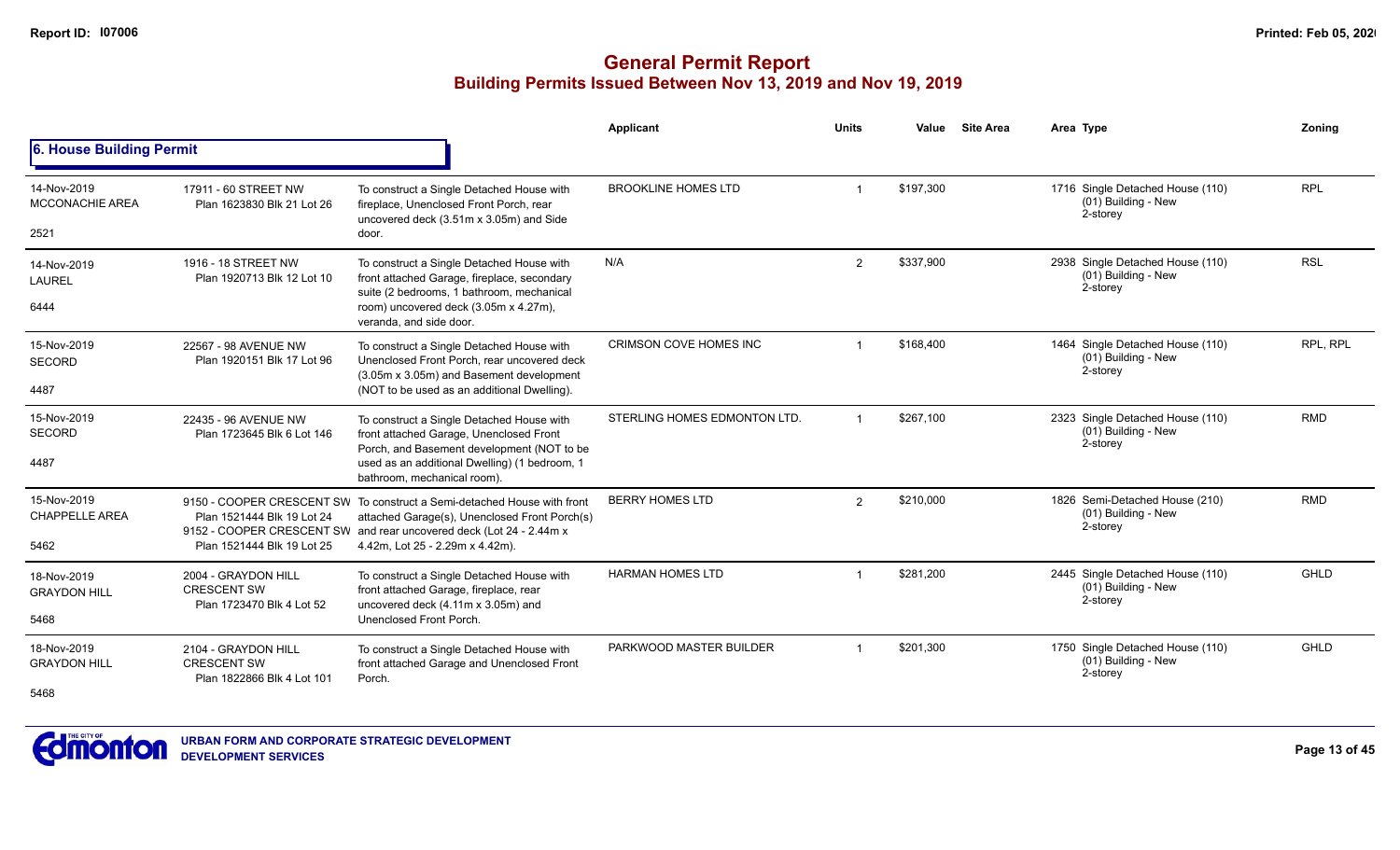|                                                    |                                                        |                                                                                                                                                                     | Applicant                    | <b>Units</b>   | Value     | <b>Site Area</b> | Area Type                                                           | Zoning          |
|----------------------------------------------------|--------------------------------------------------------|---------------------------------------------------------------------------------------------------------------------------------------------------------------------|------------------------------|----------------|-----------|------------------|---------------------------------------------------------------------|-----------------|
| 6. House Building Permit                           |                                                        |                                                                                                                                                                     |                              |                |           |                  |                                                                     |                 |
| 18-Nov-2019<br><b>BEVERLY HEIGHTS</b>              | 3818 - 113 AVENUE NW<br>Plan 1920911 Blk 30 Lot 7B     | To construct a Single Detached House with<br>Unenclosed Front Porch, fireplace and side<br>door.                                                                    | <b>VIDA NOVA HOMES LTD</b>   | $\overline{1}$ | \$182,400 |                  | 1586 Single Detached House (110)<br>(01) Building - New<br>2-storey | RF <sub>1</sub> |
| 2100                                               |                                                        |                                                                                                                                                                     |                              |                |           |                  |                                                                     |                 |
| 18-Nov-2019<br><b>GLENRIDDING HEIGHTS</b>          | 1616 - 168 STREET SW<br>Plan 1621066 Blk 10 Lot 24     | To construct a Single Detached House with<br>front attached Garage, Unenclosed Front<br>Porch, rear uncovered deck (3.05 m x 3.81 m)                                | <b>SAREFA INDUSTRIES LTD</b> | $\overline{1}$ | \$242,400 |                  | 2108 Single Detached House (110)<br>(01) Building - New<br>2-storey | <b>RMD</b>      |
| 5578                                               |                                                        | and partially rear covered deck (3.71 m x 0.97<br>m)                                                                                                                |                              |                |           |                  |                                                                     |                 |
| 18-Nov-2019<br>WALKER                              | 2278 - 57 STREET SW<br>Plan 1823392 Blk 7 Lot 51       | To construct a Single Detached House with<br>front attached Garage, fireplace, Unenclosed                                                                           | <b>AKASH HOMES LTD</b>       |                | \$238,700 |                  | 2076 Single Detached House (110)<br>(01) Building - New<br>2-storey | <b>RSL</b>      |
| 6662                                               |                                                        | Front Porch, rear uncovered deck (4.42m x<br>3.05m) and Side door.                                                                                                  |                              |                |           |                  |                                                                     |                 |
| 18-Nov-2019<br>THE ORCHARDS AT<br><b>ELLERSLIE</b> | 8718 - MAYDAY LANE SW<br>Plan 1820076 Blk 3 Lot 27     | To construct a Single Detached House with<br>front attached Garage, Unenclosed Front<br>Porch, rear uncovered deck (4.88m x 3.66m),<br>side entrance and fireplace. | SATCHA INVESTMENTS LTD       |                | \$242,500 |                  | 2109 Single Detached House (110)<br>(01) Building - New<br>2-storey | DC <sub>1</sub> |
| 6216                                               |                                                        |                                                                                                                                                                     |                              |                |           |                  |                                                                     |                 |
| 18-Nov-2019<br><b>LAUREL</b>                       | 1906 - 20 STREET NW<br>Plan 1920713 Blk 10 Lot 30      | To construct a Single Detached House with<br>front attached Garage, Unenclosed Front<br>Porch, rear uncovered deck (2.49m x3.66m)                                   | N/A                          | $\overline{1}$ | \$311,500 |                  | 2709 Single Detached House (110)<br>(01) Building - New<br>2-storey | <b>RSL</b>      |
| 6444                                               |                                                        | and fireplace.                                                                                                                                                      |                              |                |           |                  |                                                                     |                 |
| 18-Nov-2019<br><b>GLENRIDDING RAVINE</b>           | 16615 - 31 AVENUE SW<br>Plan 1922383 Blk 2 Lot 61      | To construct a Single Detached House with<br>front attached Garage, Unenclosed Front                                                                                | LINCOLNBERG HOMES LTD        | -1             | \$211,500 |                  | 1839 Single Detached House (110)<br>(01) Building - New<br>2-storey | <b>RMD</b>      |
| 5579                                               |                                                        | Porch, and rear uncovered deck (4.42 m x 2.74<br>m).                                                                                                                |                              |                |           |                  |                                                                     |                 |
| 18-Nov-2019<br><b>HAYS RIDGE AREA</b>              | 1173 - HAINSTOCK GREEN SW<br>Plan 1425414 Blk 4 Lot 33 | To construct a Single Detached House with<br>front attached Garage, Unenclosed Front<br>Porch, rear uncovered deck (3.66m x 3.05m),                                 | HILLVIEW MASTER BUILDER LTD  |                | \$170.900 |                  | 1486 Single Detached House (110)<br>(01) Building - New<br>2-storey | <b>RSL</b>      |
| 5465                                               |                                                        | fireplace and Basement development (NOT to<br>be used as an additional Dwelling).                                                                                   |                              |                |           |                  |                                                                     |                 |

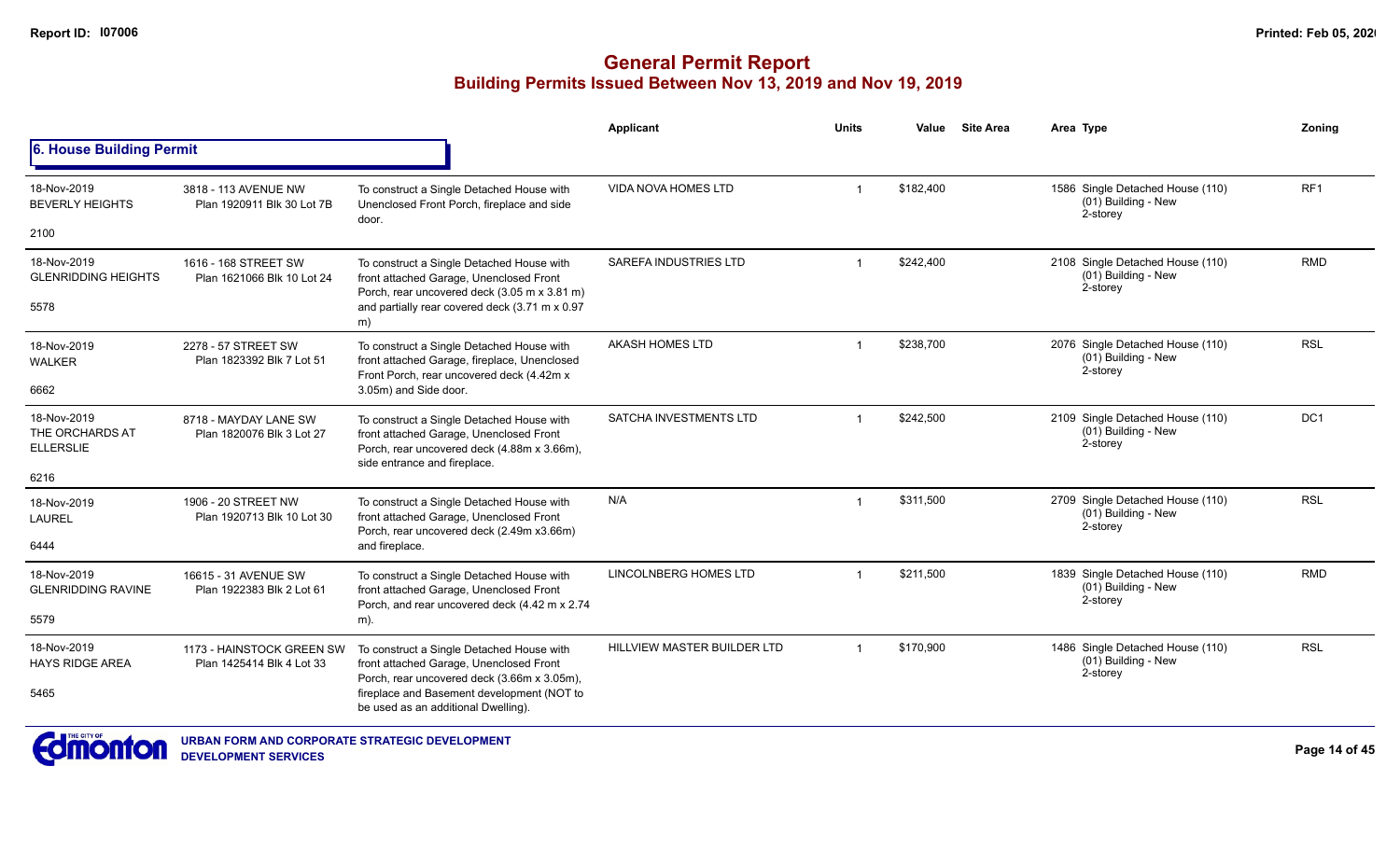|                                                            |                                                                        |                                                                                                                                                                                                                                                                                                        | Applicant                    | <b>Units</b> | Value     | <b>Site Area</b> | Area Type                                                           | Zoning      |
|------------------------------------------------------------|------------------------------------------------------------------------|--------------------------------------------------------------------------------------------------------------------------------------------------------------------------------------------------------------------------------------------------------------------------------------------------------|------------------------------|--------------|-----------|------------------|---------------------------------------------------------------------|-------------|
| 6. House Building Permit                                   |                                                                        |                                                                                                                                                                                                                                                                                                        |                              |              |           |                  |                                                                     |             |
| 18-Nov-2019<br><b>GRAYDON HILL</b><br>5468                 | 2109 - GRAYDON HILL<br><b>CRESCENT SW</b><br>Plan 1822866 Blk 9 Lot 33 | To construct a Single Detached House with<br>Unenclosed Front Porch.                                                                                                                                                                                                                                   | STERLING HOMES EDMONTON LTD. |              | \$144,200 |                  | 1254 Single Detached House (110)<br>(01) Building - New<br>2-storey | <b>GHLD</b> |
| 19-Nov-2019<br>THE ORCHARDS AT<br><b>ELLERSLIE</b><br>6216 | 3789 - CHERRY LOOP SW<br>Plan 1820072 Blk 16 Lot 41                    | To construct a Single Detached House with<br>front attached Garage, Unenclosed Front<br>Porch and rear uncovered deck (3.66 m x 3.05<br>m).                                                                                                                                                            | <b>HOMES BY AVI</b>          |              | \$228,400 |                  | 1986 Single Detached House (110)<br>(01) Building - New<br>2-storey | <b>RMD</b>  |
| 15-Nov-2019<br><b>LAUREL</b><br>6444                       | 1804 - 20 AVENUE NW<br>Plan 1920713 Blk 10 Lot 55                      | To construct a Single Detached House with<br>front attached Garage, Unenclosed Front<br>Porch, rear uncovered deck (4.57m x 8.08m),<br>balconies (over garage and over deck), side<br>door, and to develop a Secondary Suite in the<br>Basement (2 bedrooms, 1 bathroom,<br>mechanical room, kitchen). | <b>GILL BUILT HOMES LTD</b>  | 2            | \$389,700 |                  | 3389 Single Detached House (110)<br>(01) Building - New<br>2-storey | <b>RSL</b>  |
| 15-Nov-2019<br>CAVANAGH<br>5467                            | Plan 1822233 Blk 6 Lot 38                                              | 2745 - COLLINS CRESCENT SW To construct a Single Detached House with<br>front attached Garage and Unenclosed Front<br>Porch.                                                                                                                                                                           | <b>EXCEL HOMES</b>           |              | \$205,500 |                  | 1787 Single Detached House (110)<br>(01) Building - New<br>2-storey | <b>RMD</b>  |
| 15-Nov-2019<br>THE ORCHARDS AT<br><b>ELLERSLIE</b>         | SW<br>Plan 1822450 Blk 16 Lot 78                                       | 3005 - CHOKECHERRY COMMO To construct a Single Detached House with<br>front attached Garage, fireplace and<br>Unenclosed Front Porch.                                                                                                                                                                  | <b>EXCEL HOMES</b>           |              | \$211,400 |                  | 1838 Single Detached House (110)<br>(01) Building - New<br>2-storey | <b>RMD</b>  |
| 6216                                                       |                                                                        |                                                                                                                                                                                                                                                                                                        |                              |              |           |                  |                                                                     |             |
| 15-Nov-2019<br><b>WINDERMERE</b>                           | 921 - 173A STREET SW<br>Plan 1525626 Blk 18 Lot 70                     | To construct a Single Detached House with<br>front attached Garage, Unenclosed Front<br>Porch, rear covered deck (0.76m x 3.35m), rear                                                                                                                                                                 | PACESETTER HOMES LTD         |              | \$251,500 |                  | 2187 Single Detached House (110)<br>(01) Building - New<br>2-storey | DC1         |
| 5570                                                       |                                                                        | uncovered deck (0.46m x 3.35m), fireplace, and<br>balcony (above garage).                                                                                                                                                                                                                              |                              |              |           |                  |                                                                     |             |

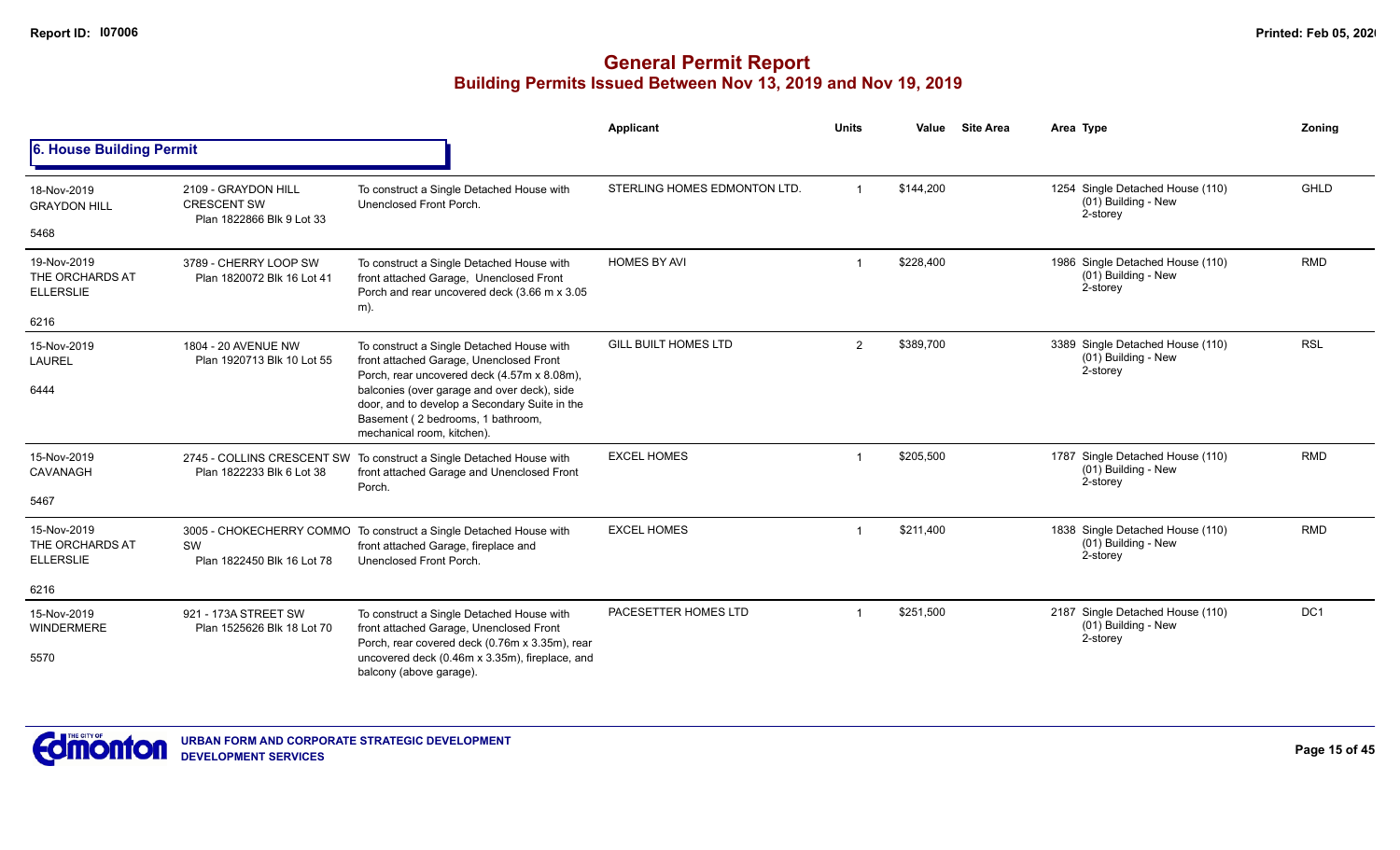|                                            |                                                                                                      |                                                                                                                                                                                      | <b>Applicant</b>               | <b>Units</b> | Value     | <b>Site Area</b> | Area Type                                                           | Zoning          |
|--------------------------------------------|------------------------------------------------------------------------------------------------------|--------------------------------------------------------------------------------------------------------------------------------------------------------------------------------------|--------------------------------|--------------|-----------|------------------|---------------------------------------------------------------------|-----------------|
| 6. House Building Permit                   |                                                                                                      |                                                                                                                                                                                      |                                |              |           |                  |                                                                     |                 |
| 15-Nov-2019<br>CAVANAGH                    | 2430 - CASEY LINK SW<br>Plan 1523223 Blk 9 Lot 14                                                    | To construct a Single Detached House with an<br>Unenclosed Front Porch.                                                                                                              | <b>EXCEL HOMES</b>             |              | \$183,300 |                  | 1594 Single Detached House (110)<br>(01) Building - New<br>2-storey | <b>RMD</b>      |
| 5467                                       |                                                                                                      |                                                                                                                                                                                      |                                |              |           |                  |                                                                     |                 |
| 15-Nov-2019<br><b>KESWICK AREA</b><br>5576 | 6469 - KING WYND SW<br>Plan 1920145 Blk 6 Lot 30<br>6467 - KING WYND SW<br>Plan 1920145 Blk 6 Lot 31 | To construct a Semi-detached House with front<br>attached Garage (lot 31), rear uncovered decks<br>(lot 31 - 3.66m x 2.44m, lot 29 - 3.05m x 3.05m)<br>and Unenclosed Front Porches. | <b>ROHIT COMMUNITIES INC</b>   | 2            | \$516,600 |                  | 4492 Semi-Detached House (210)<br>(01) Building - New<br>2-storey   | RF4, RF4        |
| 18-Nov-2019<br><b>LAUREL</b>               | 1410 - 24A STREET NW<br>Plan 1922780 Blk 14 Lot 2                                                    | To construct a Single Detached House with<br>front attached Garage, Unenclosed Front Porch<br>and rear uncovered deck (4.42 m x 3.05 m).                                             | <b>VICTORY HOMES LTD</b>       |              | \$241,500 |                  | 2100 Single Detached House (110)<br>(01) Building - New<br>2-storey | <b>RSL</b>      |
| 6444                                       |                                                                                                      |                                                                                                                                                                                      |                                |              |           |                  |                                                                     |                 |
| 15-Nov-2019<br><b>WINDERMERE</b>           | 828 - 175 STREET SW<br>Plan 1525626 Blk 19 Lot 7                                                     | To construct a Single Detached House with<br>front attached Garage and Unenclosed Front<br>Porch.                                                                                    | STERLING HOMES EDMONTON LTD.   |              | \$280,700 |                  | 2441 Single Detached House (110)<br>(01) Building - New<br>2-storey | DC <sub>1</sub> |
| 5570                                       |                                                                                                      |                                                                                                                                                                                      |                                |              |           |                  |                                                                     |                 |
| 15-Nov-2019<br>CAVANAGH                    | Plan 1720796 Blk 6 Lot 28                                                                            | 2725 - COLLINS CRESCENT SW To construct a Single Detached House with<br>front attached Garage, Unenclosed Front<br>Porch, and Side door.                                             | <b>EXCEL HOMES</b>             |              | \$256,500 |                  | 2230 Single Detached House (110)<br>(01) Building - New<br>2-storey | <b>RMD</b>      |
| 5467                                       |                                                                                                      |                                                                                                                                                                                      |                                |              |           |                  |                                                                     |                 |
| 15-Nov-2019<br><b>GOLD BAR</b>             | 10518 - 45 STREET NW<br>Plan 1922218 Blk 73 Lot 51                                                   | To construct a Single Detached House with<br>fireplace, uncovered deck, and veranda.                                                                                                 | <b>GERCON CONSTRUCTION LTD</b> |              | \$208,500 |                  | 1813 Single Detached House (110)<br>(01) Building - New<br>2-storey | RF <sub>1</sub> |
| 6270                                       |                                                                                                      |                                                                                                                                                                                      |                                |              |           |                  |                                                                     |                 |
| 18-Nov-2019<br><b>GLENRIDDING RAVINE</b>   | 2108 - 159 STREET SW<br>Plan 1723622 Blk 14 Lot 3                                                    | To construct a Single Detached House with<br>Unenclosed Front Porch and rear uncovered<br>deck (3.96m x 2.74m).                                                                      | <b>KIRKLAND HOMES LTD</b>      |              | \$174,500 |                  | 1517 Single Detached House (110)<br>(01) Building - New<br>2-storey | <b>RPL</b>      |
| 5579                                       |                                                                                                      |                                                                                                                                                                                      |                                |              |           |                  |                                                                     |                 |

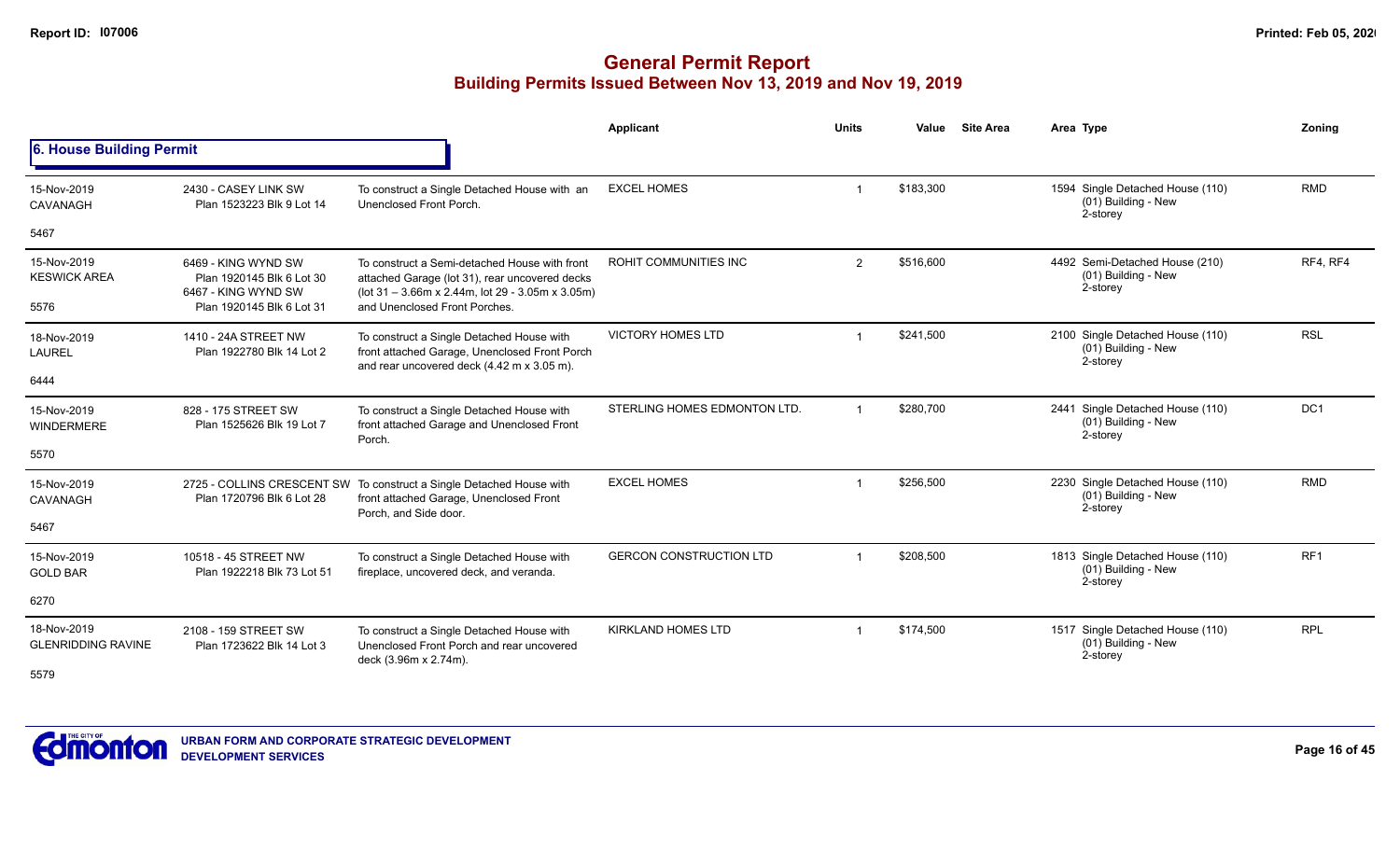|                                        |                                                         |                                                                                                                                                              | Applicant                                       | <b>Units</b> | Value     | <b>Site Area</b> | Area Type                                                           | Zonina          |
|----------------------------------------|---------------------------------------------------------|--------------------------------------------------------------------------------------------------------------------------------------------------------------|-------------------------------------------------|--------------|-----------|------------------|---------------------------------------------------------------------|-----------------|
| 6. House Building Permit               |                                                         |                                                                                                                                                              |                                                 |              |           |                  |                                                                     |                 |
| 18-Nov-2019<br><b>GROVENOR</b><br>3210 | 10601 - 145 STREET NW<br>Plan 1822965 Blk 3 Lot 16A     | To construct a Single Detached House with<br>Unenclosed Front Porch, fireplace(s) and<br>Basement development (NOT to be used as an<br>additional Dwelling). | <b>ACCENT INFILLS LTD</b>                       |              | \$264,700 |                  | 2302 Single Detached House (110)<br>(01) Building - New<br>2-storey | RF <sub>1</sub> |
|                                        |                                                         |                                                                                                                                                              |                                                 |              |           |                  |                                                                     |                 |
| 18-Nov-2019<br><b>SECORD</b>           | 9635 - 229 STREET NW<br>Plan 1920924 Blk 26 Lot 58      | To construct a Single Detached House with<br>front attached Garage, Unenclosed Front<br>Porch, and Side door.                                                | CITY HOMES MASTER BUILDER INC                   | -1           | \$207,500 |                  | 1804 Single Detached House (110)<br>(01) Building - New<br>2-storey | <b>RMD</b>      |
| 4487                                   |                                                         |                                                                                                                                                              |                                                 |              |           |                  |                                                                     |                 |
| 18-Nov-2019<br><b>STEWART GREENS</b>   | 9727 - 205 STREET NW<br>Plan 1421051 Blk 4 Lot 27       | To construct a Single Detached House<br>(Walkout) with front attached Garage,                                                                                | <b>KIRKLAND HOMES LTD</b>                       |              | \$264,700 |                  | 2302 Single Detached House (110)<br>(01) Building - New<br>2-storey | <b>RSL</b>      |
| 4486                                   |                                                         | Unenclosed Front Porch and rear uncovered<br>deck (3.05 m x 7.92 m).                                                                                         |                                                 |              |           |                  |                                                                     |                 |
| 18-Nov-2019<br><b>SECORD</b>           | 22807 - 96 AVENUE NW<br>Plan 1920924 Blk 18 Lot 91      | To construct a Single Detached House with<br>front attached Garage and Unenclosed Front<br>Porch.                                                            | PACESETTER HOMES LTD                            |              | \$200,900 |                  | 1747 Single Detached House (110)<br>(01) Building - New<br>2-storey | <b>RMD</b>      |
| 4487                                   |                                                         |                                                                                                                                                              |                                                 |              |           |                  |                                                                     |                 |
| 18-Nov-2019<br><b>KESWICK AREA</b>     | 2249 - KELLY CRESCENT SW<br>Plan 1720767 Blk 11 Lot 32A | To construct a Single Detached House with<br>front attached Garage, Unenclosed Front                                                                         | KIMBERLEY CONSTRUCTION<br><b>MANAGEMENT LTD</b> |              | \$297,900 |                  | 2590 Single Detached House (110)<br>(01) Building - New<br>2-storey | <b>RSL</b>      |
| 5576                                   |                                                         | Porch, rear uncovered deck (5.79m x 2.44m),<br>Basement development (NOT to be used as an<br>additional Dwelling), fireplace and walkout<br>Basement.        |                                                 |              |           |                  |                                                                     |                 |
| 18-Nov-2019<br><b>KESWICK AREA</b>     | 2373 - KELLY CIRCLE SW<br>Plan 1823259 Blk 13 Lot 39    | To construct a Single Detached House with<br>Unenclosed Front Porch.                                                                                         | <b>BEDROCK HOMES LTD</b>                        |              | \$164,500 |                  | 1430 Single Detached House (110)<br>(01) Building - New<br>2-storey | <b>RPL</b>      |
| 5576                                   |                                                         |                                                                                                                                                              |                                                 |              |           |                  |                                                                     |                 |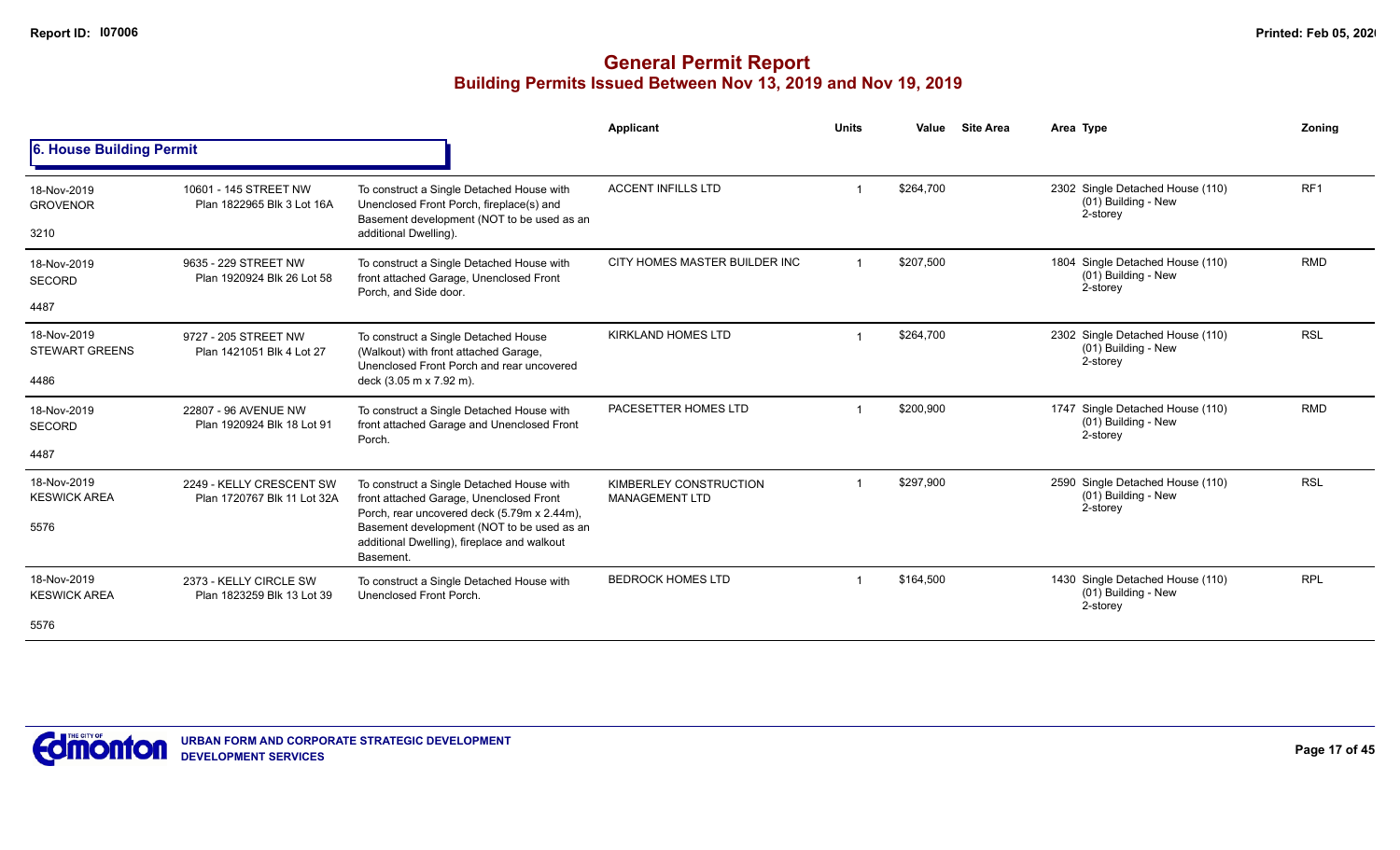|                                                  |                                                                                                                |                                                                                                                                                                                                                               | <b>Applicant</b>                 | <b>Units</b> | Value     | <b>Site Area</b> | Area Type                                                           | <b>Zoning</b> |
|--------------------------------------------------|----------------------------------------------------------------------------------------------------------------|-------------------------------------------------------------------------------------------------------------------------------------------------------------------------------------------------------------------------------|----------------------------------|--------------|-----------|------------------|---------------------------------------------------------------------|---------------|
| 6. House Building Permit                         |                                                                                                                |                                                                                                                                                                                                                               |                                  |              |           |                  |                                                                     |               |
| 18-Nov-2019<br><b>MCCONACHIE AREA</b><br>2521    | 947 - MCCONACHIE<br><b>BOULEVARD NW</b><br>Plan 1723088 Blk 6 Lot 38                                           | To construct a Single Detached House with<br>front attached Garage, Unenclosed Front<br>Porch, rear uncovered deck (3.66m x 3.05m)<br>and to install a Renewable Energy Device (6<br>Solar-electric (PV) panels on the roof). | JAYMAN MASTERBUILT INC           |              | \$188,700 |                  | 1641 Single Detached House (110)<br>(01) Building - New<br>2-storey | <b>RMD</b>    |
| 18-Nov-2019<br><b>DESROCHERS AREA</b><br>5463    | 1407 - DARBY GREEN SW<br>Plan 1823252 Blk 2 Lot 61                                                             | To construct a Single Detached House with<br>front attached Garage, Unenclosed Front<br>Porch, rear uncovered deck (3.96m x 3.89m)<br>and Basement development (NOT to be used as<br>an additional Dwelling).                 | <b>LANDMARK CLASSIC INC</b>      |              | \$195,700 |                  | 1702 Single Detached House (110)<br>(01) Building - New<br>2-storey | <b>RMD</b>    |
| 18-Nov-2019<br><b>STEWART GREENS</b><br>4486     | 20706 - 99B AVENUE NW<br>Plan 1920902 Blk 5 Lot 106<br>20704 - 99B AVENUE NW<br>Plan 1920902 Blk 5 Lot 107     | To construct a Semi-Detached House with<br>Unenclosed front Porches.                                                                                                                                                          | CITY HOMES MASTER BUILDER INC    | 2            | \$333,700 |                  | 2902 Semi-Detached House (210)<br>(01) Building - New<br>2-storey   | <b>UCRH</b>   |
| 18-Nov-2019<br><b>MCCONACHIE AREA</b><br>2521    | 1297 - MCCONACHIE<br><b>BOULEVARD NW</b><br>Plan 1823225 Blk 26 Lot 35                                         | To construct a Single Detached House with<br>front attached Garage, Unenclosed Front<br>Porch, rear uncovered deck (3.05m x 3.05m),<br>fireplace, and walkout Basement.                                                       | MONTORIO HOMES LTD               |              | \$250,500 |                  | 2178 Single Detached House (110)<br>(01) Building - New<br>2-storey | <b>RSL</b>    |
| 18-Nov-2019<br><b>EDGEMONT</b><br>4462           | 1633 - ENRIGHT WAY NW<br>Plan 1823445 Blk 19 Lot 55<br>1631 - ENRIGHT WAY NW<br>Plan 1823445 Blk 19 Lot 56     | To construct a Semi-Detached House with front<br>attached Garages, Unenclosed Front Porches,<br>and rear uncovered decks (both Lots - 3.66m x<br>$3.05m$ ).                                                                   | <b>DOLCE VITA HOMES</b>          | 2            | \$347,300 |                  | 3020 Semi-Detached House (210)<br>(01) Building - New<br>2-storey   | RF4           |
| 8-Nov-2019<br><b>CHAPPELLE AREA</b><br>5462      | 7215 - CHIVERS PLACE SW<br>Plan 1922588 Blk 31 Lot 7A<br>7217 - CHIVERS PLACE SW<br>Plan 1922588 Blk 31 Lot 8A | To construct a Semi-Detached House with front<br>attached Garages and Unenclosed Front<br>Porches.                                                                                                                            | KLAIR CUSTOM HOMES (EDMONTON) L' | 2            | \$386,600 |                  | 3362 Semi-Detached House (210)<br>(01) Building - New<br>2-storey   | RF4, RF4      |
| 18-Nov-2019<br><b>GLENRIDDING RAVINE</b><br>5579 | 16611 - 31 AVENUE SW<br>Plan 1922383 Blk 2 Lot 60                                                              | To construct a Single Detached House with<br>front attached Garage and Unenclosed Front<br>Porch.                                                                                                                             | LINCOLNBERG HOMES LTD            |              | \$181,200 |                  | 1576 Single Detached House (110)<br>(01) Building - New<br>2-storey | <b>RMD</b>    |

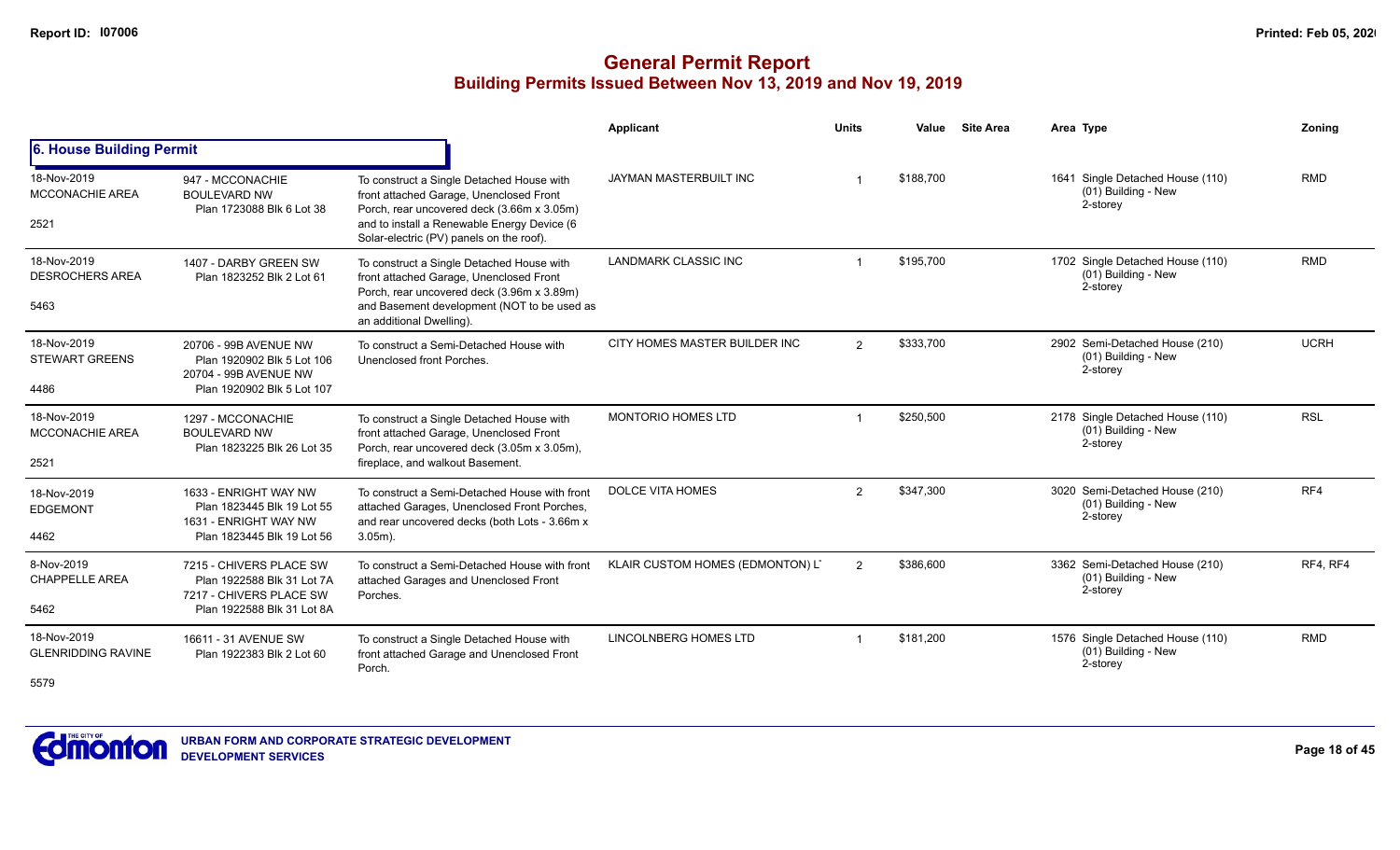|                                             |                                                              |                                                                                                                                            | Applicant                       | <b>Units</b>   | Value     | <b>Site Area</b> | Area Type                                                           | Zoning          |
|---------------------------------------------|--------------------------------------------------------------|--------------------------------------------------------------------------------------------------------------------------------------------|---------------------------------|----------------|-----------|------------------|---------------------------------------------------------------------|-----------------|
| 6. House Building Permit                    |                                                              |                                                                                                                                            |                                 |                |           |                  |                                                                     |                 |
| 18-Nov-2019<br><b>CRYSTALLINA NERA WEST</b> | 18139 - 76 STREET NW<br>Plan 1323419 Blk 7 Lot 27            | To construct a Single Detached House with<br>front attached Garage, Unenclosed Front Porch<br>and an L-shaped rear uncovered deck (2.44m x | TRUST J & G HOMES LTD, HARPREET | $\overline{1}$ | \$193,200 |                  | 1680 Single Detached House (110)<br>(01) Building - New<br>2-storey | <b>RPL</b>      |
| 2463                                        |                                                              | $4.01m$ ).                                                                                                                                 |                                 |                |           |                  |                                                                     |                 |
| 18-Nov-2019<br><b>KIRKNESS</b>              | 3025C - 151 AVENUE NW<br>Condo Common Area (Plan<br>1721775) | To construct a 5 unit Row House (units 45-49)                                                                                              | <b>LANDMARK COMMUNITIES INC</b> | 5              | \$747,500 |                  | 6500 Row House Condo (335)<br>(01) Building - New<br>3-storey       | CS <sub>1</sub> |
| 2430                                        |                                                              |                                                                                                                                            |                                 |                |           |                  |                                                                     |                 |
| 18-Nov-2019<br><b>CRYSTALLINA NERA WEST</b> | 7408 - 178 AVENUE NW<br>Plan 1920842 Blk 9 Lot 29            | To construct a Single Detached House with<br>Unenclosed Front Porch and fireplace.                                                         | <b>IMPACT HOMES LTD</b>         | -1             | \$189,900 |                  | 1651 Single Detached House (110)<br>(01) Building - New<br>2-storey | RPL, RPL        |
| 2463                                        |                                                              |                                                                                                                                            |                                 |                |           |                  |                                                                     |                 |
| 18-Nov-2019<br><b>LAUREL</b>                | 1406 - 24A STREET NW<br>Plan 1922780 Blk 14 Lot 1            | To construct a Single Detached House with<br>front attached Garage, Unenclosed Front Porch<br>and rear uncovered deck (3.05 m x 4.42 m).   | <b>VICTORY HOMES LTD</b>        |                | \$241,500 |                  | 2100 Single Detached House (110)<br>(01) Building - New<br>2-storey | <b>RSL</b>      |
| 6444                                        |                                                              |                                                                                                                                            |                                 |                |           |                  |                                                                     |                 |
| 19-Nov-2019<br><b>ALLARD</b>                | 4684 - ALWOOD WAY SW<br>Plan 1823179 Blk 18 Lot 77           | To construct a Single Detached House with<br>front attached Garage and Unenclosed Front<br>Porch.                                          | <b>MARCSON HOMES LTD</b>        | $\overline{1}$ | \$179,600 |                  | 1562 Single Detached House (110)<br>(01) Building - New<br>2-storey | <b>RMD</b>      |
| 5458                                        |                                                              |                                                                                                                                            |                                 |                |           |                  |                                                                     |                 |
| 19-Nov-2019<br>KING EDWARD PARK             | 8143 - 79 AVENUE NW<br>Plan 1738HW Blk 38 Lot 25             | To construct a Semi-Detached House with<br>fireplace and veranda                                                                           | 2173279 ALBERTA LTD             | $\overline{2}$ | \$321,100 |                  | 2792 Semi-Detached House (210)<br>(01) Building - New<br>2-storey   | RF <sub>3</sub> |
| 6360                                        |                                                              |                                                                                                                                            |                                 |                |           |                  |                                                                     |                 |
| 19-Nov-2019<br><b>LAUREL</b>                | 1767 - 24 STREET NW<br>Plan 1920713 Blk 14 Lot 5             | To construct a Single Detached House with<br>uncovered deck (3.05m x 3.05m), Unenclosed<br>Front Porch, fireplace, and Side Entrance.      | <b>GENIUS HOMES LTD</b>         | -1             | \$200,800 |                  | 1746 Single Detached House (110)<br>(01) Building - New<br>2-storey | <b>RPL</b>      |
| 6444                                        |                                                              |                                                                                                                                            |                                 |                |           |                  |                                                                     |                 |

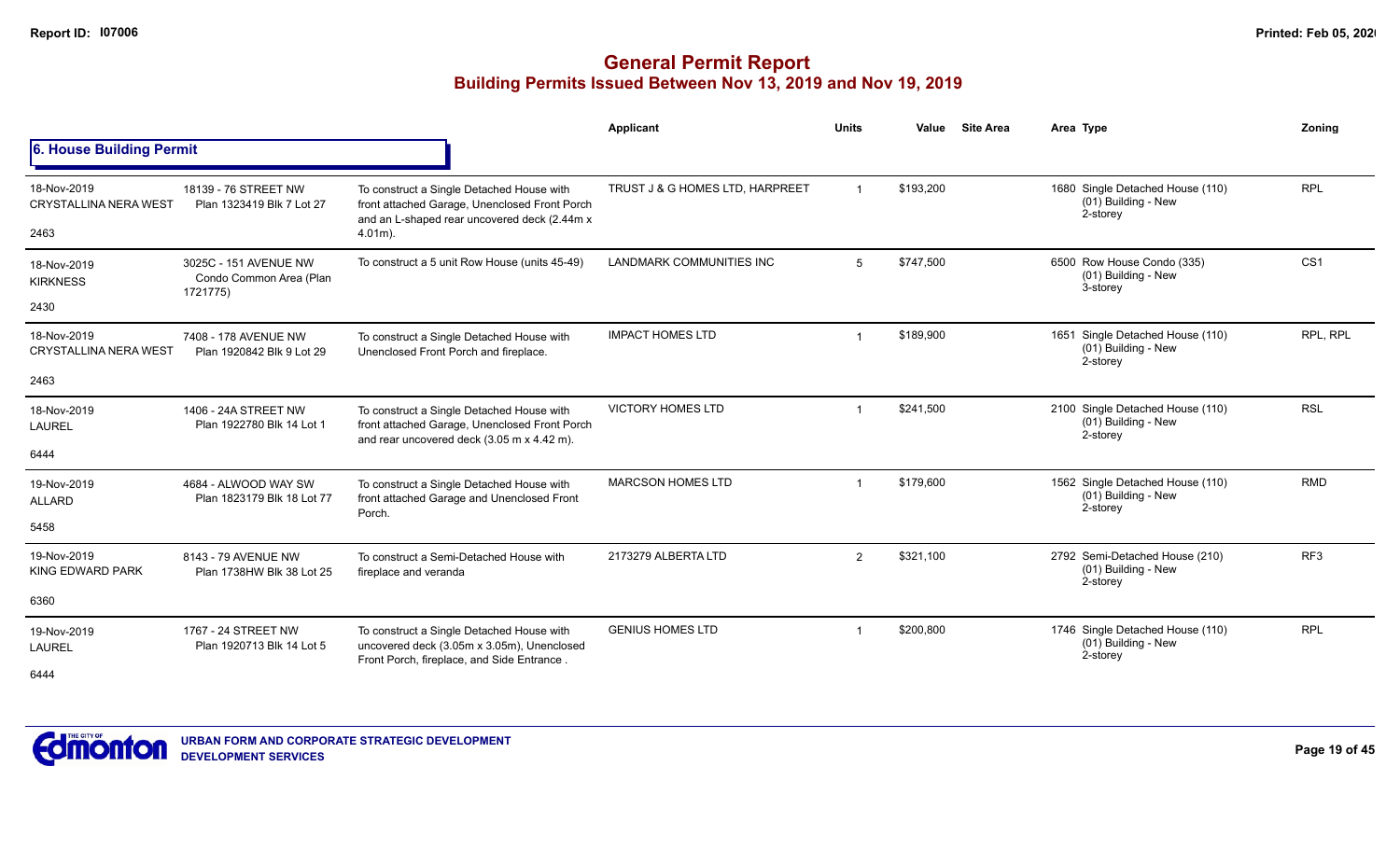|                                  |                                                    |                                                                                                                                                                                                                            | <b>Applicant</b>                                       | <b>Units</b>   | <b>Site Area</b><br>Value | Area Type                                                           | Zoning          |
|----------------------------------|----------------------------------------------------|----------------------------------------------------------------------------------------------------------------------------------------------------------------------------------------------------------------------------|--------------------------------------------------------|----------------|---------------------------|---------------------------------------------------------------------|-----------------|
| 6. House Building Permit         |                                                    |                                                                                                                                                                                                                            |                                                        |                |                           |                                                                     |                 |
| 19-Nov-2019<br>CAVANAGH          | 2434 - CASEY LINK SW<br>Plan 1523223 Blk 9 Lot 16  | To construct a Single Detached House with<br>Unenclosed Front Porch.                                                                                                                                                       | <b>EXCEL HOMES</b>                                     | $\overline{1}$ | \$185,600                 | 1614 Single Detached House (110)<br>(01) Building - New<br>2-storey | <b>RMD</b>      |
| 5467                             |                                                    |                                                                                                                                                                                                                            |                                                        |                |                           |                                                                     |                 |
| 19-Nov-2019<br><b>MAPLE</b>      | 424 - 40 AVENUE NW<br>Plan 1623032 Blk 18 Lot 22   | To construct a Single Detached House with<br>front attached Garage and Unenclosed Front<br>Porch.                                                                                                                          | <b>CRYSTAL CREEK HOMES</b>                             |                | \$203,200                 | 1767 Single Detached House (110)<br>(01) Building - New<br>2-storey | <b>RMD</b>      |
| 6441                             |                                                    |                                                                                                                                                                                                                            |                                                        |                |                           |                                                                     |                 |
| 19-Nov-2019<br><b>KILKENNY</b>   | 14811 - 80 STREET NW<br>Plan 6143NY Blk 23 Lot 17  | To construct a Single Detached House with<br>front attached Garage, fireplace, balcony, side<br>uncovered deck (3.05m x 3.20m) and Basement                                                                                | FX HOMES INC                                           |                | \$358,300                 | 3116 Single Detached House (110)<br>(01) Building - New<br>2-storey | RF <sub>1</sub> |
| 2410                             |                                                    | development (NOT to be used as an additional<br>Dwelling).                                                                                                                                                                 |                                                        |                |                           |                                                                     |                 |
| 19-Nov-2019<br>ALBERTA AVENUE    | 11337 - 92 STREET NW<br>Plan RN43A Blk 52 Lot 12   | To construct a Semi-detached House with an<br>Unenclosed Front Porch(s) and Fireplace(s).                                                                                                                                  | PLATINUM LIVING HOMES LTD O/A<br>PLATINUM LIVING HOMES | $\overline{2}$ | \$242,200                 | 2106 Semi-Detached House (210)<br>(01) Building - New               | RF3             |
| 1010                             |                                                    |                                                                                                                                                                                                                            |                                                        |                |                           |                                                                     |                 |
| 19-Nov-2019<br><b>ALLARD</b>     | 4674 - ALWOOD WAY SW<br>Plan 1823179 Blk 18 Lot 72 | To construct a Single Detached House with<br>front attached Garage and Unenclosed Front<br>Porch.                                                                                                                          | <b>MARCSON HOMES LTD</b>                               |                | \$195,000                 | 1696 Single Detached House (110)<br>(01) Building - New<br>2-storey | <b>RMD</b>      |
| 5458                             |                                                    |                                                                                                                                                                                                                            |                                                        |                |                           |                                                                     |                 |
| 19-Nov-2019<br><b>SUMMERSIDE</b> | 8830 - 19 AVENUE SW<br>Plan 1324029 Blk 30 Lot 185 | To construct a Single Detached House with<br>front attached Garage, fireplace, Basement<br>development (NOT to be used as an additional                                                                                    | AACROPOLIS HOMES LTD                                   |                | \$378,900                 | 3295 Single Detached House (110)<br>(01) Building - New<br>2-storey | <b>RSL</b>      |
| 6213                             |                                                    | Dwelling) - Guest bedroom, bathroom,<br>recreation room, exercise room, utility/wine<br>room, wet bar, balcony (2.59m x 4.72m) above<br>rear covered deck (4.42m x 4.72m), exterior<br>hot tub and Unenclosed Front Porch. |                                                        |                |                           |                                                                     |                 |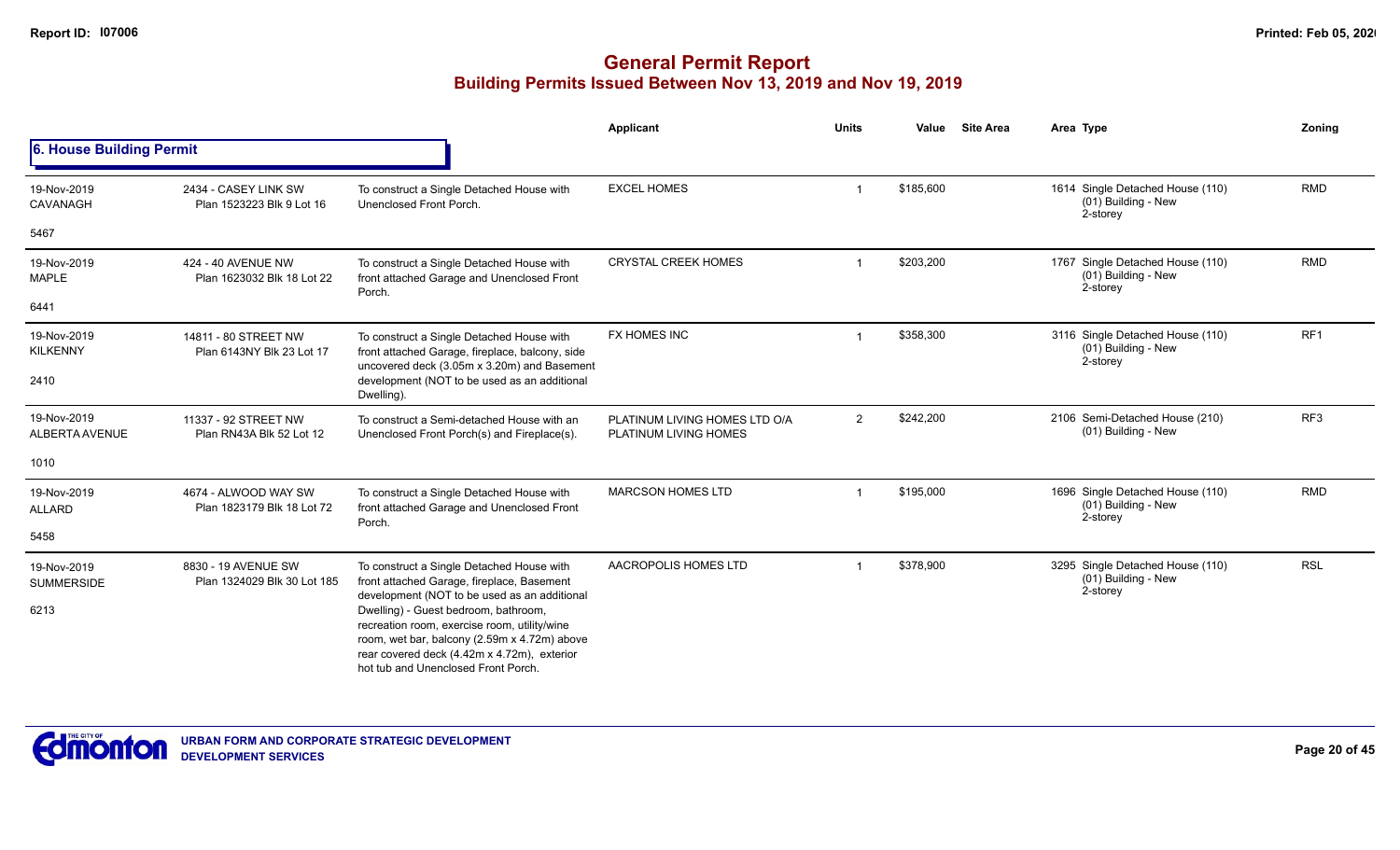|                                                  |                                                                                                                                                      |                                                                                                                                                                                                                                                                                                                | <b>Applicant</b>              | <b>Units</b>   | Value     | <b>Site Area</b>                                                                                                                                                                                                                                   | Area Type | <b>Zoning</b>   |
|--------------------------------------------------|------------------------------------------------------------------------------------------------------------------------------------------------------|----------------------------------------------------------------------------------------------------------------------------------------------------------------------------------------------------------------------------------------------------------------------------------------------------------------|-------------------------------|----------------|-----------|----------------------------------------------------------------------------------------------------------------------------------------------------------------------------------------------------------------------------------------------------|-----------|-----------------|
| 6. House Building Permit                         |                                                                                                                                                      |                                                                                                                                                                                                                                                                                                                |                               |                |           | 2721 Semi-Detached House (210)<br>(01) Building - New<br>3557 Semi-Detached House (210)<br>(01) Building - New<br>2-storey<br>3019 Single Detached House (110)<br>(01) Building - New<br>2-storey<br>580.66<br>Detached Garage (010)<br>$(01)$ New |           |                 |
| 19-Nov-2019<br><b>GLENRIDDING RAVINE</b><br>5579 | 587 - GLENRIDDING RAVINE<br><b>DRIVE SW</b><br>Plan 1921203 Blk 2 Lot 16<br>585 - GLENRIDDING RAVINE<br><b>DRIVE SW</b><br>Plan 1921203 Blk 2 Lot 17 | To construct a Semi-Detached House with front<br>attached Garages, Unenclosed Front Porches,<br>and rear uncovered decks (both Lots - 3.05m x<br>$3.05m$ ).                                                                                                                                                    | <b>ART HOMES</b>              | $\overline{2}$ | \$312,900 |                                                                                                                                                                                                                                                    |           | DC <sub>1</sub> |
| 19-Nov-2019<br>MCCONACHIE AREA<br>2521           | 6417 - 167A AVENUE NW<br>Plan 1822753 Blk 11 Lot 23<br>6419 - 167A AVENUE NW<br>Plan 1822753 Blk 11 Lot 24                                           | To construct a Semi-Detached House with front<br>attached Garages and Unenclosed Front<br>Porches.                                                                                                                                                                                                             | CITY HOMES MASTER BUILDER INC | $\overline{2}$ | \$409,100 |                                                                                                                                                                                                                                                    |           | <b>RMD</b>      |
| 19-Nov-2019<br><b>HAYS RIDGE AREA</b><br>5465    | 1175 - HAINSTOCK GREEN SW<br>Plan 1425414 Blk 4 Lot 34                                                                                               | To construct a Single Detached House with<br>front attached Garage, Unenclosed Front<br>Porch, rear Balcony over covered deck (3.66 x<br>6.25m), fireplace(s) and Basement development<br>(NOT to be used as an additional Dwelling, 1<br>Bedroom, 1 Den, 1 Mech Room, 1 Bathroom, 1<br>Theatre, 1 Rec Area.). | ANNIVERSARY HOMES LTD.        |                | \$347,200 |                                                                                                                                                                                                                                                    |           | <b>RSL</b>      |
| <b>Accessory Building Combo Permit</b>           |                                                                                                                                                      |                                                                                                                                                                                                                                                                                                                |                               |                |           |                                                                                                                                                                                                                                                    |           |                 |
| 18-Nov-2019<br>NORTH GLENORA<br>3310             | 10972 - 141 STREET NW<br>Plan 1820012 Blk 10 Lot 45A<br>10970 - 141 STREET NW<br>Plan 1820012 Blk 10 Lot 45B                                         | To construct an Accessory building (mutual<br>12.34 x 6.4 detached Garage)                                                                                                                                                                                                                                     | PARAMOUNT HOME BUILDERS INC   | $\mathbf 0$    | \$9,300   |                                                                                                                                                                                                                                                    |           | RF <sub>1</sub> |
| <b>Home Improvement Permit</b>                   |                                                                                                                                                      |                                                                                                                                                                                                                                                                                                                |                               |                |           |                                                                                                                                                                                                                                                    |           |                 |

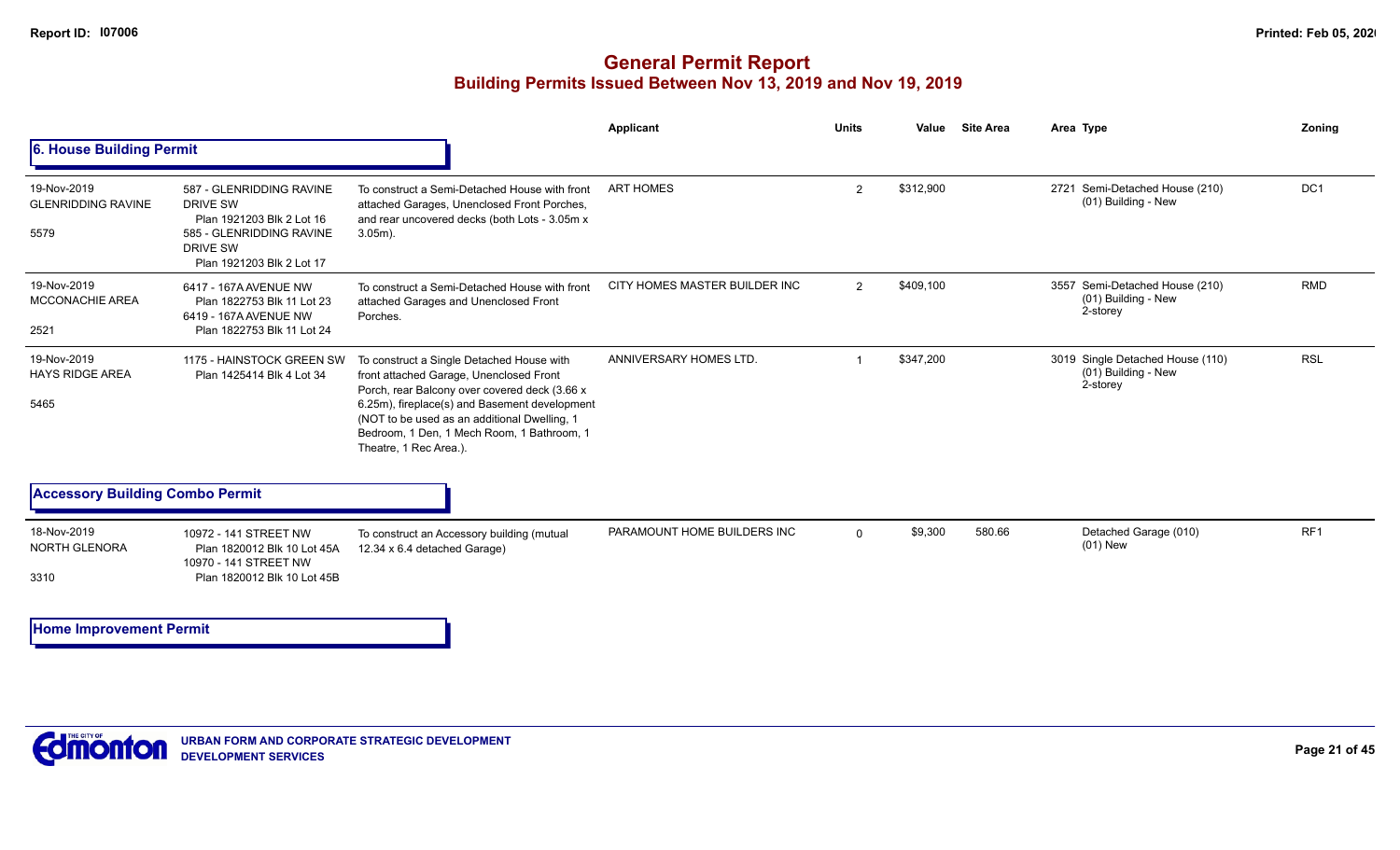|                                           |                                                                        |                                                                                                                                                                         | <b>Applicant</b>                  | <b>Units</b> | Value    | <b>Site Area</b> | Area Type                                                | Zoning          |
|-------------------------------------------|------------------------------------------------------------------------|-------------------------------------------------------------------------------------------------------------------------------------------------------------------------|-----------------------------------|--------------|----------|------------------|----------------------------------------------------------|-----------------|
| <b>Home Improvement Permit</b>            |                                                                        |                                                                                                                                                                         |                                   |              |          |                  |                                                          |                 |
| 18-Nov-2019<br>WESTWOOD                   | 12220 - 101 STREET NW<br>Plan RN73 Blk 17 Lot 16                       | To demolish a Single Detached House.                                                                                                                                    | ALYNE DESIGN AND CONSTRUCTION IN  | $-1$         | \$6,400  |                  | Single Detached House (110)<br>(99) Demolition           | RF <sub>3</sub> |
| 1250                                      |                                                                        |                                                                                                                                                                         |                                   |              |          |                  |                                                          |                 |
| 14-Nov-2019<br><b>BALWIN</b>              | 1. 12929 - 69 STREET NW<br>Plan 1823244 Blk 9 Lot 7A                   | To construct an Accessory Building (rear<br>mutual detached Garage, (12.2m x 6.10m),<br>staggered).                                                                     | EDMONTON CUSTOM HOME BUILDERS     | $\Omega$     | \$11,900 |                  | 74 Detached Garage (010)<br>(01) Building - New          | RF3, RF3        |
| 2020                                      |                                                                        |                                                                                                                                                                         |                                   |              |          |                  |                                                          |                 |
| 15-Nov-2019<br><b>WEST JASPER PLACE</b>   | 15024 - 99 AVENUE NW<br>Plan 6461ET Blk 58 Lot 11                      | To construct an Accessory Building (rear<br>mutual detached Garage, 7.01m x 12.29m).                                                                                    | <b>CLUNES PROPERTIES (AB) LTD</b> | $\Omega$     | \$15,900 |                  | 99 Detached Garage (010)<br>(01) Building - New          | RF <sub>3</sub> |
| 4580                                      |                                                                        |                                                                                                                                                                         |                                   |              |          |                  |                                                          |                 |
| 19-Nov-2019<br><b>GLENRIDDING HEIGHTS</b> | 2300 - GLENRIDDING<br><b>BOULEVARD SW</b><br>Plan 1525393 Blk 2 Lot 66 | To construct interior alterations to a Row House<br>(Basement development, NOT to be used as an<br>additional Dwelling). 1 OFFICE, 1 BATHROOM, (                        | N/A                               | $\mathbf 0$  | \$3,000  |                  | Row House (330)<br>(03) Interior Alterations             | RF <sub>5</sub> |
| 5578                                      |                                                                        | <b>BEDROOMS</b>                                                                                                                                                         |                                   |              |          |                  |                                                          |                 |
| 15-Nov-2019<br><b>HODGSON</b>             | Plan 0324444 Blk 166 Lot 10                                            | 1848 - HOLMAN CRESCENT NW To construct interior alterations to a Single<br>Detached House (Basement development, NOT<br>to be used as an additional Dwelling, 3 Storage | N/A                               | $\Omega$     | \$15,000 |                  | Single Detached House (110)<br>(03) Interior Alterations | <b>RSL</b>      |
| 5620                                      |                                                                        | Rooms, 1 Living Room, 1 Music Room, ).                                                                                                                                  |                                   |              |          |                  |                                                          |                 |
| 15-Nov-2019<br><b>GROVENOR</b>            | 10242 - 147 STREET NW<br>Plan 1131HW Blk 7 Lot 8                       | To construct a side uncovered deck to a Single<br>Detached House (0.91m x 4.57m @ 0.91m in<br>Height).                                                                  | N/A                               | $\mathbf 0$  | \$0      |                  | Single Detached House (110)<br>(03) Deck Attached        | RF <sub>3</sub> |
| 3210                                      |                                                                        |                                                                                                                                                                         |                                   |              |          |                  |                                                          |                 |
| 15-Nov-2019<br><b>WESTMOUNT</b>           | 10985 - 125 STREET NW<br>Plan RN39B Blk 51 Lot 14                      | To construct a rear addition to a Single<br>Detached House (main floor sun room and<br>second floor master bedroom) and a new                                           | TWO GIRLS AND A HAMMER INC        | $\Omega$     | \$95,000 |                  | Single Detached House (110)<br>(02) Addition             | DC1, DC1        |
| 3440                                      |                                                                        | foundation with full Basement.                                                                                                                                          |                                   |              |          |                  |                                                          |                 |

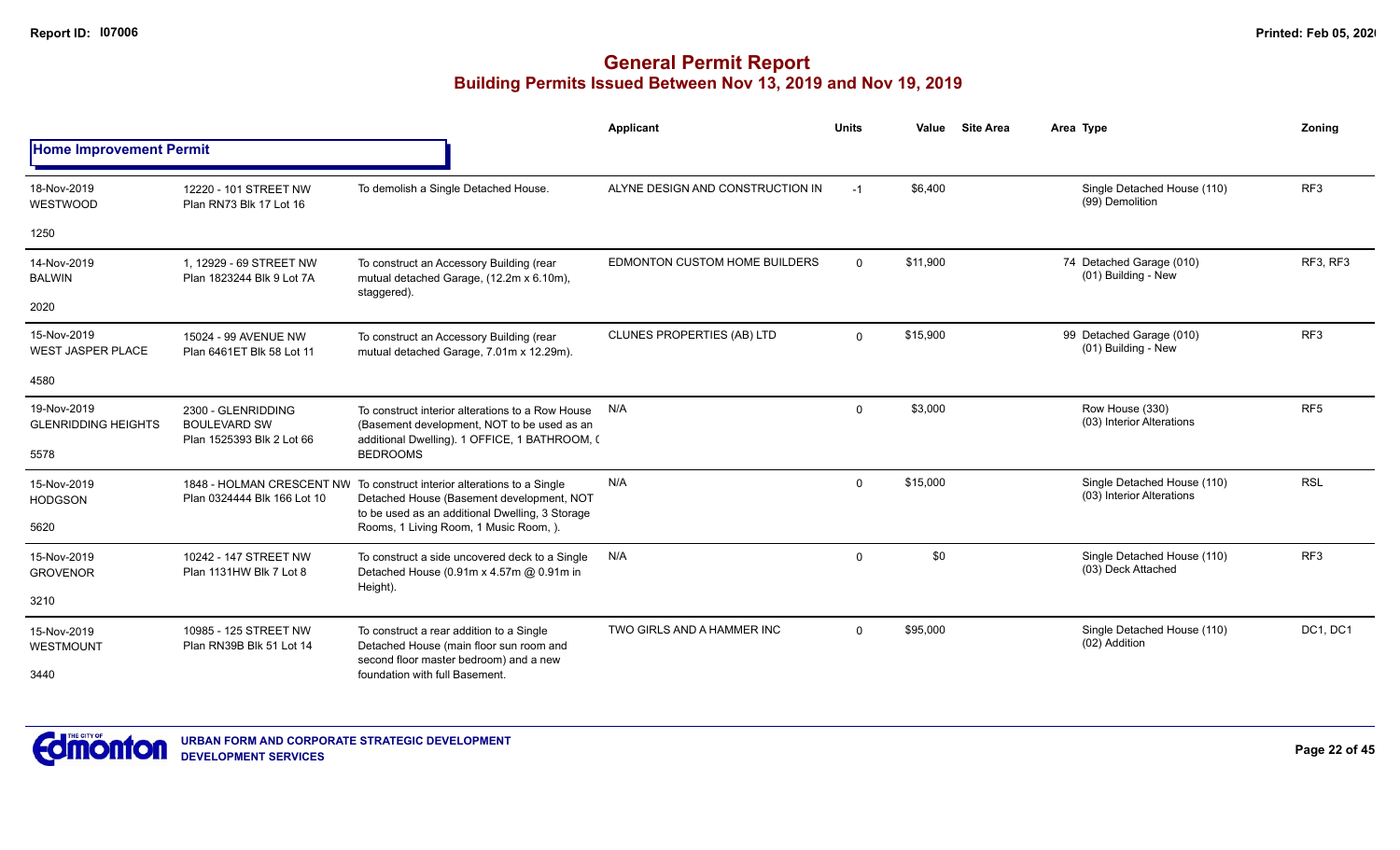|                                               |                                                         |                                                                                                                                                                                  | <b>Applicant</b>    | <b>Units</b> | Value    | <b>Site Area</b> | Area Type                                                          | Zoning          |
|-----------------------------------------------|---------------------------------------------------------|----------------------------------------------------------------------------------------------------------------------------------------------------------------------------------|---------------------|--------------|----------|------------------|--------------------------------------------------------------------|-----------------|
| <b>Home Improvement Permit</b>                |                                                         |                                                                                                                                                                                  |                     |              |          |                  |                                                                    |                 |
| 18-Nov-2019<br><b>QUEEN ALEXANDRA</b><br>5330 | BSMT1, 10750 - 72 AVENUE NW<br>Plan 5765Q Blk 11 Lot 34 | To develop a Secondary Suite in the Basement<br>of a Semi-detached House (New Suite - Unit 1).<br>(1 Bedroom, 1 Washroom, Living room, and<br>Mechanical room)                   | PHD HOMES LTD       |              | \$24,000 |                  | 58 Semi-Detached House (210)<br>(07) Add Suites to Single Dwelling | RF <sub>3</sub> |
| 18-Nov-2019<br><b>PARKVIEW</b>                | 8952 - 146A STREET NW<br>Plan 1125KS Blk 9 Lot 25       | To construct an Accessory Building (detached<br>Garage (7.92m x 7.32m)).                                                                                                         | 1828606 ALBERTA LTD | $\mathbf 0$  | \$9,300  |                  | 58 Detached Garage (010)<br>(01) Building - New                    | RF <sub>1</sub> |
| 3330                                          |                                                         |                                                                                                                                                                                  |                     |              |          |                  |                                                                    |                 |
| 19-Nov-2019<br><b>SUMMERSIDE</b>              | 8249 - 24 AVENUE SW<br>Plan 1623316 Blk 62 Lot 80       | To construct a rear uncovered deck (3.05m x<br>4.27m @ 1.22m in height).                                                                                                         | N/A                 | $\Omega$     | \$3,300  |                  | 13 Semi-Detached House (210)<br>(03) Deck Attached                 | RF4             |
| 6213                                          |                                                         |                                                                                                                                                                                  |                     |              |          |                  |                                                                    |                 |
| 19-Nov-2019<br><b>ELMWOOD PARK</b><br>1130    | 12320 - 80 STREET NW<br>Plan 8111ET Blk 8 Lot 2         | To construct an addition to an Accessory<br>Building (attached shed, 3.78m x 2.84m) and a<br>side uncovered deck (1.52m x 6.39m @ 0.66m<br>in Height), existing without permits. | PERMIT MASTERS      | $\Omega$     | \$0      |                  | 11 Addition To Existing Accessory Building<br>(01) Building - New  | RF <sub>1</sub> |
| 19-Nov-2019<br><b>ELMWOOD PARK</b><br>1130    | 12320 - 80 STREET NW<br>Plan 8111ET Blk 8 Lot 2         | To construct an addition to an Accessory<br>Building (attached shed, 3.78m x 2.84m) and a<br>side uncovered deck (1.52m x 6.39m @ 0.66m<br>in Height), existing without permits. | PERMIT MASTERS      | $\mathbf 0$  | \$2,400  |                  | 10 Single Detached House (110)<br>(03) Deck Attached               | RF <sub>1</sub> |
| 15-Nov-2019<br><b>AVONMORE</b>                | 7403 - 89 STREET NW<br>Plan 1820527 Blk 5 Lot 37A       | To construct an addition to a front uncovered<br>deck (5.18m x 1.83m) and to construct exterior<br>alterations to a Single Detached House                                        | N/A                 | $\Omega$     | \$2,400  |                  | 9 Single Detached House (110)<br>(03) Deck Attached                | RF <sub>1</sub> |
| 6020                                          |                                                         | (pergola, 5.18m x 2.03m).                                                                                                                                                        |                     |              |          |                  |                                                                    |                 |
| 15-Nov-2019<br><b>AVONMORE</b>                | 7403 - 89 STREET NW<br>Plan 1820527 Blk 5 Lot 37A       | To construct an addition to a front uncovered<br>deck (5.18m x 1.83m) and to construct exterior<br>alterations to a Single Detached House                                        | N/A                 | $\mathbf 0$  |          |                  | Single Detached House (110)<br>(02) Addition                       | RF <sub>1</sub> |
| 6020                                          |                                                         | (pergola, 5.18m x 2.03m).                                                                                                                                                        |                     |              |          |                  |                                                                    |                 |

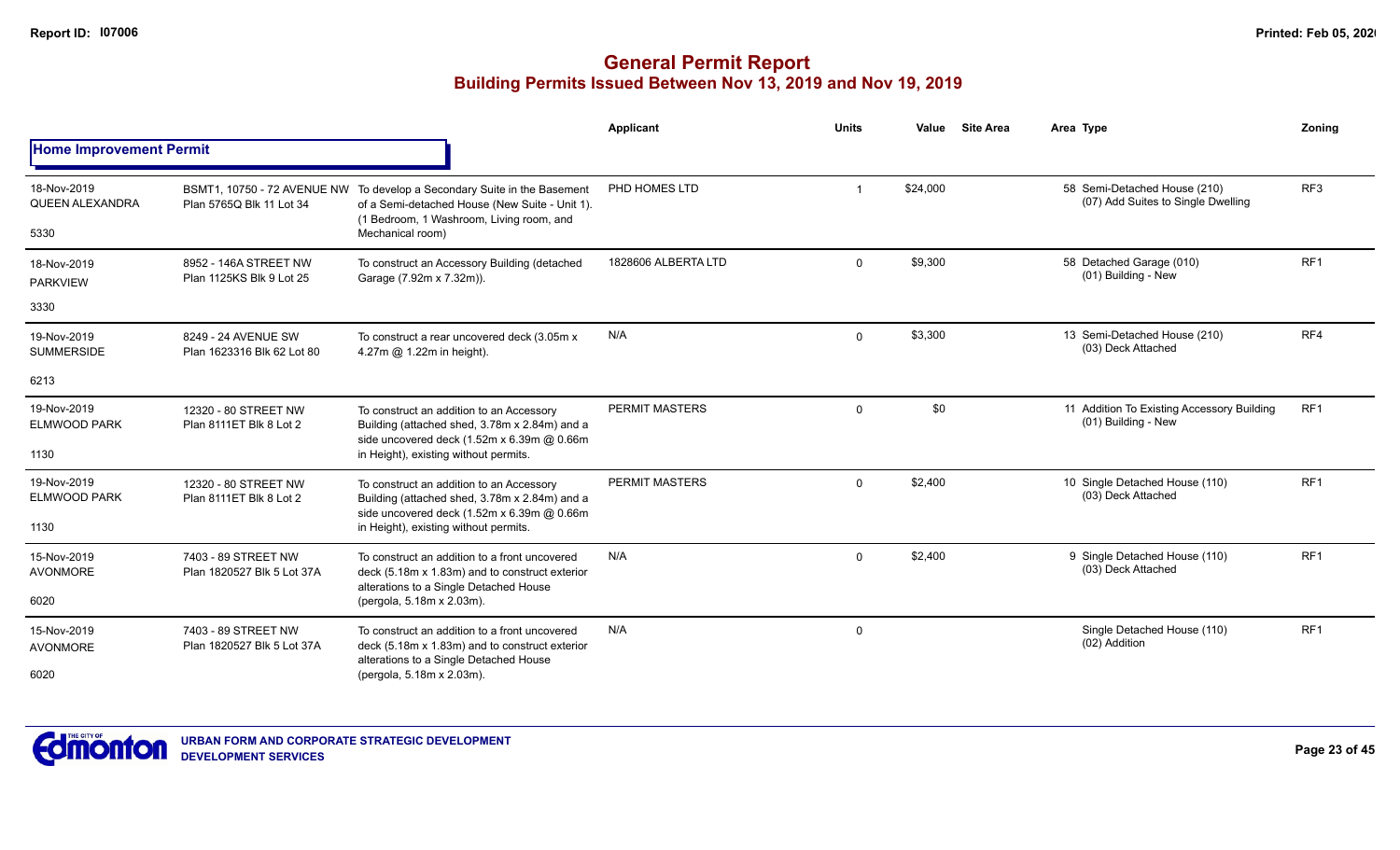|                                      |                                                             |                                                                                                                                           | Applicant              | <b>Units</b> | Value    | <b>Site Area</b> | Area Type                                                | Zoning          |
|--------------------------------------|-------------------------------------------------------------|-------------------------------------------------------------------------------------------------------------------------------------------|------------------------|--------------|----------|------------------|----------------------------------------------------------|-----------------|
| <b>Home Improvement Permit</b>       |                                                             |                                                                                                                                           |                        |              |          |                  |                                                          |                 |
| 15-Nov-2019<br><b>PARKVIEW</b>       | 9307 - 147 STREET NW<br>Plan 6054HW Blk 5 Lot 35            | To construct an Accessory Building (detached<br>Garage (10.97m x 6.71m)).                                                                 | N/A                    | $\mathbf 0$  | \$11,900 |                  | 74 Detached Garage (010)<br>(01) Building - New          | RF <sub>1</sub> |
| 3330                                 |                                                             |                                                                                                                                           |                        |              |          |                  |                                                          |                 |
| 14-Nov-2019<br>SHERBROOKE            | 12020 - 131 STREET NW<br>Plan 4807HW Blk 17 Lot 36          | To construct a front uncovered deck (5.49m x)<br>3.96m @ .9m in Height) and a wheelchair<br>access ramp (1.2 m wide) to a Single Detached | N/A                    | $\Omega$     | \$5,500  |                  | 22 Single Detached House (110)<br>(03) Deck Attached     | RF <sub>1</sub> |
| 3410                                 |                                                             | House.                                                                                                                                    |                        |              |          |                  |                                                          |                 |
| 5-Nov-2019<br>BRITANNIA YOUNGSTOWN   | 10421 - 162 STREET NW<br>Plan 4414KS Blk 13 Lot 14          | To construct an addition (Covered<br>Deck/Sunroom 3.05m x 4.88m).                                                                         | N/A                    | $\mathbf 0$  |          |                  | Single Detached House (110)<br>(02) Addition             | RF <sub>1</sub> |
| 4060                                 |                                                             |                                                                                                                                           |                        |              |          |                  |                                                          |                 |
| 19-Nov-2019<br><b>STRATHEARN</b>     | 9319 - 91 STREET NW<br>Plan 5344HW Blk A Lot 5              | To construct an addition (Sun Room).                                                                                                      | N/A                    | $\mathbf 0$  | \$45,000 |                  | Single Detached House (110)<br>(02) Addition             | RF <sub>3</sub> |
| 6710                                 |                                                             |                                                                                                                                           |                        |              |          |                  |                                                          |                 |
| 18-Nov-2019<br><b>LYMBURN</b>        | 18289 - 74 AVENUE NW<br>Condo Common Area (Plan<br>7821846) | To construct exterior alterations (install egress<br>window in place of existing window on east<br>elevation) to a Semi-detached House.   | N/A                    | $\mathbf 0$  |          |                  | Semi-Detached Condo (215)<br>(03) Exterior Alterations   | RF4             |
| 4270                                 |                                                             |                                                                                                                                           |                        |              |          |                  |                                                          |                 |
| 13-Nov-2019<br><b>CUMBERLAND</b>     | 14724 - 138A STREET NW<br>Plan 0226876 Blk 39 Lot 19        | To construct interior alterations to a Single<br>Detached House (Basement development, NOT<br>to be used as an additional Dwelling) (2    | N/A                    | $\mathbf 0$  | \$24,800 |                  | Single Detached House (110)<br>(03) Interior Alterations | <b>RSL</b>      |
| 3150                                 |                                                             | bedroom, 1 bathroom, mechanical room).                                                                                                    |                        |              |          |                  |                                                          |                 |
| 14-Nov-2019<br><b>RAMSAY HEIGHTS</b> | 15251 - 43 AVENUE NW<br>Plan 7822290 Blk 49 Lot 23          | To install a Renewable Energy Device On a<br>House (44 Solar PhotoVoltaic (PV) Panel(s) on<br>the Roof).                                  | <b>VIRTUOSO ENERGY</b> | $\mathbf 0$  | \$0      |                  | Single Detached House (110)<br>(03) Exterior Alterations | RF1             |
| 5340                                 |                                                             |                                                                                                                                           |                        |              |          |                  |                                                          |                 |

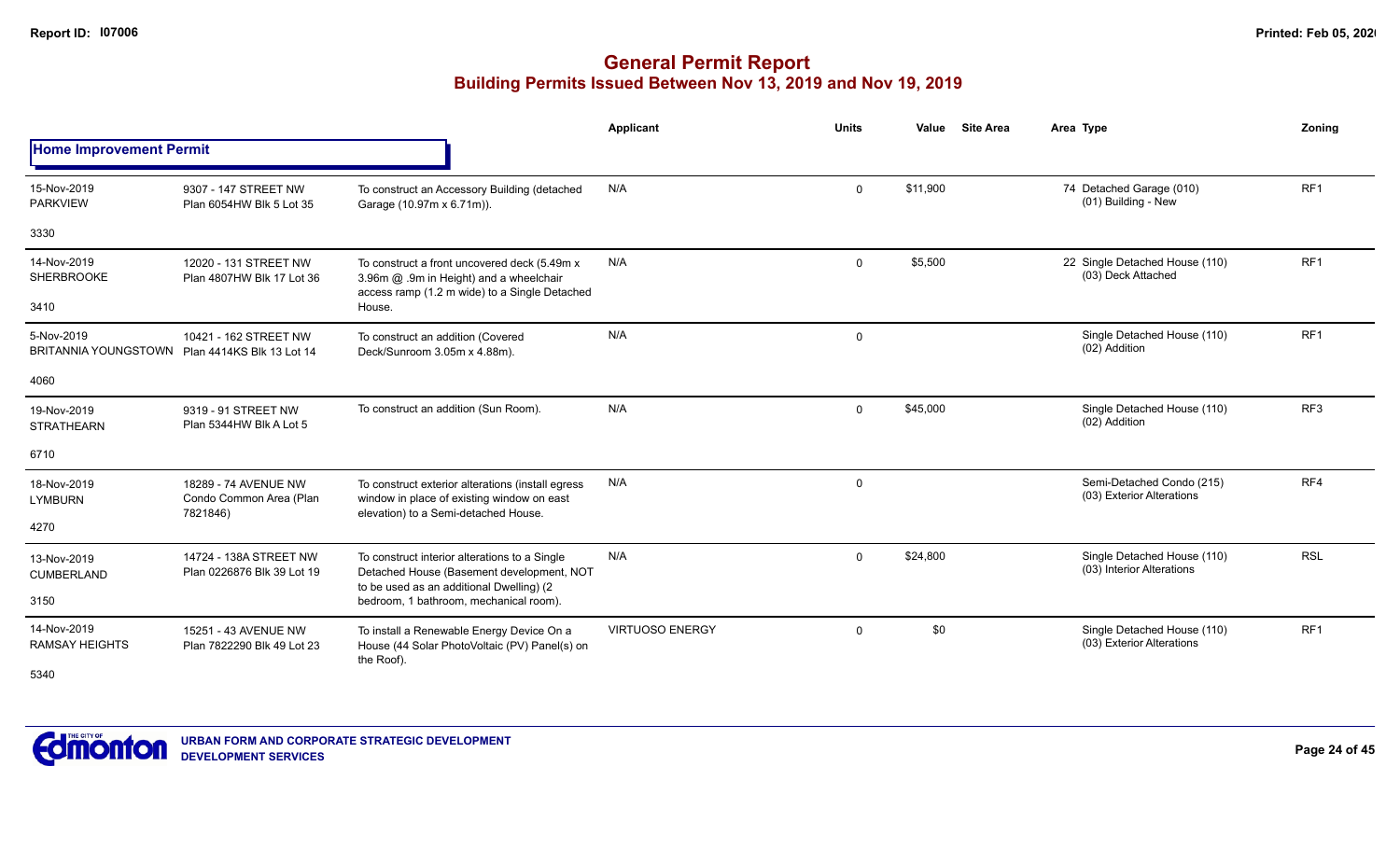|                                      |                                                       |                                                                                                                                                  | <b>Applicant</b>                                                  | <b>Units</b> | Value    | <b>Site Area</b> | Area Type                                                              | Zoning          |
|--------------------------------------|-------------------------------------------------------|--------------------------------------------------------------------------------------------------------------------------------------------------|-------------------------------------------------------------------|--------------|----------|------------------|------------------------------------------------------------------------|-----------------|
| <b>Home Improvement Permit</b>       |                                                       |                                                                                                                                                  |                                                                   |              |          |                  |                                                                        |                 |
| 18-Nov-2019<br><b>SUMMERSIDE</b>     | 2110 - 85 STREET SW<br>Plan 1722014 Blk 63 Lot 59     | To construct a rear uncovered deck to a<br>Semi-Detached House (3.05m x 3.05m @ 1.6m<br>in Height).                                              | <b>BROOKFIELD RESIDENTIAL PROPERTIE</b>                           | $\Omega$     | \$2,300  |                  | 9 Semi-Detached House (210)<br>(03) Deck Attached                      | RF4, RF4        |
| 6213                                 |                                                       |                                                                                                                                                  |                                                                   |              |          |                  |                                                                        |                 |
| 18-Nov-2019<br><b>BEACON HEIGHTS</b> | 11827 - 38 STREET NW<br>Plan 2715AN Blk 21 Lots 29-30 | To develop a Secondary Suite in the Basement<br>of a Semi-detached House.                                                                        | 1821254 ALBERTA INC O/A TEKNICON<br><b>CONSTRUCTION SERVICES,</b> | $\mathbf{1}$ | \$24,000 |                  | Semi-Detached House (210)<br>(07) Add Suites to Single Dwelling        | RF <sub>3</sub> |
| 2040                                 |                                                       |                                                                                                                                                  |                                                                   |              |          |                  |                                                                        |                 |
| 13-Nov-2019<br><b>BELVEDERE</b>      | 6108 - 134 AVENUE NW<br>Plan 2676MC Blk 5 Lot 18      | To develop a Secondary Suite in the Basement<br>of a Single Detached House (Existing Suite).                                                     | N/A                                                               | -1           | \$8,000  |                  | 1100 Single Detached House (110)<br>(07) Add Suites to Single Dwelling | RF <sub>1</sub> |
| 2080                                 |                                                       |                                                                                                                                                  |                                                                   |              |          |                  |                                                                        |                 |
| 18-Nov-2019<br><b>KAMEYOSEK</b>      | 2907 - 68 STREET NW<br>Plan 3384TR Blk 4 Lot 20       | To develop a Secondary Suite in the Basement<br>of a Single Detached House (New Suite).<br>(3 Bedrooms, 1 Washroom, 1 Living room, 1             | N/A                                                               |              | \$25,000 |                  | Single Detached House (110)<br>(07) Add Suites to Single Dwelling      | RF <sub>1</sub> |
| 6340                                 |                                                       | Kitchen, and 1 Furnace room)                                                                                                                     |                                                                   |              |          |                  |                                                                        |                 |
| 15-Nov-2019<br><b>BELMEAD</b>        | 9024 - 182 STREET NW<br>Plan 7521612 Blk 17 Lot 5     | To erect a fence/wall/gate @ 2.43(m) in Height<br>in the Side and / or Rear Yard.                                                                | <b>BELMEAD HOUSING COOP</b>                                       | $\Omega$     | \$0      |                  | Row House Condo (335)<br>(03) Exterior Alterations                     | RF <sub>5</sub> |
| 4040                                 |                                                       |                                                                                                                                                  |                                                                   |              |          |                  |                                                                        |                 |
| 13-Nov-2019<br><b>RIVERDALE</b>      | 8808 - 100 AVENUE NW<br>Plan 0124657 Blk 8 Lot 16     | To construct interior alterations to a Single<br>Detached House (Basement development, NOT<br>to be used as an additional Dwelling) (2           | N/A                                                               | $\Omega$     | \$20,000 |                  | Single Detached House (110)<br>(03) Interior Alterations               | DC <sub>1</sub> |
| 1210                                 |                                                       | bedrooms, 1 bathroom, mechanical room).                                                                                                          |                                                                   |              |          |                  |                                                                        |                 |
| 19-Nov-2019<br><b>BROOKSIDE</b>      | 14204 - 53 AVENUE NW<br>Plan 6469NY Blk 6A Lot 24     | To construct interior and exterior alterations to a<br>Single Detached House (converting attached<br>garage to living space (2 rooms) and adding | N/A                                                               | $\Omega$     | \$10,000 |                  | Single Detached House (110)<br>(02) Addition                           | RF <sub>1</sub> |
| 5090                                 |                                                       | window in place of overhead garage door).                                                                                                        |                                                                   |              |          |                  |                                                                        |                 |

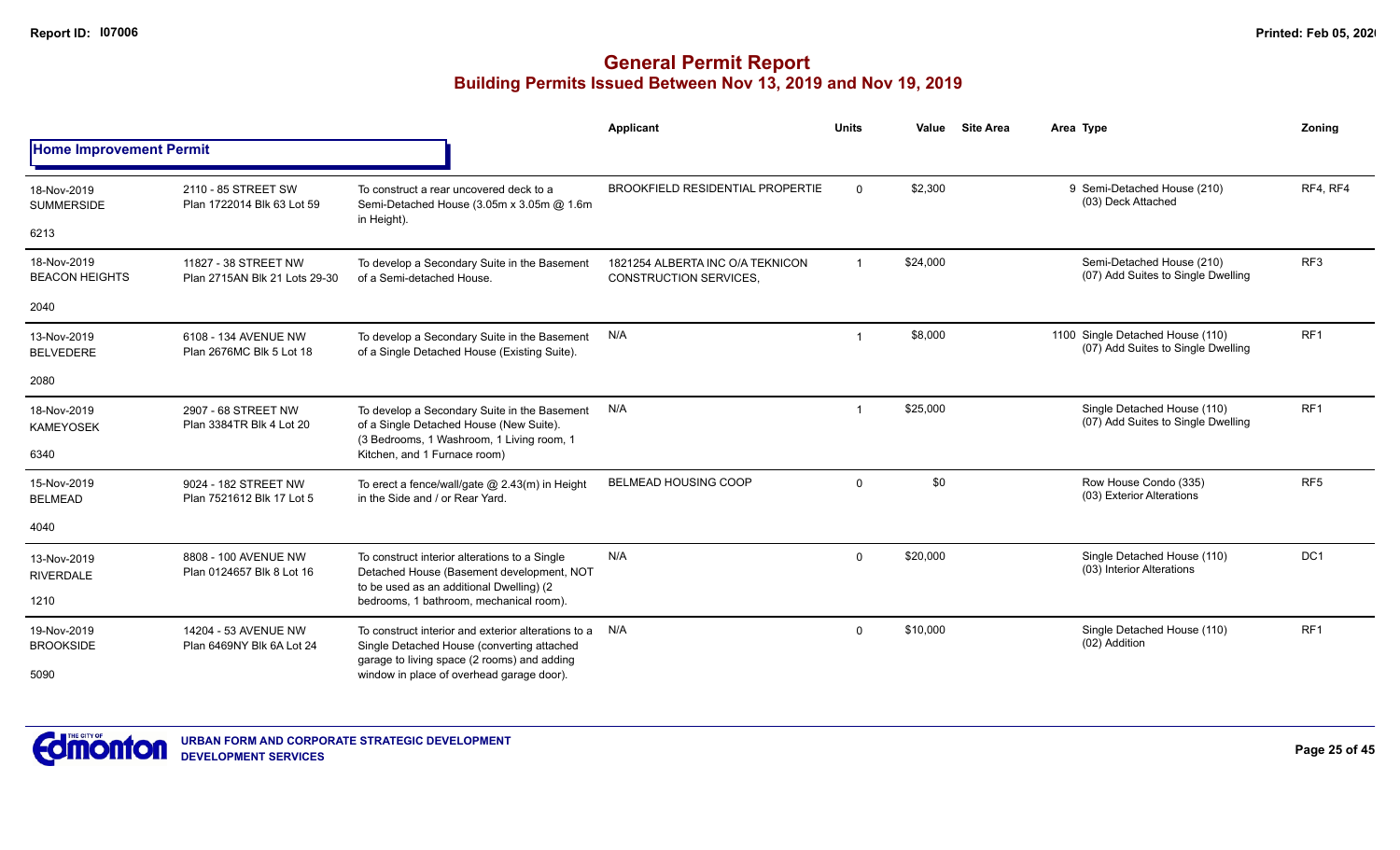|                                 |                                                     |                                                                                                                                                  | <b>Applicant</b>                              | <b>Units</b> | <b>Site Area</b><br>Value | Area Type                                                         | Zonina          |
|---------------------------------|-----------------------------------------------------|--------------------------------------------------------------------------------------------------------------------------------------------------|-----------------------------------------------|--------------|---------------------------|-------------------------------------------------------------------|-----------------|
| <b>Home Improvement Permit</b>  |                                                     |                                                                                                                                                  |                                               |              |                           |                                                                   |                 |
| 19-Nov-2019<br><b>BROOKSIDE</b> | 14204 - 53 AVENUE NW<br>Plan 6469NY Blk 6A Lot 24   | To construct interior and exterior alterations to a<br>Single Detached House (converting attached<br>garage to living space (2 rooms) and adding | N/A                                           | 0            |                           | Single Detached House (110)<br>(03) Exterior Alterations          | RF <sub>1</sub> |
| 5090                            |                                                     | window in place of overhead garage door).                                                                                                        |                                               |              |                           |                                                                   |                 |
| 18-Nov-2019<br><b>MCKERNAN</b>  | 11311 - 73 AVENUE NW<br>Plan 2938HW Blk 14 Lot 12   | To develop a Secondary Suite in the Basement<br>of a Single Detached House (Existing Suite).                                                     | N/A                                           | -1           | \$0                       | Single Detached House (110)<br>(07) Add Suites to Single Dwelling | RF <sub>1</sub> |
| 5290                            |                                                     |                                                                                                                                                  |                                               |              |                           |                                                                   |                 |
| 15-Nov-2019<br><b>FRASER</b>    | 14547 - 21 STREET NW<br>Plan 7922952 Blk 78 Lot 48  | To construct exterior alterations to a Single<br>Detached House (replacing rear window with a<br>door on the main floor and to remove non-load   | N/A                                           | 0            |                           | Single Detached House (110)<br>(03) Exterior Alterations          | RF <sub>1</sub> |
| 2280                            |                                                     | bearing wall).                                                                                                                                   |                                               |              |                           |                                                                   |                 |
| 15-Nov-2019<br><b>FRASER</b>    | 14547 - 21 STREET NW<br>Plan 7922952 Blk 78 Lot 48  | To construct exterior alterations to a Single<br>Detached House (replacing rear window with a<br>door on the main floor and to remove non-load   | N/A                                           | 0            |                           | Single Detached House (110)<br>(03) Interior Alterations          | RF <sub>1</sub> |
| 2280                            |                                                     | bearing wall).                                                                                                                                   |                                               |              |                           |                                                                   |                 |
| 13-Nov-2019<br><b>MONTROSE</b>  | 11923 - 71 STREET NW<br>Plan RN98 Blk 5 Lots 6-7    | To demolish a Single Detached House and<br>Accessory building (detached Garage).                                                                 | SHINE RENOVATION & CONSTRUCTION<br><b>LTD</b> | $\Omega$     | \$3,400                   | Detached Garage(010)<br>(99) Demolition                           | RA7             |
| 2550                            |                                                     |                                                                                                                                                  |                                               |              |                           |                                                                   |                 |
| 13-Nov-2019<br><b>MONTROSE</b>  | 11923 - 71 STREET NW<br>Plan RN98 Blk 5 Lots 6-7    | To demolish a Single Detached House and<br>Accessory building (detached Garage).                                                                 | SHINE RENOVATION & CONSTRUCTION<br><b>LTD</b> | $-1$         | \$6,500                   | Single Detached House (110)<br>(99) Demolition                    | RA7             |
| 2550                            |                                                     |                                                                                                                                                  |                                               |              |                           |                                                                   |                 |
| 18-Nov-2019<br><b>DUNLUCE</b>   | 432 - DUNLUCE ROAD NW<br>Plan 7822562 Blk 66 Lot 67 | To construct exterior alterations to a Single<br>Detached House (installing new basement<br>window).                                             | N/A                                           | 0            |                           | Single Detached House (110)<br>(03) Exterior Alterations          | RF <sub>1</sub> |
| 3180                            |                                                     |                                                                                                                                                  |                                               |              |                           |                                                                   |                 |

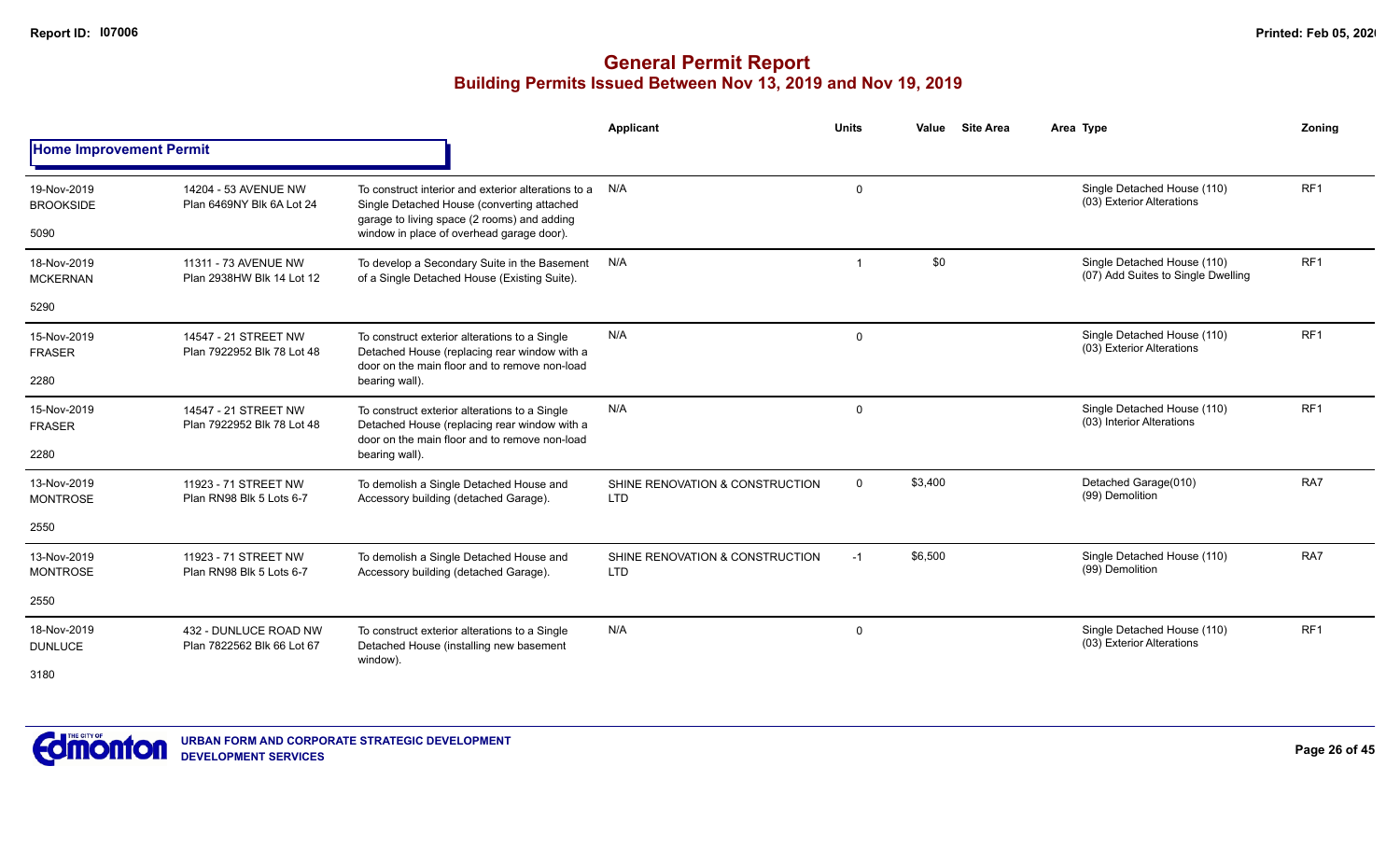|                                       |                                                         |                                                                                                                                           | <b>Applicant</b>           | <b>Units</b> | Value    | <b>Site Area</b> | Area Type                                                | Zonina          |
|---------------------------------------|---------------------------------------------------------|-------------------------------------------------------------------------------------------------------------------------------------------|----------------------------|--------------|----------|------------------|----------------------------------------------------------|-----------------|
| <b>Home Improvement Permit</b>        |                                                         |                                                                                                                                           |                            |              |          |                  |                                                          |                 |
| 19-Nov-2019<br><b>CHAPPELLE AREA</b>  | 7450 - CREIGHTON PLACE SW<br>Plan 1721785 Blk 10 Lot 42 | To erect a fence $@$ 1.85m Height in the flanking $N/A$<br>Side Yard of a Single Detached House Abutting                                  |                            | $\mathbf 0$  | \$0      |                  | Single Detached House (110)<br>(03) Exterior Alterations | <b>RMD</b>      |
| 5462                                  |                                                         | Creighton Place SW.                                                                                                                       |                            |              |          |                  |                                                          |                 |
| 15-Nov-2019<br><b>RIVERDALE</b>       | 8808 - ROWLAND ROAD NW<br>Plan RN37 Blk 3 Lot 45        | To erect a fence $@$ 2.13 m in Height in the Side<br>and Rear Yards.                                                                      | NANA ASABERE/SAMUEL PLATTS | $\Omega$     | \$0      |                  | Single Detached House (110)<br>(03) Exterior Alterations | RF <sub>2</sub> |
| 1210                                  |                                                         |                                                                                                                                           |                            |              |          |                  |                                                          |                 |
| 14-Nov-2019<br><b>NORTH GLENORA</b>   | 10953 - 138 STREET NW<br>Plan 3624HW Blk 9 Lot 38       | To construct an addition to a Single Detached<br>House (main floor addition, irregular shape,<br>$2.8m \times 4.3m$ ).                    | N/A                        | $\Omega$     | \$22,000 |                  | Single Detached House (110)<br>(02) Addition             | RF <sub>1</sub> |
| 3310                                  |                                                         |                                                                                                                                           |                            |              |          |                  |                                                          |                 |
| 19-Nov-2019<br><b>KINISKI GARDENS</b> | 3923 - 42 STREET NW<br>Plan 9723661 Blk 33 Lot 63       | To construct a rear addition to a Single<br>Detached House (sun room, irregular shape,<br>4.88m x 4.88m).                                 | <b>IDEAL SUNDECKS</b>      | $\mathbf 0$  | \$45,600 |                  | Single Detached House (110)<br>(02) Addition             | RF <sub>1</sub> |
| 6370                                  |                                                         |                                                                                                                                           |                            |              |          |                  |                                                          |                 |
| 18-Nov-2019<br><b>KILLARNEY</b>       | 12829 - 86 STREET NW<br>Plan 4830Q Blk 12 Lot 7         | To develop a Secondary Suite in the Basement<br>of a Semi-detached House (1 bed, 1 bath,<br>kitchen, dining, living, laundry/ elec. room, | N/A                        |              | \$20,000 |                  | Duplex (210)<br>(07) Add Suites to Single Dwelling       | RF4             |
| 2420                                  |                                                         | storage, furnace room).                                                                                                                   |                            |              |          |                  |                                                          |                 |
| 19-Nov-2019<br>ALBERTA AVENUE         | 11934 - 96 STREET NW<br>Plan 1994CL Blk 1 Lots 6-7      | To demolish a Single Detached House.                                                                                                      | TYLER HOME BUILDERS LTD    | $-1$         | \$6,500  |                  | Single Detached House (110)<br>(99) Demolition           | RF <sub>3</sub> |
| 1010                                  |                                                         | NOTICE RETURNED TO MAIL SERVICES OCT<br>2019 - Occupant(s) 9611 - 120 AVENUE NW<br>Edmonton, AB T5G0R8                                    |                            |              |          |                  |                                                          |                 |
| 19-Nov-2019<br>THE UPLANDS            | 2831 - 200 STREET NW<br>Plan 1721594 Blk 1 Lot 17       | To construct a rear uncovered deck to a Single<br>Detached House (3.96m x 3.05m @ 0.86m in<br>Height).                                    | <b>COVENTRY HOMES INC</b>  | $\Omega$     | \$3,000  |                  | 12 Single Detached House (110)<br>(03) Deck Attached     | <b>RSL</b>      |
| 4464                                  |                                                         |                                                                                                                                           |                            |              |          |                  |                                                          |                 |

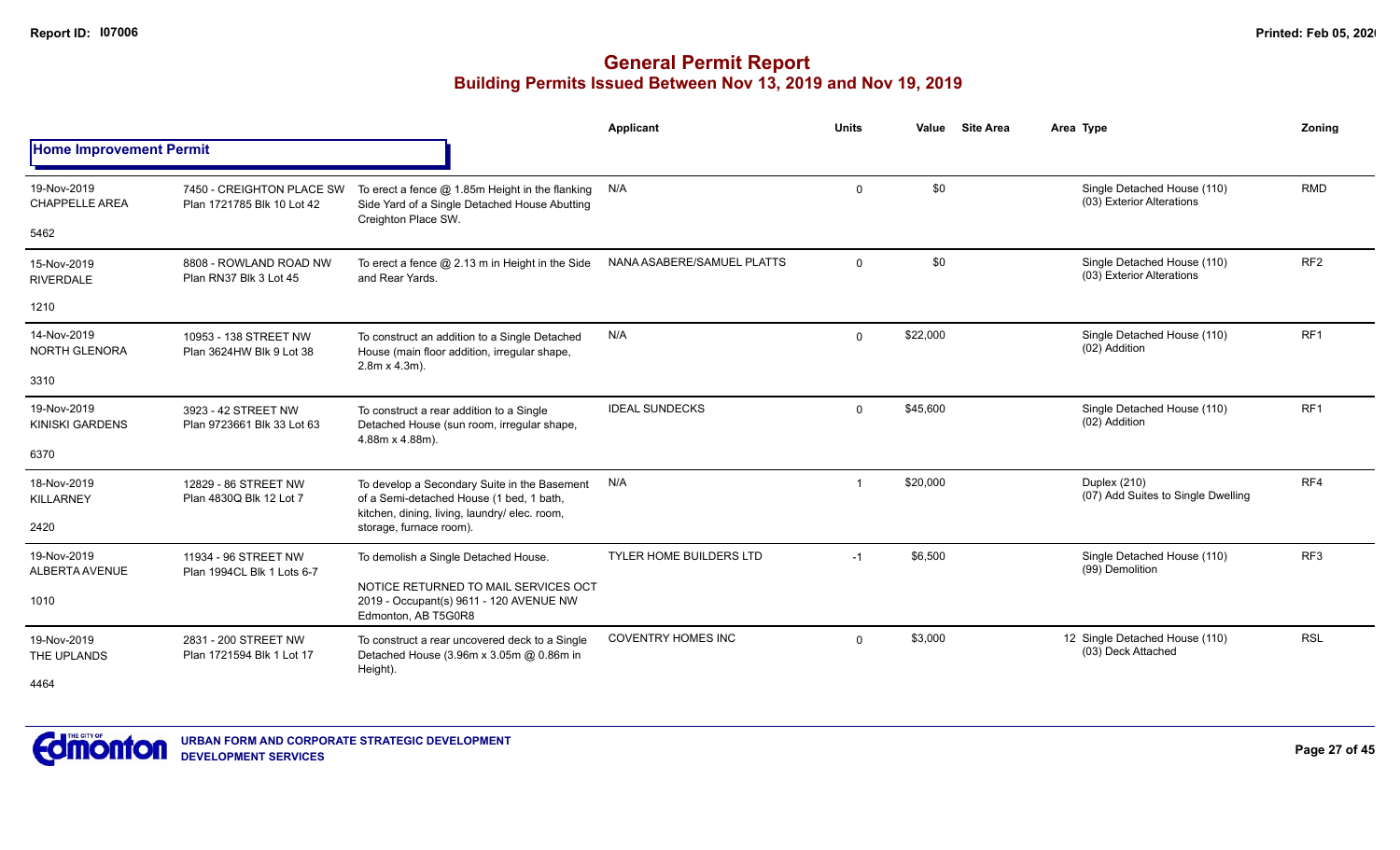|                                   |                                                              |                                                                                                                                                                         | Applicant                                           | <b>Units</b>   | Value    | <b>Site Area</b> | Area Type                                                         | Zoning          |
|-----------------------------------|--------------------------------------------------------------|-------------------------------------------------------------------------------------------------------------------------------------------------------------------------|-----------------------------------------------------|----------------|----------|------------------|-------------------------------------------------------------------|-----------------|
| <b>Home Improvement Permit</b>    |                                                              |                                                                                                                                                                         |                                                     |                |          |                  |                                                                   |                 |
| 13-Nov-2019<br><b>EDGEMONT</b>    | 7843 - ERASMUS WYND NW<br>Plan 1424943 Blk 6 Lot 23          | To develop a Secondary Suite in the Basement<br>of a Single Detached House. 2 bedroom,                                                                                  | N/A                                                 | $\overline{1}$ | \$38,900 |                  | Single Detached House (110)<br>(07) Add Suites to Single Dwelling | <b>RSL</b>      |
| 4462                              |                                                              | bathroom, mech room, kitchen/living area                                                                                                                                |                                                     |                |          |                  |                                                                   |                 |
| 15-Nov-2019<br><b>LAUREL</b>      | 1815 - 24 STREET NW<br>Plan 1920713 Blk 14 Lot 11            | To construct an Accessory Building (detached<br>Garage, $6.1 \text{ m} \times 6.1 \text{ m}$ ).                                                                         | <b>BAJWA CUSTOM HOMES</b>                           | $\Omega$       | \$6,000  |                  | 37 Detached Garage (010)<br>(01) Building - New                   | <b>RPL</b>      |
| 6444                              |                                                              |                                                                                                                                                                         |                                                     |                |          |                  |                                                                   |                 |
| 14-Nov-2019<br><b>BLACKBURNE</b>  | SW<br>Plan 9223152 Blk 4 Lot 14                              | 731 - BLACKWOOD CRESCENT To construct interior alterations to a Single<br>Detached House (Proposed single occupancy<br>elevator installation for Main Floor to Basement | PERMIT MASTERS                                      | $\Omega$       | \$40,000 |                  | Single Detached House (110)<br>(03) Interior Alterations          | RF <sub>1</sub> |
| 5590                              |                                                              | Floor access. NOT to be used as an additional<br>Dwelling).                                                                                                             |                                                     |                |          |                  |                                                                   |                 |
| 19-Nov-2019<br><b>RIO TERRACE</b> | 7507 - 152 STREET NW<br>Plan 6253KS Blk 8 Lot 95             | To construct a front addition to a Single<br>Detached House (Unenclosed Front Porch,<br>$2.4m \times 2.4m$ ).                                                           | N/A                                                 | $\mathbf 0$    |          |                  | Single Detached House (110)<br>(02) Addition                      | RF1             |
| 4430                              |                                                              |                                                                                                                                                                         |                                                     |                |          |                  |                                                                   |                 |
| 13-Nov-2019<br>CALDER             | 12910 - 123 STREET NW<br>Plan 8661T Blk 18 Lot 3             | To construct an addition (Covered Deck).                                                                                                                                | RONALD W POITRAS PROFESSIONAL<br><b>CORPORATION</b> | $\mathbf 0$    |          |                  | Single Detached House (110)<br>(02) Addition                      | RF <sub>2</sub> |
| 3070                              |                                                              |                                                                                                                                                                         |                                                     |                |          |                  |                                                                   |                 |
| 19-Nov-2019<br><b>KIRKNESS</b>    | 15107 - 32 STREET NW<br>Plan 0920847 Blk 109 Lot 2           | To construct interior alterations to a Single<br>Detached House (Basement development, NOT                                                                              | N/A                                                 | $\mathbf{0}$   | \$20,000 |                  | Single Detached House (110)<br>(03) Interior Alterations          | <b>RSL</b>      |
| 2430                              | to be used as an additional Dwelling) (1 bed, 1<br>storage). | bath, kitchen, living, laundry/utility room,                                                                                                                            |                                                     |                |          |                  |                                                                   |                 |
| 18-Nov-2019<br><b>MEYONOHK</b>    | 2411 - 80 STREET NW<br>Plan 7621055 Blk 29 Lot 3             | To construct a front uncovered deck to a Single<br>Detached house (7.33m x 2.15m @ 0.73m in                                                                             | N/A                                                 | $\Omega$       | \$3,100  |                  | 12 Single Detached House (110)<br>(03) Deck Attached              | RF <sub>1</sub> |
| 6470                              |                                                              | Height), existing without permits.                                                                                                                                      |                                                     |                |          |                  |                                                                   |                 |

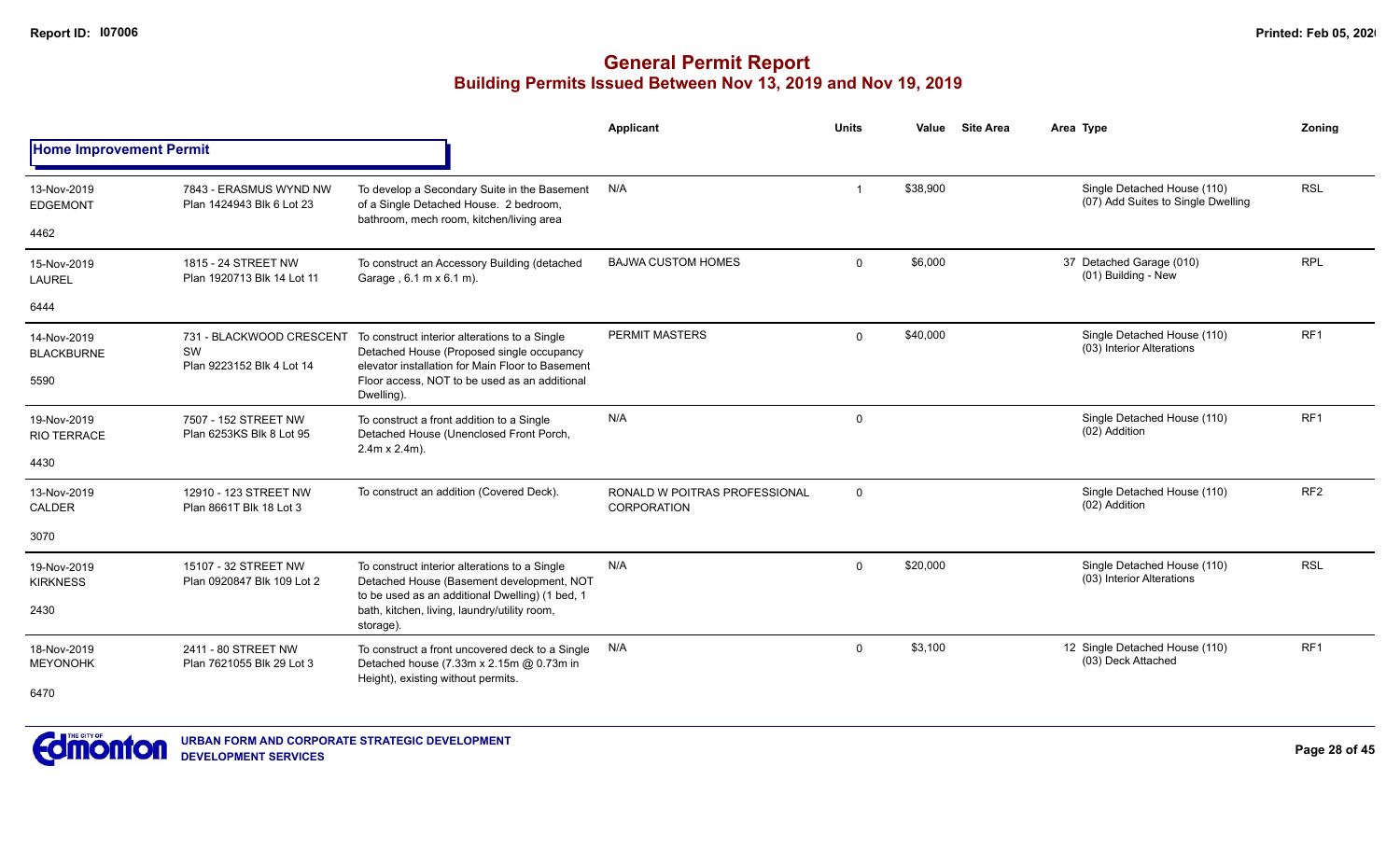|                                        |                                                                    |                                                                                                                                                                                                                                                               | Applicant          | <b>Units</b> | Value    | <b>Site Area</b> | Area Type                                                             | Zoning          |
|----------------------------------------|--------------------------------------------------------------------|---------------------------------------------------------------------------------------------------------------------------------------------------------------------------------------------------------------------------------------------------------------|--------------------|--------------|----------|------------------|-----------------------------------------------------------------------|-----------------|
| <b>Home Improvement Permit</b>         |                                                                    |                                                                                                                                                                                                                                                               |                    |              |          |                  |                                                                       |                 |
| 18-Nov-2019<br>LYNNWOOD<br>4280        | 15715 - 84 AVENUE NW<br>Plan 5559KS Blk 3 Lot 9                    | To construct front and rear additions, and two<br>rear uncovered decks to a Single Detached<br>House (front veranda, 1.22m x 12.27m; rear<br>addition 6.10m x 1.83m; two rear decks 6.10m x<br>1.83m @ 0.51m in Height & 6.18m x 1.83m @<br>0.51m in Height). | N/A                | $\mathbf 0$  | \$90,000 |                  | Single Detached House (110)<br>(02) Addition                          | RF <sub>1</sub> |
| 18-Nov-2019<br>LYNNWOOD                | 15715 - 84 AVENUE NW<br>Plan 5559KS Blk 3 Lot 9                    | To construct front and rear additions, and two<br>rear uncovered decks to a Single Detached                                                                                                                                                                   | N/A                | $\mathbf 0$  | \$0      |                  | Single Detached House (110)<br>(03) Deck Attached                     | RF <sub>1</sub> |
| 4280                                   |                                                                    | House (front veranda, 1.22m x 12.27m; rear<br>addition 6.10m x 1.83m; two rear decks 6.10m x<br>1.83m @ 0.51m in Height & 6.18m x 1.83m @<br>0.51m in Height).                                                                                                |                    |              |          | \$0              |                                                                       |                 |
| 14-Nov-2019<br>CAPILANO                | 5311 - 109A AVENUE NW<br>Plan 2442KS Blk 54 Lots 5U.6              | To construct exterior alterations to an<br>Accessory building (enclose an existing carport<br>into one Detached Garage, overall size, 7.9m x                                                                                                                  | N/A                | $\mathbf 0$  |          |                  | 97 Addition To Existing Accessory Building<br>(01) Building - New     | RF1             |
| 6061                                   |                                                                    | $12.2m$ ).                                                                                                                                                                                                                                                    |                    |              |          |                  |                                                                       |                 |
| 19-Nov-2019<br><b>WINDERMERE</b>       | 117 - WINDERMERE CRESCENT<br><b>NW</b><br>Plan 8021695 Blk 6 Lot 5 | To develop a Secondary Suite in a Basement of N/A<br>a Single Detached House (New Suite) (2<br>bedrooms, 2 bathrooms, mechanical room,                                                                                                                        |                    | -1           | \$20,000 |                  | Single Detached House (110)<br>(07) Add Suites to Single Dwelling     | <b>RR</b>       |
| 5570                                   |                                                                    | kitchen).                                                                                                                                                                                                                                                     |                    |              |          |                  |                                                                       |                 |
| 19-Nov-2019<br><b>ROSENTHAL</b>        | 8415 - 219 STREET NW<br>Plan 1521325 Blk 3 Lot 40                  | To develop a Secondary Suite in the Basement N/A<br>of a Single Detached House.<br>(1 Bedroom, 1 Washroom, 1 Kitchen, 1 Living                                                                                                                                |                    |              | \$45,000 |                  | 947 Single Detached House (110)<br>(07) Add Suites to Single Dwelling | <b>RSL</b>      |
| 4750                                   |                                                                    | room, 1 Common area, and 1 Mechanical room)                                                                                                                                                                                                                   |                    |              |          |                  |                                                                       |                 |
| 18-Nov-2019<br><b>OTTEWELL</b><br>6550 | 5711 - AUSTIN O'BRIEN ROAD<br><b>NW</b><br>Plan 6258KS Blk 8 Lot 3 | To construct interior alterations to a Single<br>Detached House (interior alterations (wall<br>extension in kitchen) and load bearing wall<br>removal on the main floor).                                                                                     | 204545 ALBERTA LTD | $\mathbf 0$  | \$1,000  |                  | Single Detached House (110)<br>(03) Interior Alterations              | RF <sub>1</sub> |

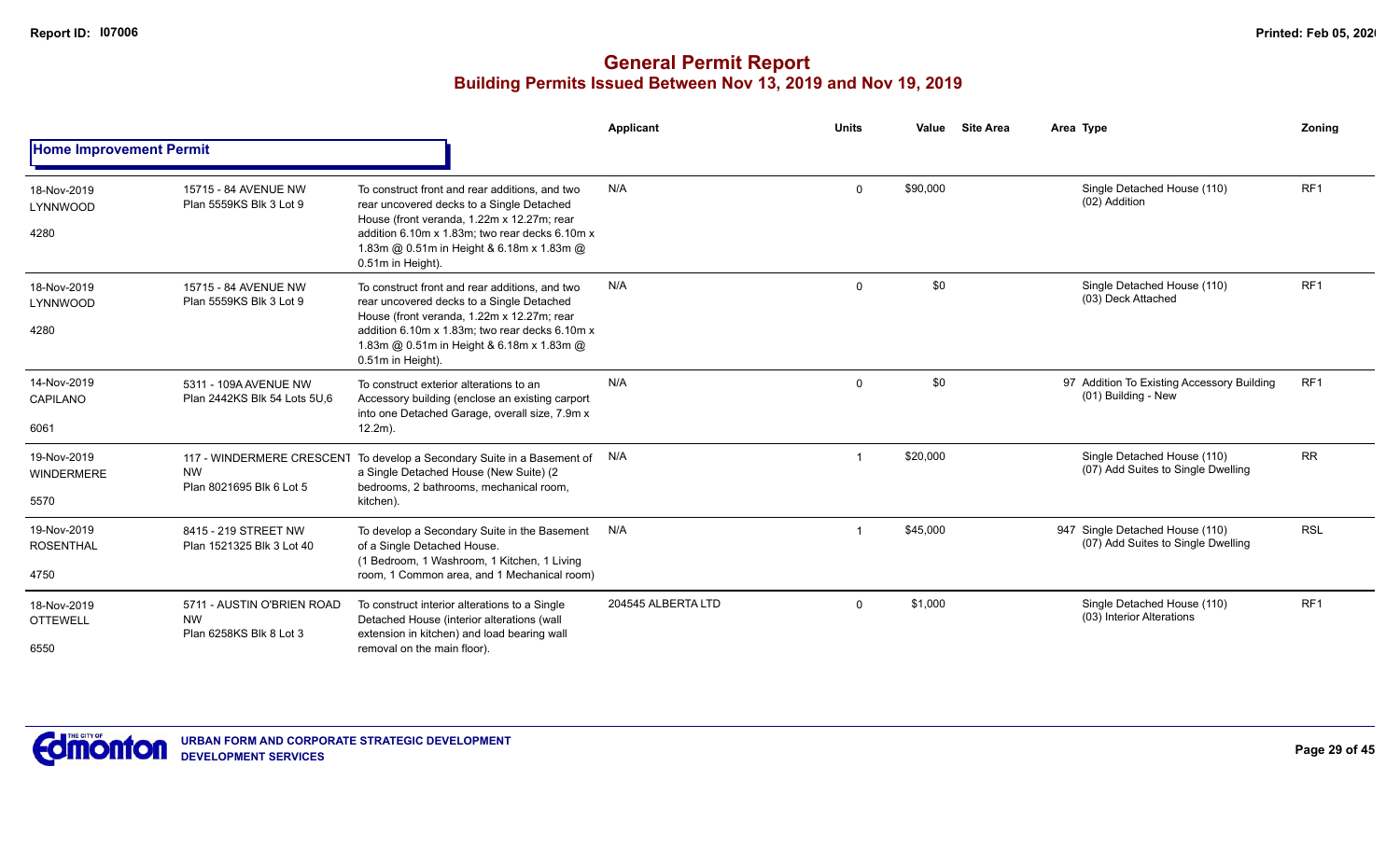|                                           |                                                         |                                                                                                                                               | Applicant                      | <b>Units</b> | Value    | <b>Site Area</b> | Area Type                                                | Zonina          |
|-------------------------------------------|---------------------------------------------------------|-----------------------------------------------------------------------------------------------------------------------------------------------|--------------------------------|--------------|----------|------------------|----------------------------------------------------------|-----------------|
| <b>Home Improvement Permit</b>            |                                                         |                                                                                                                                               |                                |              |          |                  |                                                          |                 |
| 15-Nov-2019<br>NORTH GLENORA              | 10808 - 135 STREET NW<br>Plan 1920335 Blk 5 Lot 9B      | To construct an Accessory Building (detached<br>Garage (5.79m x 6.71m)).                                                                      | PARKWOOD MASTER BUILDER INC    | $\mathbf{0}$ | \$6,300  |                  | 39 Detached Garage (010)<br>(01) Building - New          | RF <sub>1</sub> |
| 3310                                      |                                                         |                                                                                                                                               |                                |              |          |                  |                                                          |                 |
| 19-Nov-2019<br>ALBERTA AVENUE             | 11313 - 94 STREET NW<br>Plan RN43 Blk 38 Lot 4          | To construct a front uncovered deck to a Single<br>Detached House (2.08m x 1.83m @ 0.91m in<br>Height), existing without permits.             | PERMIT MASTERS                 | $\mathbf 0$  | \$1,000  |                  | 4 Single Detached House (110)<br>(03) Deck Attached      | RF <sub>3</sub> |
| 1010                                      |                                                         |                                                                                                                                               |                                |              |          |                  |                                                          |                 |
| 18-Nov-2019<br><b>RIO TERRACE</b>         | 7304 - 155 STREET NW<br>Plan 1720538 Blk 8 Lot 51A      | To construct an uncovered deck and Privacy<br>Screen (1.83 m x 8.99 m x 0.96 m high and<br>privacy screen 1.83 m x 1.84 m high) existing      | <b>BIRKHOLZ HOMES</b>          | $\mathbf 0$  | \$4,200  |                  | 17 Single Detached House (110)<br>(03) Deck Attached     | RF <sub>1</sub> |
| 4430                                      |                                                         | without permits.                                                                                                                              |                                |              |          |                  |                                                          |                 |
| 15-Nov-2019<br><b>BEVERLY HEIGHTS</b>     | 4412 - 114 AVENUE NW<br>Plan 7242AH Blk 22 Lots 29-31   | To construct interior alterations to a Single<br>Detached House (Basement development, NOT<br>to be used as an additional Dwelling), repair   | SERVICE MASTER OF EDMONTON     | $\Omega$     | \$12,500 |                  | Single Detached House (110)<br>(03) Interior Alterations | RF <sub>1</sub> |
| 2100                                      |                                                         | due to water damage.                                                                                                                          |                                |              |          |                  |                                                          |                 |
| 14-Nov-2019<br><b>WALKER</b>              | 3801 - WEIDLE CRESCENT SW<br>Plan 1525168 Blk 18 Lot 26 | To construct interior alterations to a Single<br>Detached House (Basement development, NOT<br>to be used as an additional Dwelling) (1 bed, 1 | N/A                            | $\mathbf 0$  | \$5,000  |                  | Single Detached House (110)<br>(03) Interior Alterations | <b>RPL</b>      |
| 6662                                      |                                                         | bath, open area with wet bar, utility).                                                                                                       |                                |              |          |                  |                                                          |                 |
| 15-Nov-2019<br><b>GLENRIDDING HEIGHTS</b> | 16011 - 11 AVENUE SW<br>Plan 1323596 Blk 7 Lot 1        | To erect a Fence $@$ 1.83m in Height in the<br>flanking Side Yard Abutting 160 Street SW.                                                     | N/A                            | $\mathbf 0$  | \$0      |                  | Single Detached House (110)<br>(03) Exterior Alterations | <b>RPL</b>      |
| 5578                                      |                                                         |                                                                                                                                               |                                |              |          |                  |                                                          |                 |
| 18-Nov-2019<br><b>CHAPPELLE AREA</b>      | 5080 - CHAPPELLE ROAD SW<br>Plan 1820099 Blk 30 Lot 6   | To construct an Accessory Building (mutual<br>rear detached Garage 12.20m x 6.40m).                                                           | <b>CRANSTON CRAFSTMAN LTD.</b> | $\Omega$     | \$12,600 |                  | 78 Detached Garage (010)<br>(01) Building - New          | <b>RF5, RF5</b> |

5462

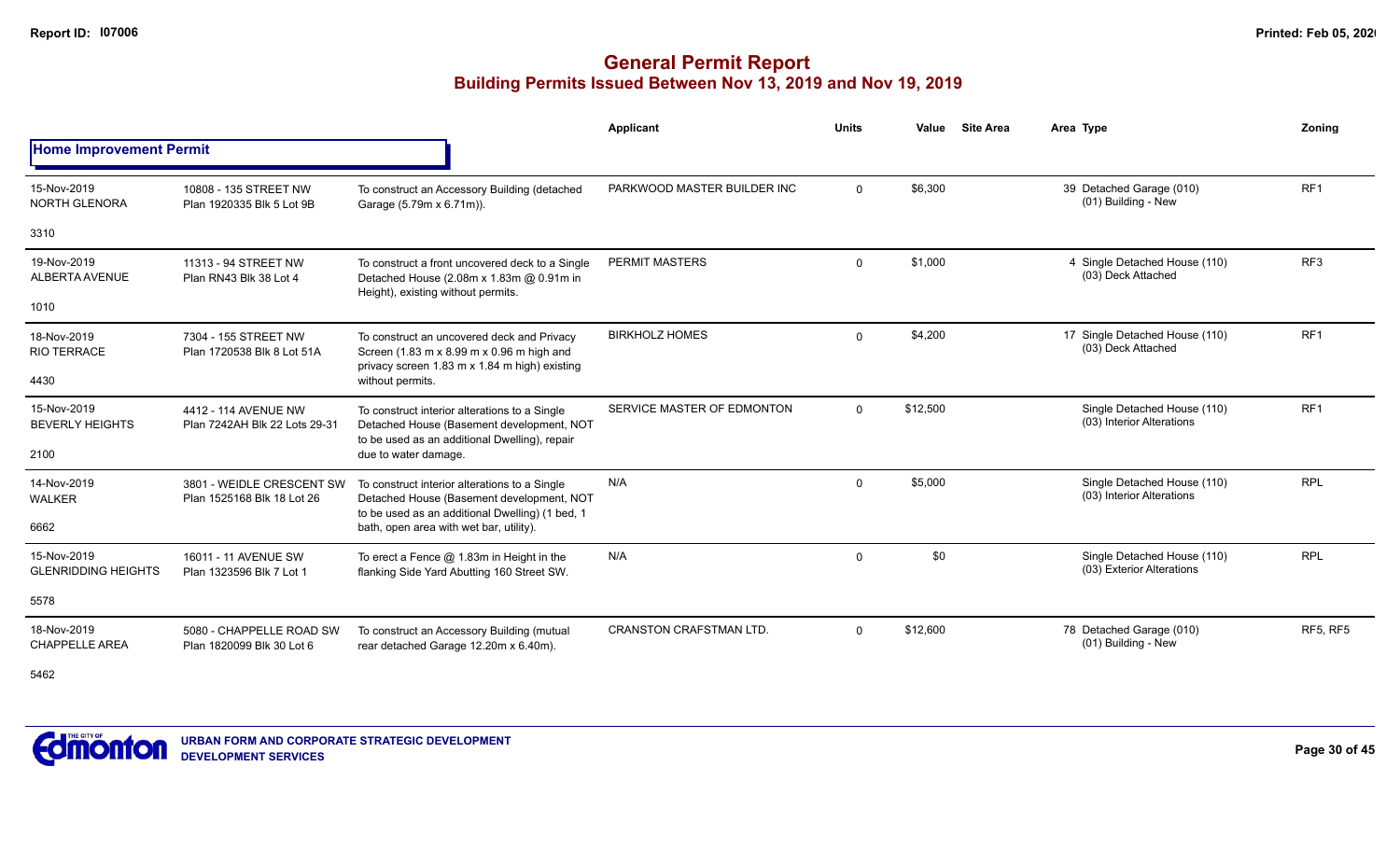|                                       |                                                                    |                                                                                                                                                    | Applicant                            | <b>Units</b> | Value    | <b>Site Area</b> | Area Type                                                         | Zoning          |
|---------------------------------------|--------------------------------------------------------------------|----------------------------------------------------------------------------------------------------------------------------------------------------|--------------------------------------|--------------|----------|------------------|-------------------------------------------------------------------|-----------------|
| <b>Home Improvement Permit</b>        |                                                                    |                                                                                                                                                    |                                      |              |          |                  |                                                                   |                 |
| 14-Nov-2019<br><b>CANORA</b>          | 10306 - 154 STREET NW<br>Plan 5154EO Blk 17 Lot 2                  | To demolish a Single Detached House and an<br>Accessory building (detached Garage).                                                                | PK DEVELOPMENTS CONSTRUCTION<br>CORP | $\mathbf{0}$ | \$3,400  |                  | Detached Garage(010)<br>(99) Demolition                           | RF <sub>2</sub> |
| 4090                                  |                                                                    |                                                                                                                                                    |                                      |              |          |                  |                                                                   |                 |
| 14-Nov-2019<br><b>CANORA</b>          | 10306 - 154 STREET NW<br>Plan 5154EO Blk 17 Lot 2                  | To demolish a Single Detached House and an<br>Accessory building (detached Garage).                                                                | PK DEVELOPMENTS CONSTRUCTION<br>CORP | $-1$         | \$6,500  |                  | Single Detached House (110)<br>(99) Demolition                    | RF <sub>2</sub> |
| 4090                                  |                                                                    |                                                                                                                                                    |                                      |              |          |                  |                                                                   |                 |
| 19-Nov-2019<br><b>ELLERSLIE</b>       | 526 - 90 STREET SW<br>Plan 0222660 Blk 1 Lot 9                     | To construct interior and exterior alterations to a<br>Single Detached House (main floor renovation,<br>window removal on South elevation, enlarge | PERMITECH                            | $\mathbf 0$  |          |                  | Single Detached House (110)<br>(03) Exterior Alterations          | <b>RSL</b>      |
| 6211                                  |                                                                    | window on North elevation, replace rear sliding<br>patio door with single door).                                                                   |                                      |              |          |                  |                                                                   |                 |
| 19-Nov-2019<br><b>ELLERSLIE</b>       | 526 - 90 STREET SW<br>Plan 0222660 Blk 1 Lot 9                     | To construct interior and exterior alterations to a<br>Single Detached House (main floor renovation,<br>window removal on South elevation, enlarge | <b>PERMITECH</b>                     | $\mathbf 0$  |          |                  | Single Detached House (110)<br>(03) Interior Alterations          | <b>RSL</b>      |
| 6211                                  |                                                                    | window on North elevation, replace rear sliding<br>patio door with single door).                                                                   |                                      |              |          |                  |                                                                   |                 |
| 14-Nov-2019<br>QUEEN ALEXANDRA        | 10821 - 74 AVENUE NW<br>Plan 5765Q Blk 9 Lot 9                     | To develop a Secondary Suite in the Basement<br>of a Single Detached House (Existing Suite).                                                       | N/A                                  |              | \$0      |                  | Single Detached House (110)<br>(07) Add Suites to Single Dwelling | RF <sub>3</sub> |
| 5330                                  |                                                                    |                                                                                                                                                    |                                      |              |          |                  |                                                                   |                 |
| 19-Nov-2019<br><b>KINISKI GARDENS</b> | 114 - KULAWY DRIVE NORTH<br><b>NW</b><br>Plan 9222564 Blk 40 Lot 6 | To construct a rear uncovered deck to a Single<br>Detached House (8.79m x 3.85m @ 1.20m in                                                         | N/A                                  | $\Omega$     | \$8,500  |                  | 34 Single Detached House (110)<br>(03) Deck Attached              | RF <sub>1</sub> |
| 6370                                  |                                                                    | Height).                                                                                                                                           |                                      |              |          |                  |                                                                   |                 |
| 18-Nov-2019<br><b>MCCONACHIE AREA</b> | 961 - MCCONACHIE<br><b>BOULEVARD NW</b>                            | To develop a Secondary Suite in the Basement<br>of a Single Detached House (3 bedrooms, 1                                                          | N/A                                  |              | \$45,000 |                  | Single Detached House (110)<br>(07) Add Suites to Single Dwelling | <b>RSL</b>      |
| 2521                                  | Plan 1525448 Blk 6 Lot 31                                          | bathroom, kitchen, mechanical room).                                                                                                               |                                      |              |          |                  |                                                                   |                 |

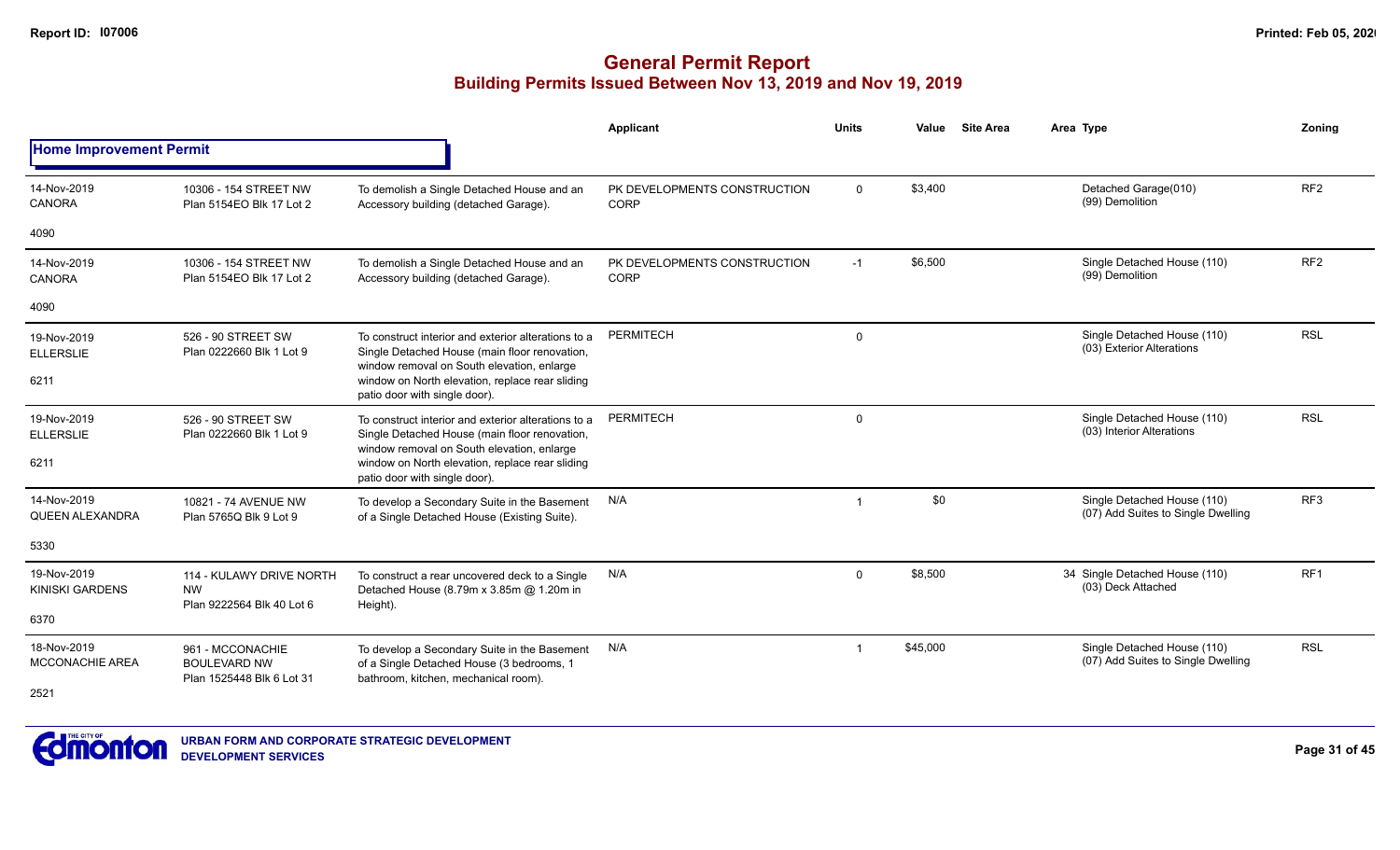|                                          |                                                                                                                   |                                                                                                                                              | Applicant                   | Units       | Value    | <b>Site Area</b> | Area Type                                                         | Zoning                |
|------------------------------------------|-------------------------------------------------------------------------------------------------------------------|----------------------------------------------------------------------------------------------------------------------------------------------|-----------------------------|-------------|----------|------------------|-------------------------------------------------------------------|-----------------------|
| <b>Home Improvement Permit</b>           |                                                                                                                   |                                                                                                                                              |                             |             |          |                  |                                                                   |                       |
| 19-Nov-2019<br><b>SECORD</b>             | 9622 - 229 STREET NW<br>Plan 1920924 Blk 27 Lot 3                                                                 | To construct an Accessory Building (rear<br>detached Garage 6.1 m x 6.1 m).                                                                  | JAYMAN MASTERBUILT INC      | $\Omega$    | \$6,000  |                  | 37 Detached Garage (010)<br>(01) Building - New                   | <b>RMD</b>            |
| 4487                                     |                                                                                                                   |                                                                                                                                              |                             |             |          |                  |                                                                   |                       |
| 14-Nov-2019<br><b>SUMMERLEA</b>          | 17604 - 93 AVENUE NW<br>Plan 7922118 Blk 32 Lot 9                                                                 | To develop a Secondary Suite in the Basement<br>of a Single Detached House (2 Bed, 1 Bath,<br>Kitchen, Living room, Common Utility, Laundry, | N/A                         | -1          | \$500    |                  | Single Detached House (110)<br>(07) Add Suites to Single Dwelling | RF <sub>1</sub>       |
| 4520                                     |                                                                                                                   | Hobby Room).                                                                                                                                 |                             |             |          |                  |                                                                   |                       |
| 14-Nov-2019<br><b>CHAPPELLE AREA</b>     | 2768 - COUGHLAN GREEN SW<br>Plan 1524683 Blk 17 Lot 33                                                            | To construct interior alterations to a<br>Semi-detached House (Basement development,<br>NOT to be used as an additional Dwelling)            | N/A                         | $\Omega$    | \$4,000  |                  | Semi-Detached House (210)<br>(03) Interior Alterations            | RF4                   |
| 5462                                     |                                                                                                                   | (Living area, 1 bathroom, NO KITCHEN, NO WET<br>BAR).                                                                                        |                             |             |          |                  |                                                                   |                       |
| 15-Nov-2019<br><b>GLENRIDDING RAVINE</b> | 16610 - 31 AVENUE SW<br>Plan 1922383 Blk 5 Lot 15                                                                 | To construct an Accessory Building (mutual<br>detached Garage (21.96m x 6.1m)).                                                              | DAYTONA HOMES INC           | $\Omega$    | \$21,600 |                  | 134 Detached Garage (010)<br>(01) Building - New                  | RMD, RMD,<br>RMD, RMD |
| 5579                                     |                                                                                                                   |                                                                                                                                              |                             |             |          |                  |                                                                   |                       |
| 15-Nov-2019<br><b>BONNIE DOON</b>        | 9301 - 95 STREET NW<br>Plan 8701S Blk 5 Lot 1                                                                     | To construct exterior alterations (exterior<br>cladding renovation).                                                                         | EFFECT HOME BUILDERS LTD    | $\mathbf 0$ |          |                  | Single Detached House (110)<br>(03) Exterior Alterations          | RF <sub>3</sub>       |
| 6040                                     |                                                                                                                   |                                                                                                                                              |                             |             |          |                  |                                                                   |                       |
| 18-Nov-2019<br><b>RITCHIE</b>            | 9616 - 72 AVENUE NW<br>Plan 1621397 Blk 29 Lot 11                                                                 | To construct a rear uncovered deck with<br>Privacy Screen to a Single Detached House                                                         | FOX PRO CONSTRUCTION LTD    | $\Omega$    | \$3,900  |                  | 15 Single Detached House (110)<br>(03) Deck Attached              | RF3                   |
| 6610                                     | (deck, 5.25 m x 3.40 m @ 1.10 m in Height and<br>privacy screen @ 1.83 m in Height), existing<br>without permits. |                                                                                                                                              |                             |             |          |                  |                                                                   |                       |
| 19-Nov-2019<br><b>BONNIE DOON</b>        | 9011 - 90 STREET NW<br>Plan 1920368 Blk S Lot 37A                                                                 | To construct a rear uncovered deck to a<br>Semi-Detached House (5.38m x 2.52m @ 0.87m<br>in Height).                                         | <b>MJV CONSTRUCTION LTD</b> | $\Omega$    | \$3.400  |                  | 14 Semi-Detached House (210)<br>(03) Deck Attached                | RF3                   |
| 6040                                     |                                                                                                                   |                                                                                                                                              |                             |             |          |                  |                                                                   |                       |

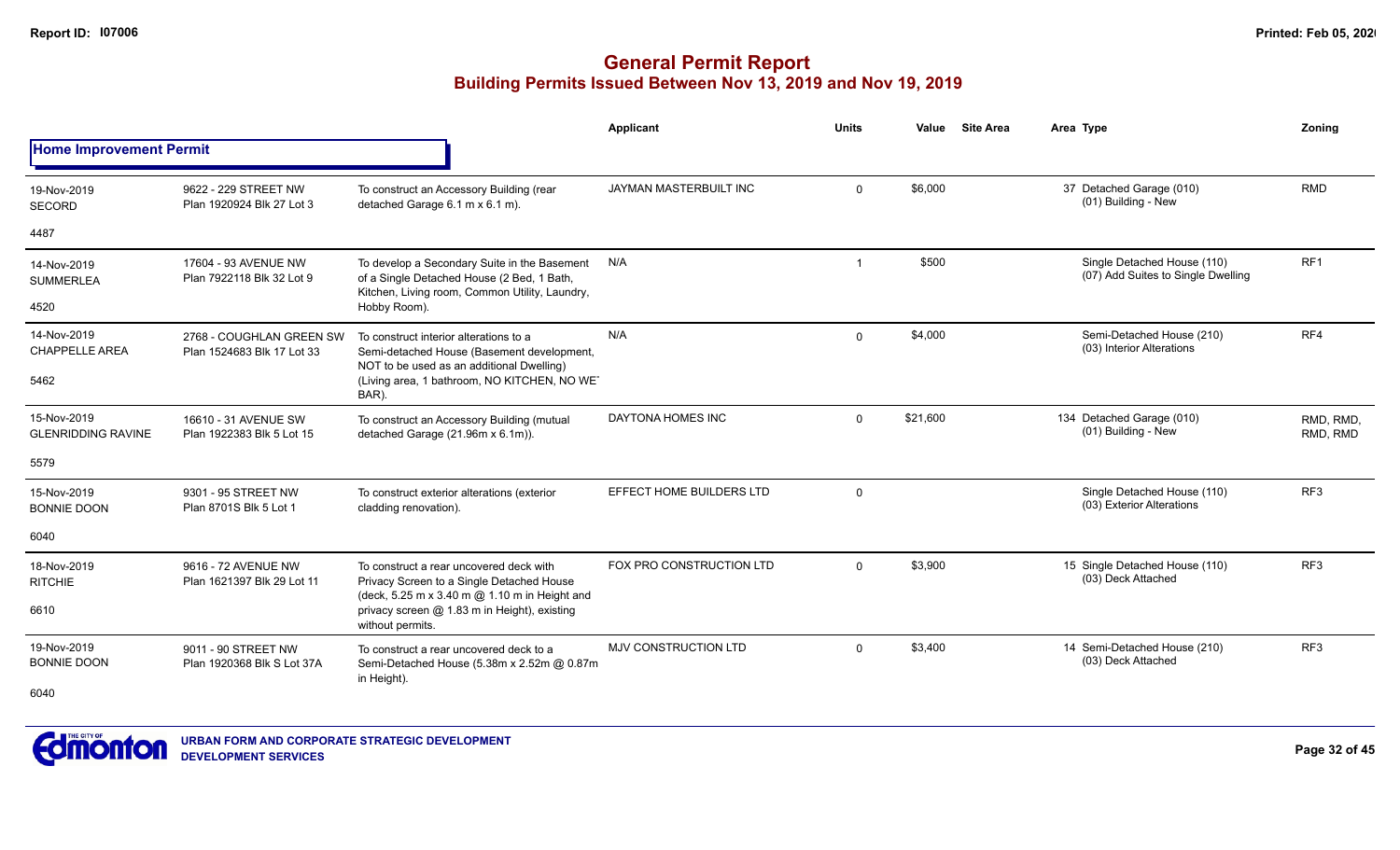|                                       |                                                         |                                                                                                                                        | <b>Applicant</b>        | <b>Units</b>   | Value    | <b>Site Area</b> | Area Type                                                          | Zonina          |
|---------------------------------------|---------------------------------------------------------|----------------------------------------------------------------------------------------------------------------------------------------|-------------------------|----------------|----------|------------------|--------------------------------------------------------------------|-----------------|
| <b>Home Improvement Permit</b>        |                                                         |                                                                                                                                        |                         |                |          |                  |                                                                    |                 |
| 19-Nov-2019<br><b>BONNIE DOON</b>     | 8531 - 89 STREET NW<br>Plan 1922231 Blk 3 Lot 17B       | To construct a rear uncovered deck to a<br>Semi-Detached House (Lot 17B Unit 8531,<br>3.66m x 3.13m @ 1.00m in Height).                | MJV CONSTRUCTION LTD    | $\mathbf{0}$   | \$2,900  |                  | 11 Semi-Detached House (210)<br>(03) Deck Attached                 | RF <sub>3</sub> |
| 6040                                  |                                                         |                                                                                                                                        |                         |                |          |                  |                                                                    |                 |
| 14-Nov-2019<br><b>WINDERMERE</b>      | 1030 - WALKOWSKI PLACE NW<br>Plan 1521674 Blk 6 Lot 97  | To install a Hot Tub in the Rear Yard of a Single<br>Detached House (2.41m x 2.18m).                                                   | <b>MIKITECTURE</b>      | $\mathbf{0}$   | \$5,200  |                  | Single Detached House (110)<br>$(14)$ Hot Tub                      | RSL, RSL        |
| 5570                                  |                                                         |                                                                                                                                        |                         |                |          |                  |                                                                    |                 |
| 14-Nov-2019<br><b>TAMARACK</b>        | 2604 - 16 STREET NW<br>Plan 1521297 Blk 8 Lot 40        | To develop a Secondary Suite in the Basement<br>of a Semi-detached House (1 bed, 1 bath,<br>kitchen, living, utility). (New Suite).    | N/A                     | -1             | \$40,000 |                  | Duplex (210)<br>(07) Add Suites to Single Dwelling                 | RF <sub>5</sub> |
| 6443                                  |                                                         |                                                                                                                                        |                         |                |          |                  |                                                                    |                 |
| 19-Nov-2019<br><b>JACKSON HEIGHTS</b> | 4343 - 47 STREET NW<br>Plan 8922677 Blk 5 Lot 1         | To construct an Accessory Building (shed,<br>4.88m x 6.10m).                                                                           | N/A                     | $\mathbf 0$    | \$900    |                  | 30 Shed (040)<br>(01) Building - New                               | RF <sub>1</sub> |
| 6330                                  |                                                         |                                                                                                                                        |                         |                |          |                  |                                                                    |                 |
| 19-Nov-2019<br><b>CHAPPELLE AREA</b>  | 6524 - CHAPPELLE VISTA SW<br>Plan 1820190 Blk 12 Lot 54 | To develop a Secondary Suite to the basement<br>of a Semi-Detached House (New Suite).<br>(1 Bedroom, 1 Kitchen, 1 Laundry, 1 Rec area, | HAPPY PLANET ENERGY INC | $\overline{1}$ | \$31,000 |                  | 58 Semi-Detached House (210)<br>(07) Add Suites to Single Dwelling | RF4             |
| 5462                                  |                                                         | 1 Washroom, and 1 Furnace room)                                                                                                        |                         |                |          |                  |                                                                    |                 |
| 19-Nov-2019<br><b>CHAPPELLE AREA</b>  | 4074 - CHAPPELLE GREEN SW<br>Plan 1822411 Blk 32 Lot 7  | To construct a rear uncovered deck to a Row<br>House (3.05m x 3.05m @ 0.80m in Height)                                                 | DAYTONA HOMES INC       | $\mathbf 0$    | \$2,300  |                  | 9 Row House (330)<br>(03) Deck Attached                            | DC <sub>2</sub> |
| 5462                                  |                                                         |                                                                                                                                        |                         |                |          |                  |                                                                    |                 |
| 19-Nov-2019<br><b>ALLARD</b>          | 4040 - ALEXANDER WAY SW<br>Plan 1124699 Blk 3 Lot 25    | To install a Hot Tub.                                                                                                                  | N/A                     | $\mathbf{0}$   | \$5,200  |                  | Single Detached House (110)<br>$(14)$ Hot Tub                      | RPL, RPL        |
| 5458                                  |                                                         |                                                                                                                                        |                         |                |          |                  |                                                                    |                 |

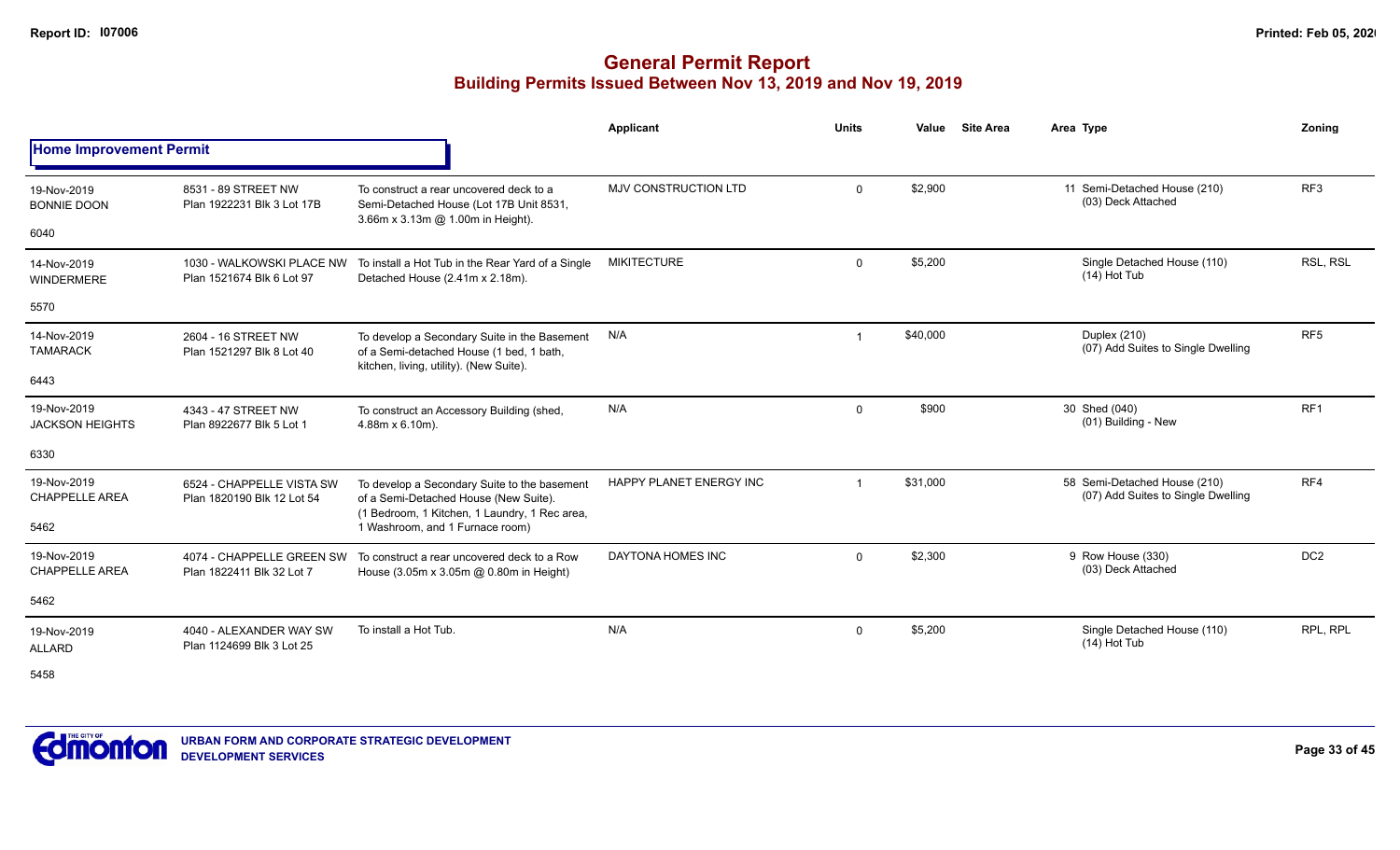|                                                    |                                                              |                                                                                                                                                                                                                        | Applicant                                    | <b>Units</b> | Value   | <b>Site Area</b> | Area Type                                                | Zoning      |
|----------------------------------------------------|--------------------------------------------------------------|------------------------------------------------------------------------------------------------------------------------------------------------------------------------------------------------------------------------|----------------------------------------------|--------------|---------|------------------|----------------------------------------------------------|-------------|
| <b>Home Improvement Permit</b>                     |                                                              |                                                                                                                                                                                                                        |                                              |              |         |                  |                                                          |             |
| 13-Nov-2019<br><b>SECORD</b>                       | 22539 - 98 AVENUE NW<br>Plan 1521541 Blk 17 Lot 38           | To construct an Accessory Building (Detached<br>Garage, 7.32m x 7.32m).                                                                                                                                                | N/A                                          | $\mathbf 0$  | \$0     |                  | 54 Detached Garage (010)<br>(01) Building - New          | <b>RPL</b>  |
| 4487                                               |                                                              |                                                                                                                                                                                                                        |                                              |              |         |                  |                                                          |             |
| 19-Nov-2019<br><b>PAISLEY</b><br>5469              | 1051 - PAISLEY DRIVE SW<br>Plan 1820127 Blk 14 Lot 15        | To construct an Accessory Building (detached<br>Garage, 5.49m x 6.71m) and to construct a rear<br>uncovered deck and Privacy Screen (deck,<br>5.49m x 3.05m @ 1.9m in Height and privacy<br>screen @ 1.83m in Height). | <b>BROOKFIELD RESIDENTIAL PROPERTIE</b>      | $\Omega$     | \$5,900 |                  | 37 Detached Garage (010)<br>(01) Building - New          | <b>HVLD</b> |
| 19-Nov-2019<br>PAISLEY                             | 1051 - PAISLEY DRIVE SW<br>Plan 1820127 Blk 14 Lot 15        | To construct an Accessory Building (detached<br>Garage, 5.49m x 6.71m) and to construct a rear<br>uncovered deck and Privacy Screen (deck,                                                                             | <b>BROOKFIELD RESIDENTIAL PROPERTIE</b>      | $\Omega$     | \$4,200 |                  | 17 Semi-Detached House (210)<br>(03) Deck Attached       | <b>HVLD</b> |
| 5469                                               |                                                              | 5.49m x 3.05m @ 1.9m in Height and privacy<br>screen @ 1.83m in Height).                                                                                                                                               |                                              |              |         |                  |                                                          |             |
| 15-Nov-2019<br>THE ORCHARDS AT<br><b>ELLERSLIE</b> | 2295 - CHOKECHERRY CLOSE<br>SW<br>Plan 1822444 Blk 30 Lot 21 | To construct an Accessory Building (detached<br>Garage (6.1m x 6.1m)).                                                                                                                                                 | DAYTONA HOMES INC                            | $\mathbf 0$  | \$2,000 |                  | 12 Detached Garage (010)<br>(01) Building - New          | <b>RMD</b>  |
| 6216                                               |                                                              |                                                                                                                                                                                                                        |                                              |              |         |                  |                                                          |             |
| 15-Nov-2019<br><b>BEVERLY HEIGHTS</b>              | 3818 - 113 AVENUE NW<br>Plan 1920911 Blk 30 Lot 7B           | To construct an Accessory building (rear<br>detached Garage, 5.79m x 6.71m).                                                                                                                                           | <b>VIDA NOVA HOMES LTD</b>                   | $\Omega$     | \$6,300 |                  | 39 Detached Garage (010)<br>(01) Building - New          | RF1         |
| 2100                                               |                                                              |                                                                                                                                                                                                                        |                                              |              |         |                  |                                                          |             |
| 13-Nov-2019<br><b>SUMMERSIDE</b>                   | 8313 - 11 AVENUE SW<br>Plan 0224217 Blk 13 Lot 12            | To construct exterior alterations to a Single<br>Detached House (Driveway access from 84<br>Street SW for recreational vehicle parking)                                                                                | N/A                                          | $\mathbf 0$  |         |                  | Single Detached House (110)<br>(03) Exterior Alterations | <b>RSL</b>  |
| 6213                                               |                                                              |                                                                                                                                                                                                                        |                                              |              |         |                  |                                                          |             |
| 18-Nov-2019<br><b>MACEWAN</b>                      | 217 - MACEWAN ROAD SW<br>Plan 0325083 Blk 2 Lot 98           | To construct a rear uncovered deck to a Single<br>Detached House (6.72m x 3.73m @ 0.78m in                                                                                                                             | ZA ELECTRICAL & GENERAL<br><b>CONTRACTOR</b> | $\mathbf 0$  | \$6,300 |                  | 25 Single Detached House (110)<br>(03) Deck Attached     | <b>RSL</b>  |
| 5452                                               |                                                              | Height).                                                                                                                                                                                                               |                                              |              |         |                  |                                                          |             |

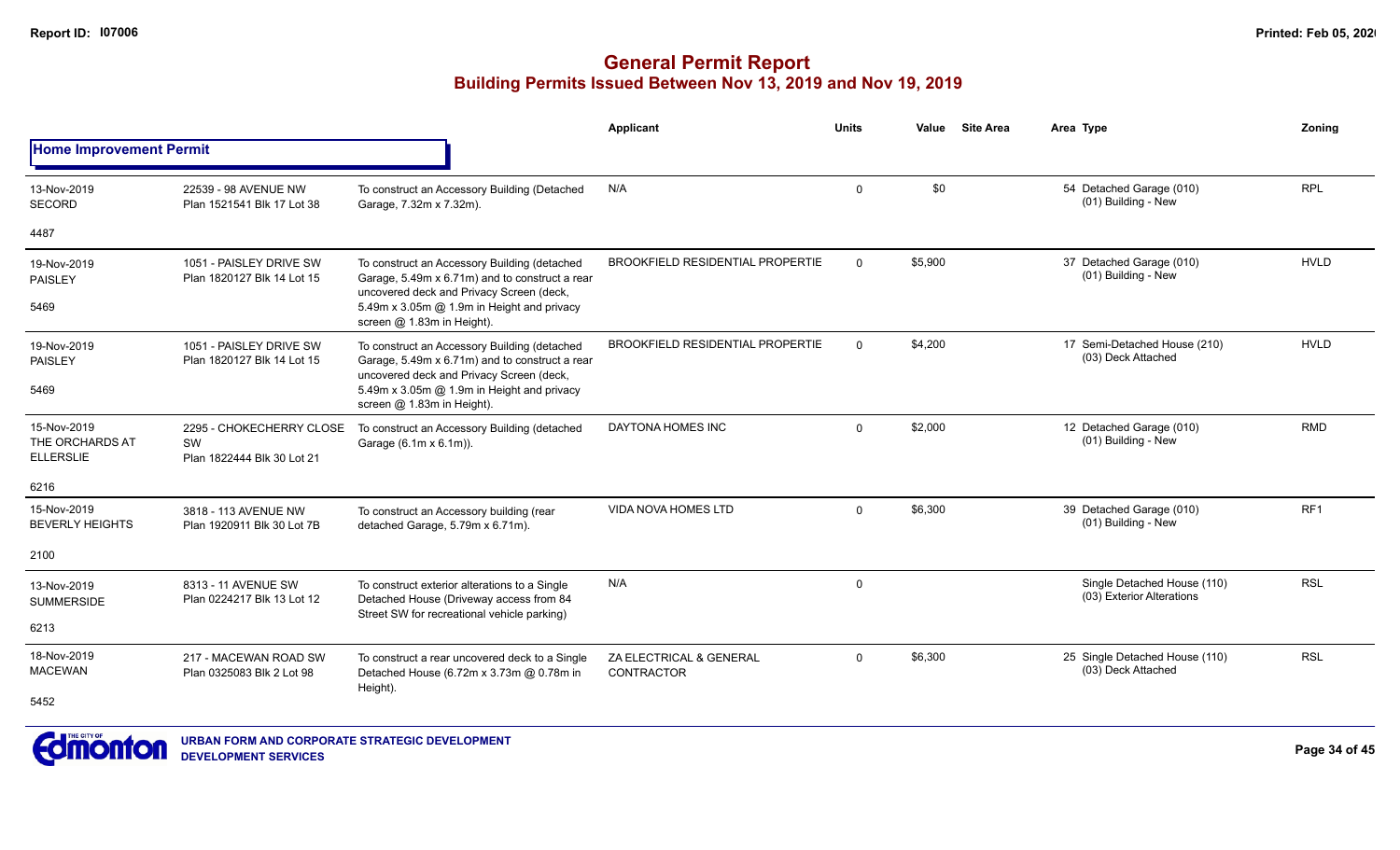### **General Permit Report Building Permits Issued Between Nov 13, 2019 and Nov 19, 2019**

|                                      |                                                     |                                                                                             | <b>Applicant</b>        | <b>Units</b> | Value    | <b>Site Area</b> | Area Type                                                            | Zonina          |
|--------------------------------------|-----------------------------------------------------|---------------------------------------------------------------------------------------------|-------------------------|--------------|----------|------------------|----------------------------------------------------------------------|-----------------|
| <b>Home Improvement Permit</b>       |                                                     |                                                                                             |                         |              |          |                  |                                                                      |                 |
| 19-Nov-2019<br><b>GRIESBACH</b>      | 4032 - MORRISON WAY NW<br>Plan 1125651 Blk 10 Lot 3 | To construct interior alterations to a Single<br>Detached House (converting bonus room into | N/A                     | $\mathbf 0$  | \$1,500  |                  | Single Detached House (110)<br>(03) Interior Alterations             | <b>GLG</b>      |
| 3111                                 |                                                     | bedroom 3 on second floor).                                                                 |                         |              |          |                  |                                                                      |                 |
| 18-Nov-2019<br><b>FOREST HEIGHTS</b> | 9952 - 82 STREET NW<br>Plan 4649HW Blk 2 Lot 22     | To construct an Accessory Building (detached<br>Garage, 8.76m x 6.7m).                      | <b>HAYNES HOMES LTD</b> | $\mathbf 0$  | \$78,900 |                  | 490 Detached Garage (010)<br>(01) Building - New                     | RF <sub>1</sub> |
| 6230                                 |                                                     |                                                                                             |                         |              |          |                  |                                                                      |                 |
| 18-Nov-2019<br><b>VIRGINIA PARK</b>  | 11005 - 75 STREET NW<br>Plan 7196ET Blk 5 Lot E     | To construct exterior alterations (changing<br>windows size and adding sky light).          | N/A                     | 0            |          |                  | Single Detached House (110)<br>(03) Exterior Alterations             | RF <sub>1</sub> |
| 1240                                 |                                                     |                                                                                             |                         |              |          |                  |                                                                      |                 |
| 18-Nov-2019<br><b>VIRGINIA PARK</b>  | 11005 - 75 STREET NW<br>Plan 7196ET Blk 5 Lot E     | To develop a Secondary Suite in the Basement<br>of a Single Detached House.                 | N/A                     | 1            | \$25,000 |                  | 84 Single Detached House (110)<br>(07) Add Suites to Single Dwelling | RF <sub>1</sub> |
| 1240                                 |                                                     |                                                                                             |                         |              |          |                  |                                                                      |                 |
| 18-Nov-2019<br><b>SECORD</b>         | 22377 - 93A AVENUE NW<br>Plan 1723442 Blk 27 Lot 47 | To construct an Accessory Building (detached<br>Garage, 6.1m x 6.1m).                       | N/A                     | $\mathbf 0$  | \$6,000  |                  | 37 Detached Garage (010)<br>(01) Building - New                      | <b>RMD</b>      |
| 4487                                 |                                                     |                                                                                             |                         |              |          |                  |                                                                      |                 |
| 13-Nov-2019<br><b>HOLYROOD</b>       | 9571 - 85 STREET NW<br>Plan 5070HW Blk 14 Lot 18    | To demolish a Single Detached House and<br>detached Garage.                                 | MARVEL HOME HOLDING INC | $\mathbf 0$  | \$3,400  |                  | Detached Garage(010)<br>(99) Demolition                              | RF <sub>1</sub> |
| 6310                                 |                                                     |                                                                                             |                         |              |          |                  |                                                                      |                 |
| 13-Nov-2019<br><b>HOLYROOD</b>       | 9571 - 85 STREET NW<br>Plan 5070HW Blk 14 Lot 18    | To demolish a Single Detached House and<br>detached Garage.                                 | MARVEL HOME HOLDING INC | $-1$         | \$6,500  |                  | Single Detached House (110)<br>(99) Demolition                       | RF <sub>1</sub> |

6310

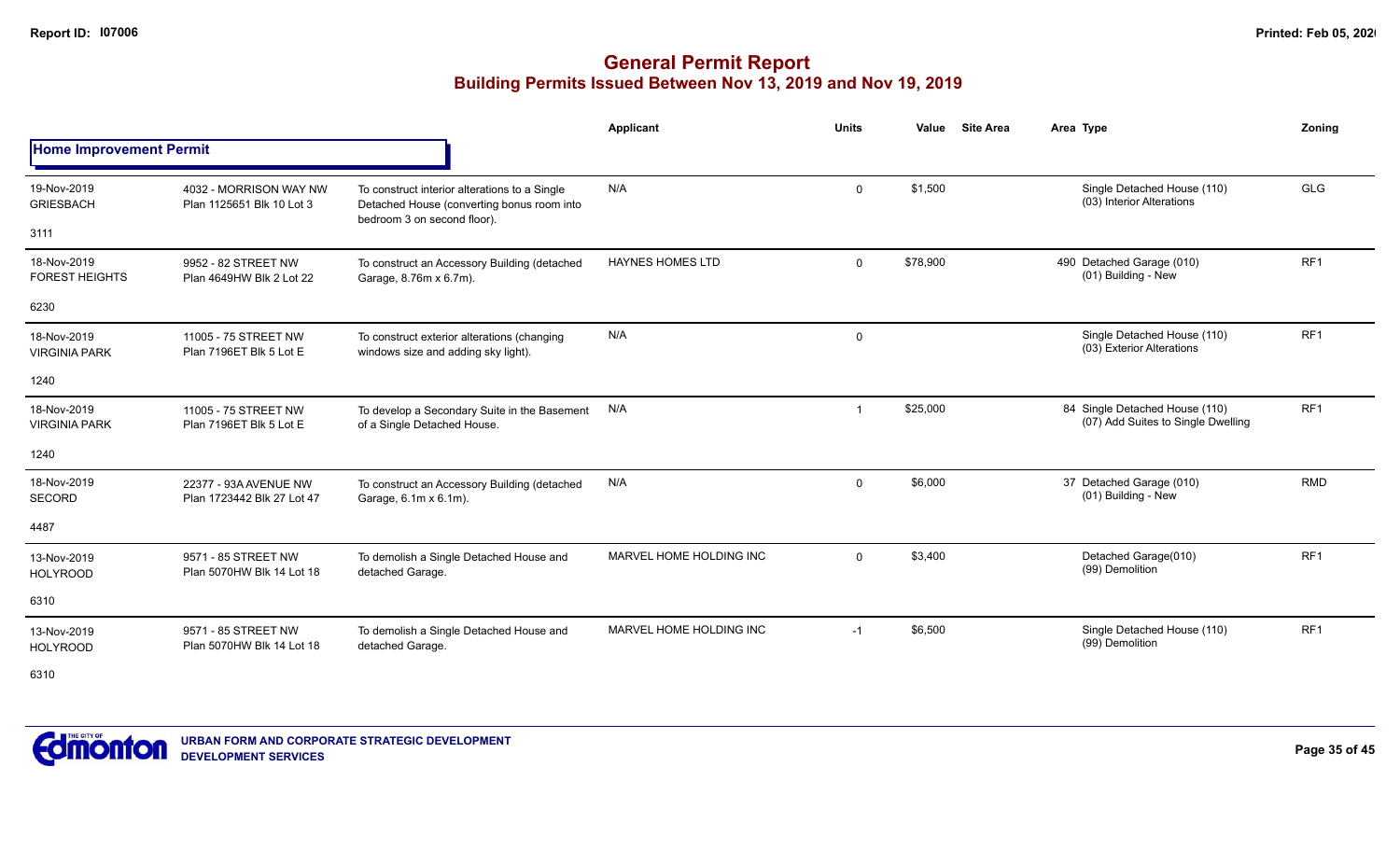#### **General Permit Report Building Permits Issued Between Nov 13, 2019 and Nov 19, 2019**

|                                                            |                                                             |                                                                                                                                                                      | Applicant                               | <b>Units</b> | Value   | <b>Site Area</b> | Area Type                                            | Zonina     |
|------------------------------------------------------------|-------------------------------------------------------------|----------------------------------------------------------------------------------------------------------------------------------------------------------------------|-----------------------------------------|--------------|---------|------------------|------------------------------------------------------|------------|
| <b>Home Improvement Permit</b>                             |                                                             |                                                                                                                                                                      |                                         |              |         |                  |                                                      |            |
| 14-Nov-2019<br><b>CHARLESWORTH</b><br>6661                 | 712 - 57 STREET SW<br>Plan 1220493 Blk 11 Lot 33            | To construct a two tiered rear uncovered deck<br>to a Single Detached House (Upper: 5.01m x)<br>3.62m @ 1.06m in Height, Lower: 4.35m x<br>3.83m @ 0.72m in Height). | N/A                                     | $\Omega$     | \$4,600 |                  | 18 Single Detached House (110)<br>(03) Deck Attached | <b>RSL</b> |
| 19-Nov-2019<br>THE ORCHARDS AT<br><b>ELLERSLIE</b><br>6216 | 640 - ORCHARDS BOULEVARD<br>SW<br>Plan 1723624 Blk 25 Lot 6 | To construct an Accessory Building (detached<br>Garage, 6.1m x 6.1m).                                                                                                | N/A                                     | $\mathbf 0$  | \$6,000 |                  | 37 Detached Garage (010)<br>(01) Building - New      | <b>RMD</b> |
| 15-Nov-2019<br><b>GLENRIDDING RAVINE</b>                   | 2076 - 159 STREET SW<br>Plan 1823043 Blk 17 Lot 21          | To construct an Accessory Building (detached<br>Garage 6.10m x 6.10m).                                                                                               | LANDMARK LEGACY HOMES INC               | $\mathbf 0$  | \$6,000 |                  | 37 Detached Garage (010)<br>(01) Building - New      | <b>RPL</b> |
| 5579                                                       |                                                             |                                                                                                                                                                      |                                         |              |         |                  |                                                      |            |
| 18-Nov-2019<br><b>SUMMERSIDE</b><br>6213                   | 4528 - SALY PLACE SW<br>Plan 1523705 Blk 64 Lot 7           | To construct a rear uncovered deck (two<br>tiered, deck 1, 3.66m x 4.27m @ 0.63m in Height<br>and deck 2, 4.27m x 4.27m @ 1.02m in Height).                          | N/A                                     | $\Omega$     | \$3,900 |                  | 16 Single Detached House (110)<br>(03) Deck Attached | <b>RSL</b> |
| 18-Nov-2019<br><b>SUMMERSIDE</b><br>6213                   | 4528 - SALY PLACE SW<br>Plan 1523705 Blk 64 Lot 7           | To construct a rear uncovered deck (two<br>tiered, deck 1, 3.66m x 4.27m @ 0.63m in Height<br>and deck 2, 4.27m x 4.27m @ 1.02m in Height).                          | N/A                                     | $\Omega$     | \$4,600 |                  | 18 Single Detached House (110)<br>(03) Deck Attached | <b>RSL</b> |
| 18-Nov-2019<br><b>CHAPPELLE AREA</b><br>5462               | <b>SW</b><br>Plan 1620053 Blk 10 Lot 90                     | 1235 - CHAPPELLE BOULEVARI To construct an Accessory Building (detached<br>Garage, 6.1m x 6.1m).                                                                     | <b>BROOKFIELD RESIDENTIAL PROPERTIE</b> | $\Omega$     | \$6,000 |                  | 37 Detached Garage (010)<br>(01) Building - New      | <b>RPL</b> |
| 18-Nov-2019<br>THE ORCHARDS AT<br><b>ELLERSLIE</b>         | Plan 1623305 Blk 14 Lot 47                                  | 3255 - CHERRY CRESCENT SW To construct an Accessory Building (detached<br>Garage, 6.1m x 6.1m).                                                                      | <b>BROOKFIELD RESIDENTIAL PROPERTIE</b> | $\Omega$     | \$6,000 |                  | 37 Detached Garage (010)<br>(01) Building - New      | <b>RPL</b> |

6216

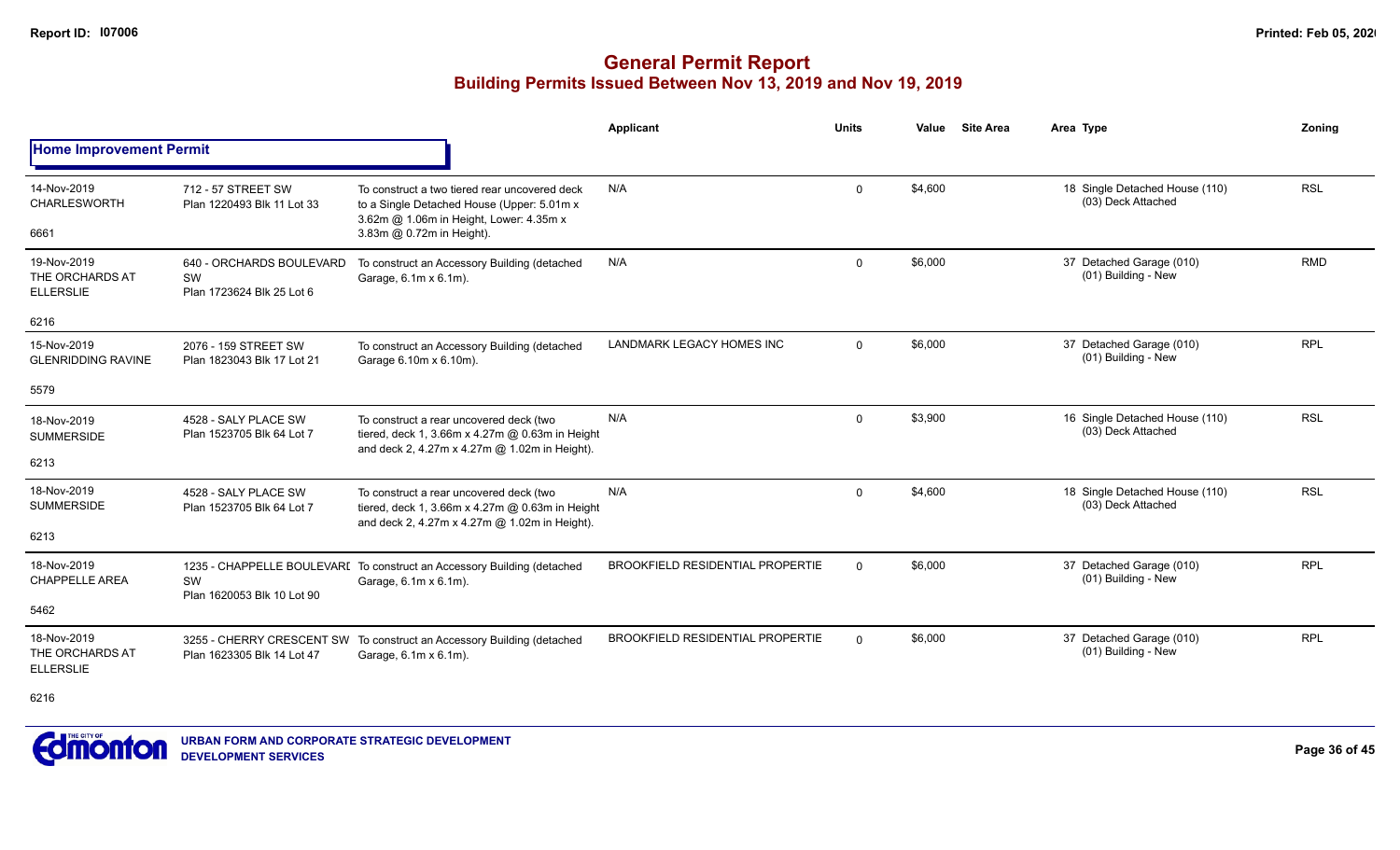|                                                    |                                                             |                                                                                                                                  | Applicant                               | <b>Units</b> | Value   | <b>Site Area</b> | Area Type                                            | Zonina          |
|----------------------------------------------------|-------------------------------------------------------------|----------------------------------------------------------------------------------------------------------------------------------|-----------------------------------------|--------------|---------|------------------|------------------------------------------------------|-----------------|
| <b>Home Improvement Permit</b>                     |                                                             |                                                                                                                                  |                                         |              |         |                  |                                                      |                 |
| 18-Nov-2019<br>THE ORCHARDS AT<br><b>ELLERSLIE</b> | 2642 - CHOKECHERRY LANE<br>SW<br>Plan 1722144 Blk 28 Lot 42 | To construct an Accessory building (detached<br>Garage, 6.10m x 6.10m).                                                          | <b>BROOKFIELD RESIDENTIAL PROPERTIE</b> | $\mathbf 0$  | \$6,000 |                  | 37 Detached Garage (010)<br>(01) Building - New      | <b>RPL</b>      |
| 6216                                               |                                                             |                                                                                                                                  |                                         |              |         |                  |                                                      |                 |
| 14-Nov-2019<br>THE ORCHARDS AT<br><b>ELLERSLIE</b> | Plan 1822444 Blk 30 Lot 4                                   | 2421 - CHOKECHERRY LINK SW To construct an Accessory building (detached<br>Garage, 6.10m x 6.10m).                               | <b>BROOKFIELD RESIDENTIAL PROPERTIE</b> | $\mathbf 0$  | \$6,000 |                  | 37 Detached Garage (010)<br>(01) Building - New      | <b>RPL</b>      |
| 6216                                               |                                                             |                                                                                                                                  |                                         |              |         |                  |                                                      |                 |
| 18-Nov-2019<br>THE ORCHARDS AT<br><b>ELLERSLIE</b> | 3121 - CHOKECHERRY BEND<br>SW<br>Plan 1822450 Blk 18 Lot 50 | To construct an Accessory Building (detached<br>Garage, 6.1m x 6.1m).                                                            | BROOKFIELD RESIDENTIAL PROPERTIE        | $\mathbf{0}$ | \$6,000 |                  | 37 Detached Garage (010)<br>(01) Building - New      | <b>RMD</b>      |
| 6216                                               |                                                             |                                                                                                                                  |                                         |              |         |                  |                                                      |                 |
| 19-Nov-2019<br><b>OZERNA</b>                       | 6767 - 164 AVENUE NW<br>Plan 0020059 Blk 121 Lot 25         | To construct a rear uncovered deck to a Single<br>Detached House, existing without permits<br>(8.84m x 3.66m @ 1.52m in Height). | N/A                                     | $\Omega$     | \$6,700 |                  | 27 Single Detached House (110)<br>(03) Deck Attached | RF <sub>1</sub> |
| 2600                                               |                                                             |                                                                                                                                  |                                         |              |         |                  |                                                      |                 |
| 14-Nov-2019<br><b>CHAPPELLE AREA</b>               | 4022 - CHAPPELLE GREEN SW<br>Plan 1720925 Blk 15 Lot 26     | To construct an Accessory Building (detached<br>Garage, 6.1m x 6.1m).                                                            | <b>BROOKFIELD RESIDENTIAL PROPERTIE</b> | $\mathbf 0$  | \$6,000 |                  | 37 Detached Garage (010)<br>(01) Building - New      | <b>RPL</b>      |
| 5462                                               |                                                             |                                                                                                                                  |                                         |              |         |                  |                                                      |                 |
| 14-Nov-2019<br><b>SUMMERSIDE</b>                   | 2149 - 85 STREET SW<br>Plan 1722014 Blk 64 Lot 82           | To construct a rear uncovered deck to a<br>Semi-Detached house (2.44m x 3.66m @ 0.83m<br>in Height).                             | <b>BROOKFIELD RESIDENTIAL PROPERTIE</b> | $\Omega$     | \$2,200 |                  | 9 Semi-Detached House (210)<br>(03) Deck Attached    | RF4             |
| 6213                                               |                                                             |                                                                                                                                  |                                         |              |         |                  |                                                      |                 |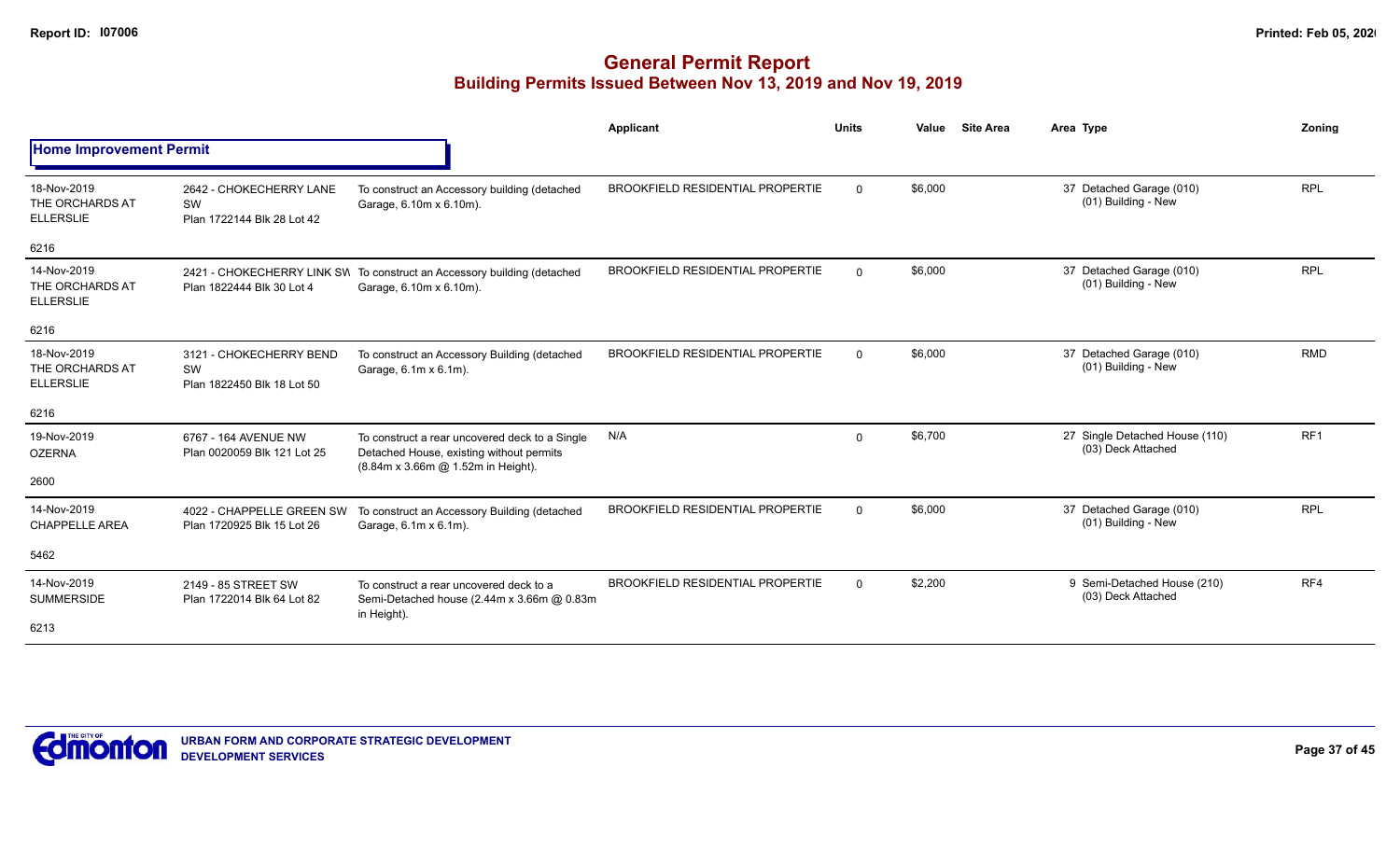|                                           |                                                         |                                                                                                                                       | <b>Applicant</b>                        | <b>Units</b> | Value    | <b>Site Area</b> | Area Type                                                | Zoning          |
|-------------------------------------------|---------------------------------------------------------|---------------------------------------------------------------------------------------------------------------------------------------|-----------------------------------------|--------------|----------|------------------|----------------------------------------------------------|-----------------|
| <b>Home Improvement Permit</b>            |                                                         |                                                                                                                                       |                                         |              |          |                  |                                                          |                 |
| 14-Nov-2019<br><b>BRINTNELL</b>           | 4621 - 162A AVENUE NW<br>Plan 0424543 Blk 15 Lot 14     | To construct interior alterations to a Single<br>Detached House (Basement development, NOT                                            | N/A                                     | $\Omega$     | \$25,000 |                  | Single Detached House (110)<br>(03) Interior Alterations | <b>RSL</b>      |
| 2110                                      |                                                         | to be used as an additional Dwelling, 2<br>Bedrooms, 1 Bathroom, 1 Mech Room, 1 Living<br>Room.).                                     |                                         |              |          |                  |                                                          |                 |
| 15-Nov-2019<br><b>ROSENTHAL</b>           | 22619 - 81 AVENUE NW<br>Plan 1723497 Blk 4 Lot 54       | To construct an Accessory Building (detached<br>Garage, 6.1m x 6.71m).                                                                | <b>HOMES BY AVI</b>                     | $\Omega$     | \$6,600  |                  | 41 Detached Garage (010)<br>(01) Building - New          | <b>RMD</b>      |
| 4750                                      |                                                         |                                                                                                                                       |                                         |              |          |                  |                                                          |                 |
| 19-Nov-2019<br><b>GROVENOR</b>            | 14301 - 101 AVENUE NW<br>Plan 4590W Blk 120 Lots 1-2    | To construct a rear uncovered deck (irregular<br>shape, 6.79m x 4.96m @ 1.00m in Height).                                             | N/A                                     | $\mathbf 0$  | \$6,800  |                  | 27 Single Detached House (110)<br>(03) Deck Attached     | RF <sub>1</sub> |
| 3210                                      |                                                         |                                                                                                                                       |                                         |              |          |                  |                                                          |                 |
| 15-Nov-2019<br><b>GLENRIDDING HEIGHTS</b> | 16716 - 15 AVENUE SW<br>Plan 1521485 Blk 6 Lot 24       | To construct an Accessory Building (detached<br>Garage, 6.08m x 6.08m).                                                               | N.P. ARTISAN                            | $\Omega$     | \$6,000  |                  | 37 Detached Garage (010)<br>(01) Building - New          | <b>RPL</b>      |
| 5578                                      |                                                         |                                                                                                                                       |                                         |              |          |                  |                                                          |                 |
| 18-Nov-2019<br><b>CHAPPELLE AREA</b>      | 4040 - CHAPPELLE GREEN SW<br>Plan 1720925 Blk 15 Lot 35 | To construct an Accessory Building (rear<br>detached Garage (6.10m x 6.10m)).                                                         | <b>BROOKFIELD RESIDENTIAL PROPERTIE</b> | $\Omega$     | \$6,000  |                  | 37 Detached Garage (010)<br>(01) Building - New          | <b>RPL</b>      |
| 5462                                      |                                                         |                                                                                                                                       |                                         |              |          |                  |                                                          |                 |
| 19-Nov-2019<br>SECORD                     | 1224 - SECORD LANDING NW<br>Plan 1220407 Blk 12 Lot 11  | To construct interior alterations to a Single<br>Detached House (Basement development, NOT<br>to be used as an additional Dwelling, 1 | N/A                                     | $\Omega$     | \$20,000 |                  | Single Detached House (110)<br>(03) Interior Alterations | <b>RSL</b>      |
| 4487                                      |                                                         | Bedroom, 1 Bathroom, 1 Mec Room, 1 Rec<br>Room).                                                                                      |                                         |              |          |                  |                                                          |                 |
| 18-Nov-2019<br><b>CHAPPELLE AREA</b>      | 4132 - CHAPPELLE GREEN SW<br>Plan 1822411 Blk 34 Lot 13 | To construct an Accessory Building (detached<br>Garage (6.1m x 6.1m)).                                                                | <b>BROOKFIELD RESIDENTIAL PROPERTIE</b> | $\mathbf 0$  | \$6,000  |                  | 37 Detached Garage (010)<br>(01) Building - New          | <b>RPL</b>      |
| 5462                                      |                                                         |                                                                                                                                       |                                         |              |          |                  |                                                          |                 |

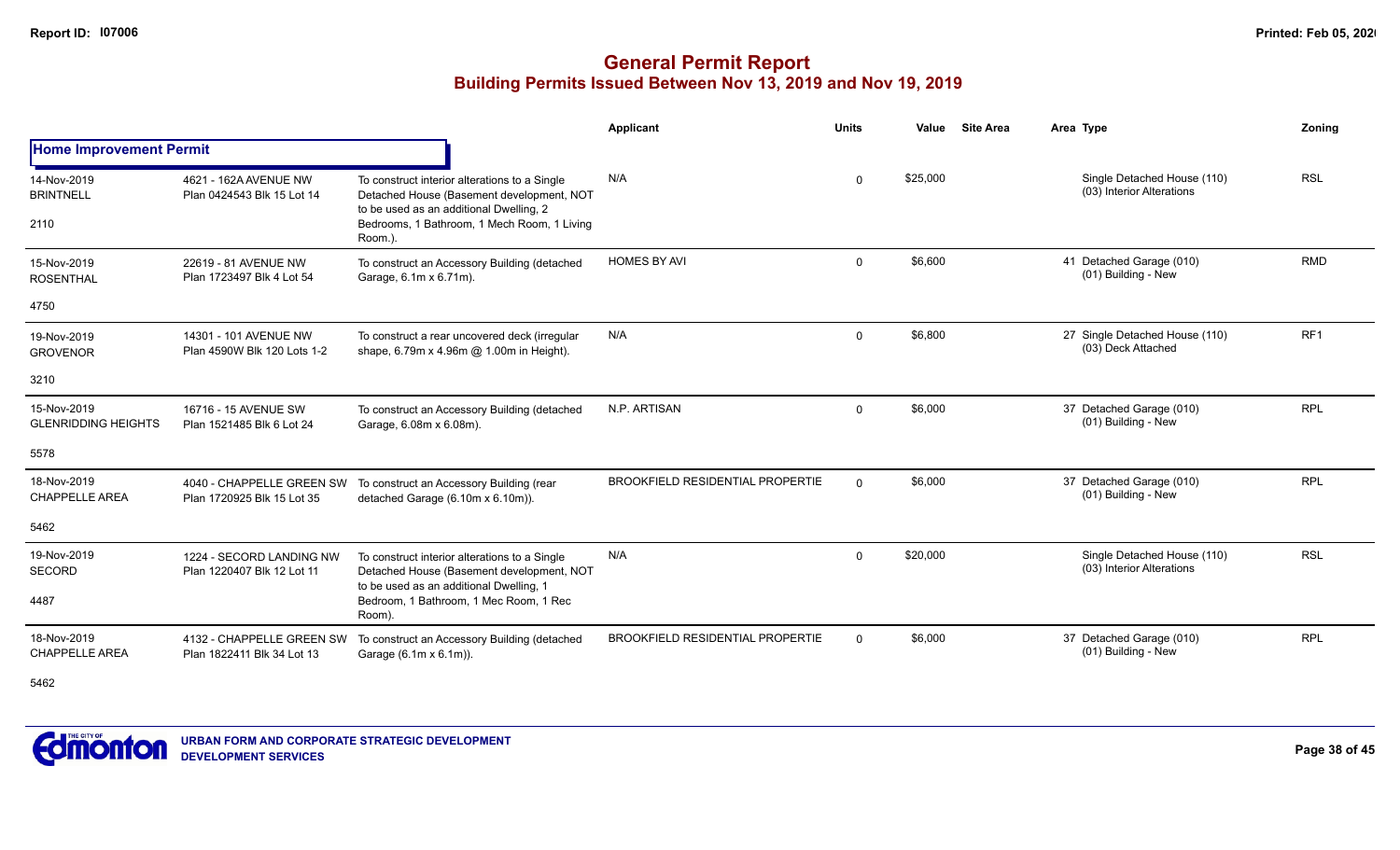|                                            |                                                      |                                                                                                                                         | <b>Applicant</b>                        | <b>Units</b> | Value    | <b>Site Area</b> | Area Type                                                | Zoning     |
|--------------------------------------------|------------------------------------------------------|-----------------------------------------------------------------------------------------------------------------------------------------|-----------------------------------------|--------------|----------|------------------|----------------------------------------------------------|------------|
| <b>Home Improvement Permit</b>             |                                                      |                                                                                                                                         |                                         |              |          |                  |                                                          |            |
| 9-Nov-2019<br><b>CRYSTALLINA NERA WEST</b> | 17451 - 77 STREET NW<br>Plan 1820022 Blk 16 Lot 43   | To construct an Accessory Building (detached<br>Garage, 6.10m x 6.10m).                                                                 | DAYTONA HOMES INC                       | $\mathbf 0$  | \$6,000  |                  | 37 Detached Garage (010)<br>(01) Building - New          | <b>RPL</b> |
| 2463                                       |                                                      |                                                                                                                                         |                                         |              |          |                  |                                                          |            |
| 19-Nov-2019<br><b>EDGEMONT</b>             | <b>NW</b><br>Plan 1920259 Blk 6 Lot 12               | 5199 - EDGEMONT BOULEVARE To construct an Accessory Building (detached<br>Garage, 6.10m x 6.10m).                                       | <b>BROOKFIELD RESIDENTIAL PROPERTIE</b> | $\Omega$     | \$6,000  |                  | 37 Detached Garage (010)<br>(01) Building - New          | <b>RMD</b> |
| 4462                                       |                                                      |                                                                                                                                         |                                         |              |          |                  |                                                          |            |
| 19-Nov-2019<br><b>EDGEMONT</b>             | <b>NW</b><br>Plan 1920259 Blk 6 Lot 14               | 5195 - EDGEMONT BOULEVARE To construct an Accessory Building (detached<br>Garage, 6.10m x 6.10m).                                       | <b>BROOKFIELD RESIDENTIAL PROPERTIE</b> | $\Omega$     | \$6,000  |                  | 37 Detached Garage (010)<br>(01) Building - New          | <b>RMD</b> |
| 4462                                       |                                                      |                                                                                                                                         |                                         |              |          |                  |                                                          |            |
| 19-Nov-2019<br><b>EDGEMONT</b>             | <b>NW</b><br>Plan 1920259 Blk 6 Lot 15               | 5193 - EDGEMONT BOULEVARE To construct an Accessory Building (detached<br>Garage, 6.10m x 6.10m).                                       | BROOKFIELD RESIDENTIAL PROPERTIE        | $\mathbf 0$  | \$6,000  |                  | 37 Detached Garage (010)<br>(01) Building - New          | <b>RMD</b> |
| 4462                                       |                                                      |                                                                                                                                         |                                         |              |          |                  |                                                          |            |
| 19-Nov-2019<br><b>EDGEMONT</b>             | <b>NW</b><br>Plan 1920259 Blk 6 Lot 18               | 5187 - EDGEMONT BOULEVARE To construct an Accessory Building (detached<br>Garage, 6.10m x 6.10m).                                       | <b>BROOKFIELD RESIDENTIAL PROPERTIE</b> | $\Omega$     | \$6,000  |                  | 37 Detached Garage (010)<br>(01) Building - New          | <b>RMD</b> |
| 4462                                       |                                                      |                                                                                                                                         |                                         |              |          |                  |                                                          |            |
| 14-Nov-2019<br><b>ELLERSLIE</b>            | 8821 - 8 AVENUE SW<br>Plan 0124481 Blk 3 Lot 94      | To construct interior alterations to a Single<br>Detached House (Basement development, NOT<br>to be used as an additional Dwelling), (1 | REED GROUP OF COMPANIES INC.            | $\Omega$     | \$25,000 |                  | Single Detached House (110)<br>(03) Interior Alterations | <b>RSL</b> |
| 6211                                       | or kitchen).                                         | bedroom, 1 bathroom, open area, NO wet bar                                                                                              |                                         |              |          |                  |                                                          |            |
| 14-Nov-2019<br><b>KESWICK AREA</b>         | 2389 - KELLY CIRCLE SW<br>Plan 1723548 Blk 13 Lot 31 | To construct an Accessory Building (detached<br>Garage 6.10m x 6.10m).                                                                  | <b>LANDMARK LEGACY HOMES INC</b>        | $\mathbf{0}$ | \$6,000  |                  | 37 Detached Garage (010)<br>(01) Building - New          | <b>RPL</b> |
| 5576                                       |                                                      |                                                                                                                                         |                                         |              |          |                  |                                                          |            |

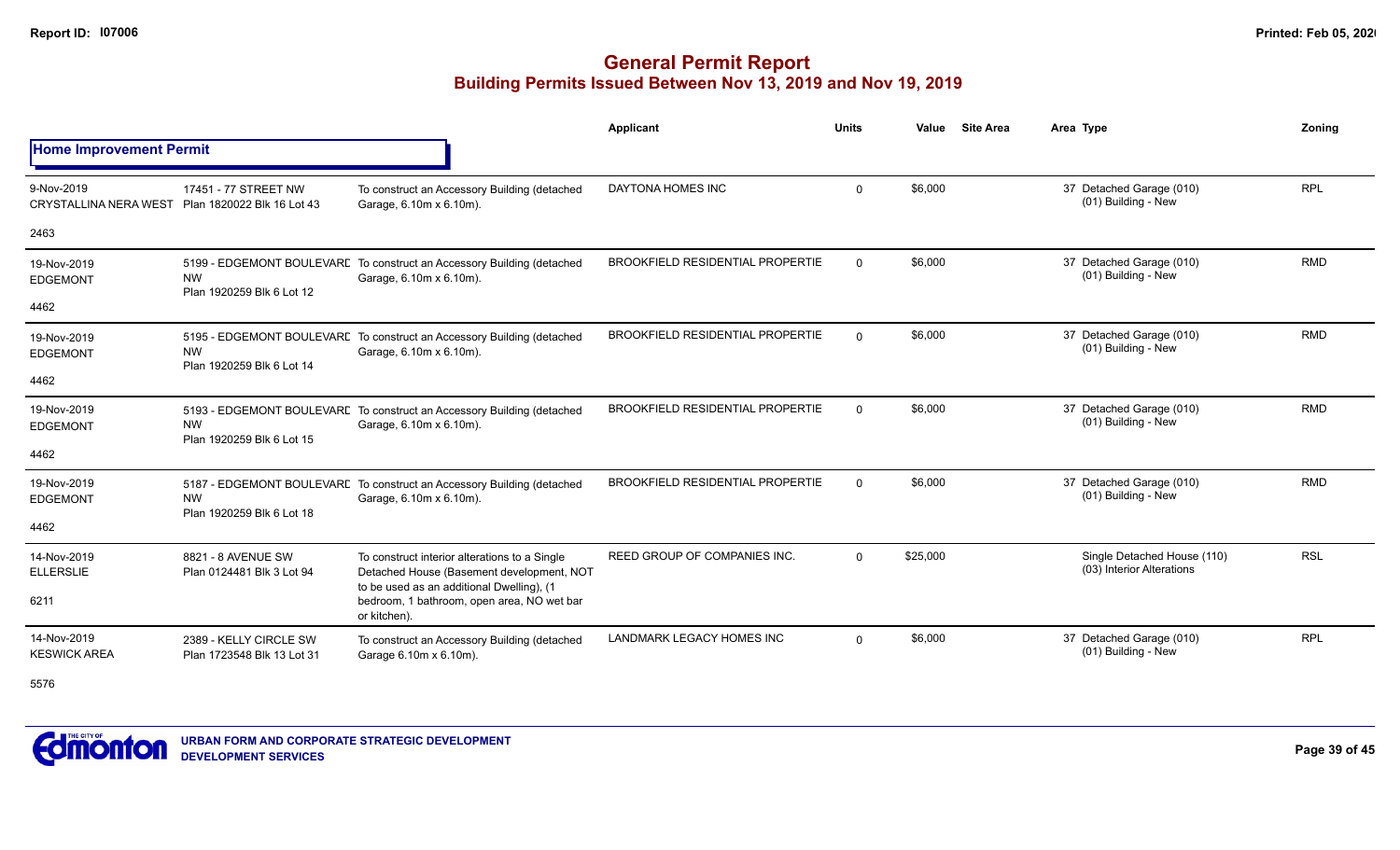|                                                    |                                                              |                                                                                                                                    | Applicant                 | <b>Units</b> | Value   | <b>Site Area</b> | Area Type                                              | Zonina     |
|----------------------------------------------------|--------------------------------------------------------------|------------------------------------------------------------------------------------------------------------------------------------|---------------------------|--------------|---------|------------------|--------------------------------------------------------|------------|
| <b>Home Improvement Permit</b>                     |                                                              |                                                                                                                                    |                           |              |         |                  |                                                        |            |
| 15-Nov-2019<br>AVONMORE                            | 7203 - 87 STREET NW<br>Plan 959KS Blk 7 Lot 7                | To install a Hot Tub in the Rear Yard of a Single<br>Detached House (2.26m x 2.26m)                                                | N/A                       | $\mathbf{0}$ | \$5,200 |                  | Detached Misc. Structure (090)<br>$(14)$ Hot Tub       | RF1        |
| 6020                                               |                                                              |                                                                                                                                    |                           |              |         |                  |                                                        |            |
| 19-Nov-2019<br><b>ROSENTHAL</b>                    | 8547 - 223 STREET NW<br>Plan 1723490 Blk 13 Lot 74           | To construct an Accessory Building (detached<br>Garage, 6.1m x 6.1m).                                                              | LANDMARK LEGACY HOMES INC | $\mathbf{0}$ | \$6,000 |                  | 37 Detached Garage (010)<br>(01) Building - New        | <b>RPL</b> |
| 4750                                               |                                                              |                                                                                                                                    |                           |              |         |                  |                                                        |            |
| 18-Nov-2019<br>THE ORCHARDS AT<br><b>ELLERSLIE</b> | 2835 - CHOKECHERRY PLACE<br>SW<br>Plan 1722144 Blk 14 Lot 84 | To construct interior alterations to a<br>Semi-detached House (Basement development,<br>NOT to be used as an additional Dwelling). | N/A                       | $\mathbf{0}$ | \$7,800 |                  | Semi-Detached House (210)<br>(03) Interior Alterations | RF4        |
| 6216                                               |                                                              |                                                                                                                                    |                           |              |         |                  |                                                        |            |
| 18-Nov-2019<br><b>SPRUCE AVENUE</b>                | 11609 - 101 STREET NW<br>Plan RN43 Blk 6 Lot 3               | To demolish a Single Detached House.                                                                                               | THC HOMES                 | $-1$         | \$6,500 |                  | Single Detached House (110)<br>(99) Demolition         | RF3        |
| 1230                                               |                                                              |                                                                                                                                    |                           |              |         |                  |                                                        |            |
| 19-Nov-2019<br><b>MACEWAN</b>                      | Plan 0522573 Blk 17 Lot 63                                   | 1712 - MELROSE CRESCENT S\ To construct a rear uncovered deck to a Single<br>Detached House (5.69m x 4.92m @ 1.07m in<br>Height).  | N/A                       | $\mathbf{0}$ | \$7,000 |                  | 28 Single Detached House (110)<br>(03) Deck Attached   | <b>RSL</b> |
| 5452                                               |                                                              |                                                                                                                                    |                           |              |         |                  |                                                        |            |
| 18-Nov-2019<br><b>MACEWAN</b>                      | 37. 287 - MACEWAN ROAD SW<br>Plan 0421290 Unit 37            | To construct interior alterations to a<br>Semi-Detached House (Basement development                                                | N/A                       | 0            | \$2,000 |                  | Row House (330)<br>(03) Interior Alterations           | RA7        |
| 5452                                               |                                                              | (Unit #37), NOT to be used as an additional<br>Dwelling), (1 open space, mechanical room, NO<br>bedroom, NO wet bar or kitchen).   |                           |              |         |                  |                                                        |            |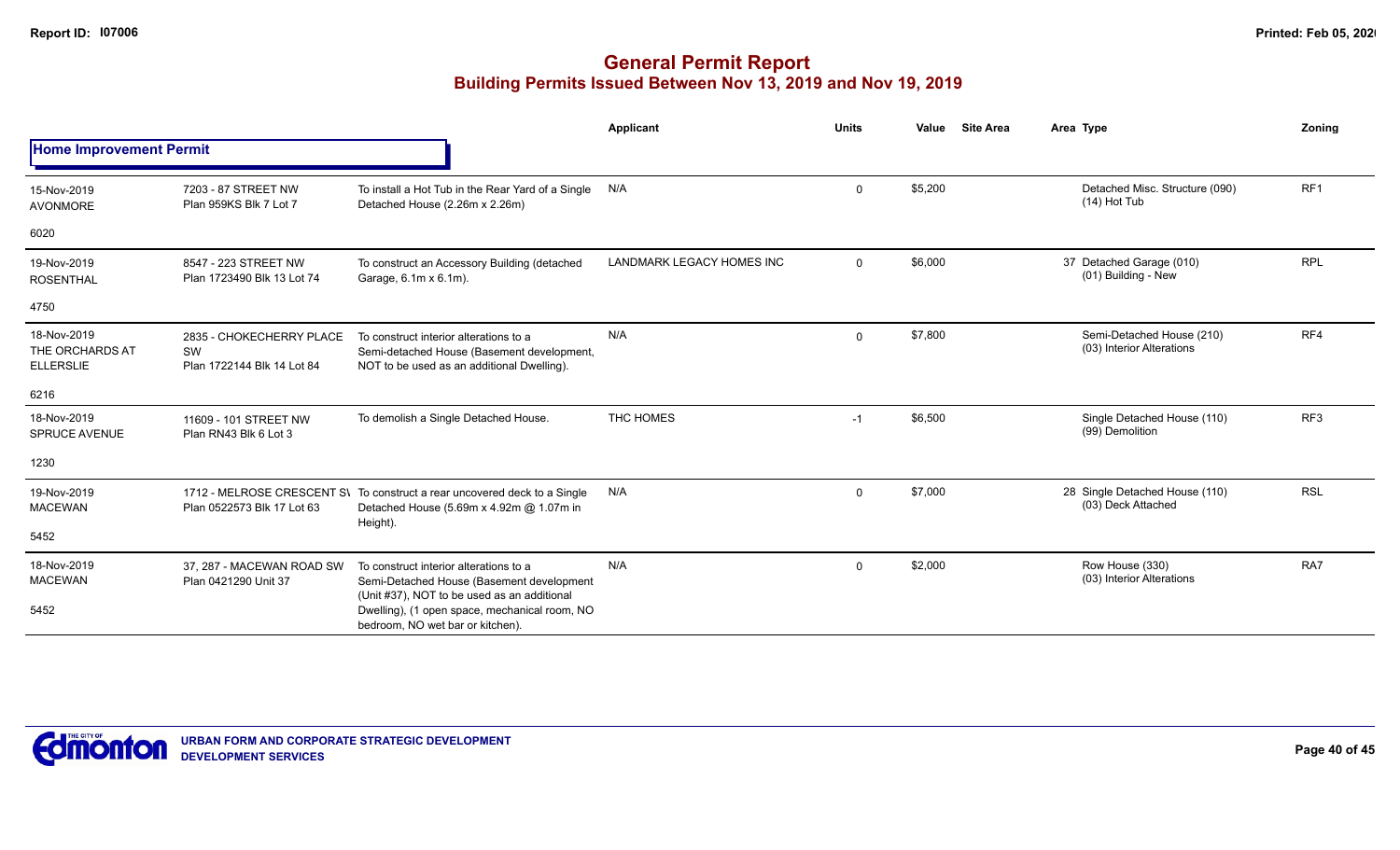|                                                     |                                                                     |                                                                                                                                                                                                                                                       | Applicant                      | <b>Units</b> | Value    | <b>Site Area</b> | Area Type                                                | Zonina          |
|-----------------------------------------------------|---------------------------------------------------------------------|-------------------------------------------------------------------------------------------------------------------------------------------------------------------------------------------------------------------------------------------------------|--------------------------------|--------------|----------|------------------|----------------------------------------------------------|-----------------|
| <b>Home Improvement Permit</b>                      |                                                                     |                                                                                                                                                                                                                                                       |                                |              |          |                  |                                                          |                 |
| 18-Nov-2019<br><b>BALWIN</b><br>2020                | 12820 - 78 STREET NW<br>Plan 5964KS Blk 4 Lot 13                    | To construct interior alterations to a Single<br>Detached House (Basement development, NOT<br>to be used as an additional Dwelling). (1<br>bathroom, 1 office, entertaining room, storage,<br>mechanical room, NO wet bar or kitchen, NO<br>bedroom). | <b>GAON CONSTRUCTION.LTD</b>   | $\Omega$     | \$15,000 |                  | Single Detached House (110)<br>(03) Interior Alterations | RF <sub>1</sub> |
| 14-Nov-2019<br><b>BRINTNELL</b><br>2110             | 433 - BRINTNELL BOULEVARD<br><b>NW</b><br>Plan 1221605 Blk 8 Lot 43 | To construct interior alterations to a Single<br>Detached House (Basement development, NOT<br>to be used as an additional Dwelling) (1 bed, 1<br>bath, study room, living, utility room).                                                             | N/A                            | $\mathbf 0$  | \$22,500 |                  | Single Detached House (110)<br>(03) Interior Alterations | <b>RSL</b>      |
| 13-Nov-2019<br><b>MEYOKUMIN</b><br>6460             | 5323 - 21 AVENUE NW<br>Plan 8121013 Blk 5 Lot 37                    | To construct an interior alterations to a Single<br>Detached House (Basement development, NOT<br>to be used as an additional Dwelling), (2<br>bedroom, 1 bathroom, 1 office, living/rec room,<br>mechanical/laundry room, NO wet bar or<br>kitchen).  | N/A                            | $\Omega$     | \$22,900 |                  | Single Detached House (110)<br>(03) Interior Alterations | <b>RPL</b>      |
| 14-Nov-2019<br><b>BRINTNELL</b><br>2110             | 15516 - 47 STREET NW<br>Plan 0424154 Blk 8 Lot 44                   | To construct interior alterations to a Single<br>Detached House (Basement development, NOT<br>to be used as an additional Dwelling).<br>Den/office, one bathroom, rec room, mechanical<br>room.                                                       | N/A                            | $\mathbf{0}$ | \$20,000 |                  | Single Detached House (110)<br>(03) Interior Alterations | <b>RSL</b>      |
| 14-Nov-2019<br><b>CRYSTALLINA NERA WEST</b><br>2463 | 8032 - 174A AVENUE NW<br>Plan 1822549 Blk 16 Lot 11                 | To construct interior alterations to a<br>Row-House, Unit 8032 (Basement development,<br>NOT to be used as an additional Dwelling). No<br>bedrooms, one bathroom, living room, storage<br>room, mechanical room.                                      | WELCOME HOMES CONSTRUCTION INC | $\Omega$     | \$7,500  |                  | Row House (330)<br>(03) Interior Alterations             | <b>RMD</b>      |
| 19-Nov-2019<br><b>CY BECKER</b>                     | 4823 - 173 AVENUE NW<br>Plan 1524958 Blk 20 Lot 27                  | To install a Hot Tub $(1.89m \times 1.89m)$ in the back N/A<br>yard of a Semi-Detached House.                                                                                                                                                         |                                | $\mathbf{0}$ | \$5,200  |                  | Semi-Detached House (210)<br>$(14)$ Hot Tub              | RF4             |

2611

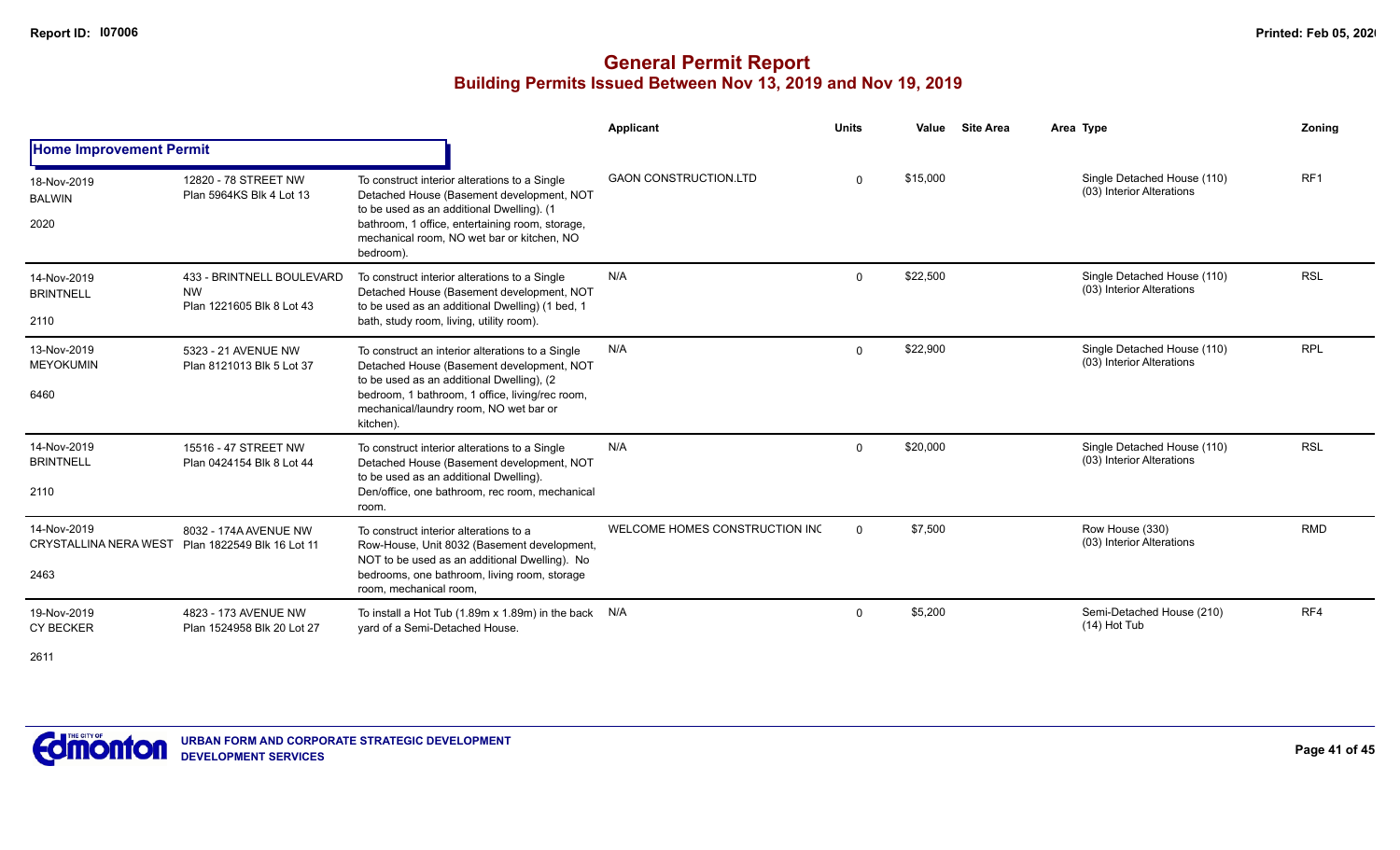|                                       |                                                                        |                                                                                                                                        | Applicant              | <b>Units</b> | Value    | <b>Site Area</b> | Area Type                                                | Zonina          |
|---------------------------------------|------------------------------------------------------------------------|----------------------------------------------------------------------------------------------------------------------------------------|------------------------|--------------|----------|------------------|----------------------------------------------------------|-----------------|
| <b>Home Improvement Permit</b>        |                                                                        |                                                                                                                                        |                        |              |          |                  |                                                          |                 |
| 19-Nov-2019<br><b>GRAYDON HILL</b>    | 2056 - GRAYDON HILL<br><b>CRESCENT SW</b><br>Plan 1723470 Blk 4 Lot 78 | To construct interior alterations to a Single<br>Detached House (Basement development, NOT<br>to be used as an additional Dwelling). 1 | N/A                    | 0            | \$3,000  |                  | Single Detached House (110)<br>(03) Interior Alterations | <b>GHLD</b>     |
| 5468                                  |                                                                        | BATHROOM, 0 BEDROOMS                                                                                                                   |                        |              |          |                  |                                                          |                 |
| 19-Nov-2019<br><b>GRIESBACH</b>       | 4052 - MORRISON WAY NW<br>Plan 1125651 Blk 11 Lot 8                    | To construct interior alterations to a Single<br>Detached House (Basement development, NOT<br>to be used as an additional Dwelling). 2 | N/A                    | $\mathbf 0$  | \$20,000 |                  | Single Detached House (110)<br>(03) Interior Alterations | <b>GLG</b>      |
| 3111                                  |                                                                        | STORAGE ROOMS, 1 BATHROOM, 0<br><b>BEDROOMS</b>                                                                                        |                        |              |          |                  |                                                          |                 |
| 18-Nov-2019<br><b>SUMMERSIDE</b>      | 7307 - 15A AVENUE SW<br>Plan 0525597 Blk 29 Lot 43                     | To construct an Accessory Building (rear<br>detached Garage, 6.10m x 6.10m).                                                           | N/A                    | $\mathbf 0$  | \$6,000  |                  | 37 Detached Garage (010)<br>(01) Building - New          | <b>RPL</b>      |
| 6213                                  |                                                                        |                                                                                                                                        |                        |              |          |                  |                                                          |                 |
| 18-Nov-2019<br><b>BEVERLY HEIGHTS</b> | 10513 - 38 STREET NW<br>Plan 2517KS Blk 25 Lot 5                       | To construct a front uncovered deck (4.32m x)<br>2.33m @ 0.59m in Height) to a Single Detached<br>House, existing without permits.     | PERMIT MASTERS         | 0            | \$2,500  |                  | 10 Single Detached House (110)<br>(03) Deck Attached     | RF <sub>1</sub> |
| 2100                                  |                                                                        |                                                                                                                                        |                        |              |          |                  |                                                          |                 |
| 14-Nov-2019<br><b>TERRACE HEIGHTS</b> | 10128 - 72 STREET NW<br>Plan 2781HW Blk 3 Lot C                        | To construct interior alterations to a Single<br>Detached House (Basement development, NOT<br>to be used as an additional Dwelling) (1 | N/A                    | 0            | \$30,000 |                  | Single Detached House (110)<br>(03) Interior Alterations | RF <sub>1</sub> |
| 6730                                  |                                                                        | bedroom, 1 bathroom, living room, utility room,<br>NO KITCHEN, NO WET BAR).                                                            |                        |              |          |                  |                                                          |                 |
| 19-Nov-2019<br><b>MACTAGGART</b>      | 4911 - MACTAGGART COURT<br><b>NW</b>                                   | To construct interior alterations to a Single<br>Detached House (Basement development, NOT                                             | <b>HAUS RENOVATION</b> | $\Omega$     | \$25,000 |                  | Single Detached House (110)<br>(03) Interior Alterations | <b>RSL</b>      |
| 5477                                  | Plan 0626895 Blk 9 Lot 25                                              | to be used as an additional Dwelling). 1<br>BATHROOM, 1 BEDROOM, 1 GYM                                                                 |                        |              |          |                  |                                                          |                 |
| 13-Nov-2019<br>THE HAMPTONS<br>4461   | 5919 - 203 STREET NW<br>Plan 0424861 Blk 30 Lot 51                     | To construct a rear uncovered deck to a Single<br>Detached House, existing without permits<br>(6.13m x 4.12m @ 0.70m in Height).       | N/A                    | 0            | \$6,300  |                  | 25 Single Detached House (110)<br>(03) Deck Attached     | <b>RPL</b>      |

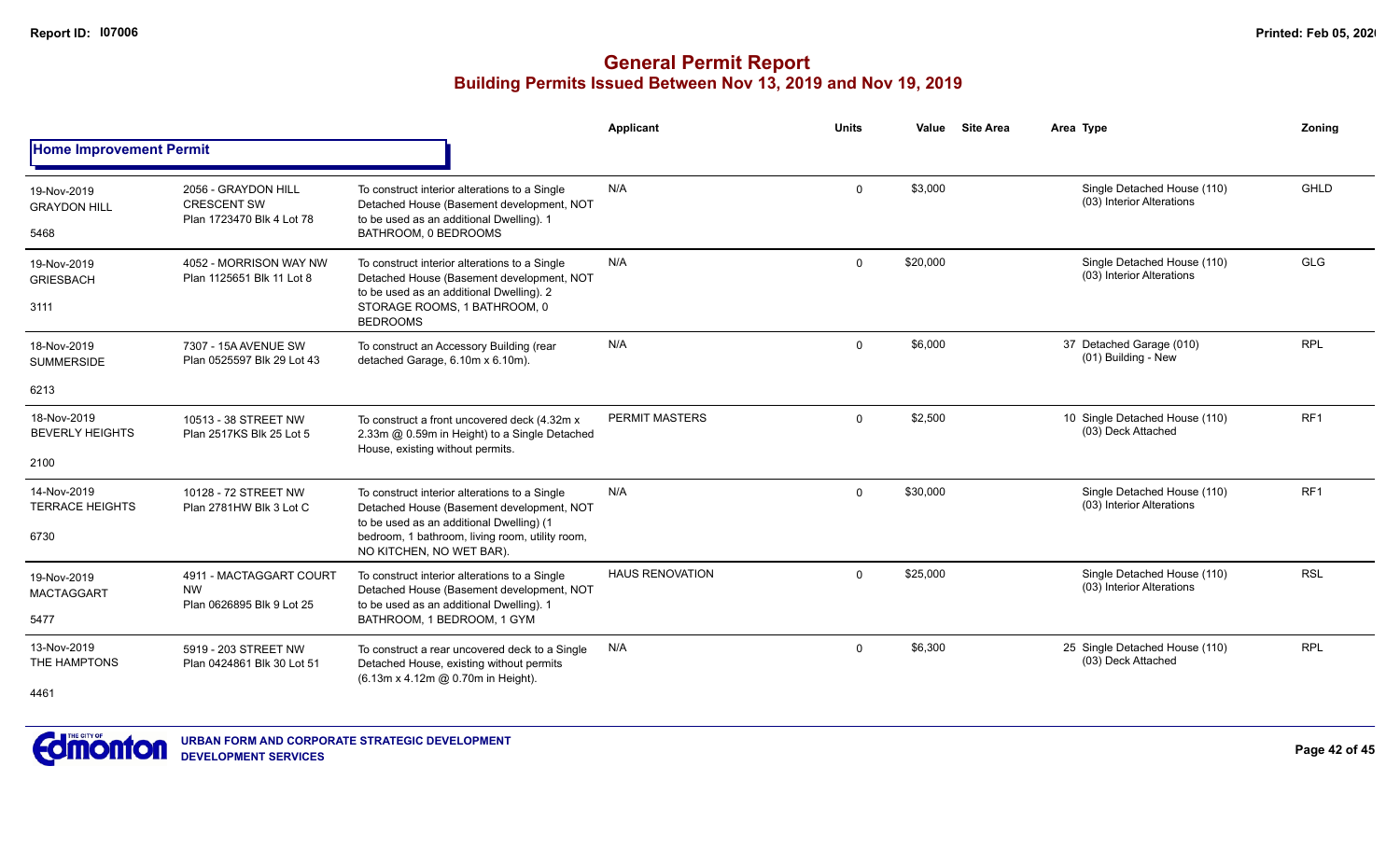|                                             |                                                       |                                                                                                                                                                 | Applicant                                | <b>Units</b> | Value    | <b>Site Area</b> | Area Type                                                | Zonina     |
|---------------------------------------------|-------------------------------------------------------|-----------------------------------------------------------------------------------------------------------------------------------------------------------------|------------------------------------------|--------------|----------|------------------|----------------------------------------------------------|------------|
| <b>Home Improvement Permit</b>              |                                                       |                                                                                                                                                                 |                                          |              |          |                  |                                                          |            |
| 18-Nov-2019<br><b>WINDERMERE</b>            | 3805 - WHITELAW PLACE NW<br>Plan 1025832 Blk 5 Lot 48 | To construct interior alterations to a<br>Semi-detached House (Basement development,<br>NOT to be used as an additional Dwelling). 1                            | N/A                                      | $\mathbf{0}$ | \$10,000 |                  | Semi-Detached House (210)<br>(03) Interior Alterations   | RF4        |
| 5570                                        |                                                       | bedroom, bathroom, furnace room, rec room                                                                                                                       |                                          |              |          |                  |                                                          |            |
| 13-Nov-2019<br><b>CHAPPELLE AREA</b>        | 4212 - CHARLES CLOSE SW<br>Plan 1026610 Blk 2 Lot 44  | To construct a rear uncovered deck to a Single<br>Detached House (3.70m x 5.04m @ 0.98m in<br>Height).                                                          | PERMIT MASTERS                           | $\Omega$     | \$4,700  |                  | 19 Single Detached House (110)<br>(03) Deck Attached     | <b>RSL</b> |
| 5462                                        |                                                       |                                                                                                                                                                 |                                          |              |          |                  |                                                          |            |
| 13-Nov-2019<br><b>KINISKI GARDENS</b>       | 3644 - 43A AVENUE NW<br>Plan 8022725 Blk 22 Lot 12    | To construct a rear uncovered deck to a Single<br>Detached House, existing without permits<br>(3.65m x 3.63m @ 1.77m in Height).                                | PERMIT MASTERS                           | $\Omega$     | \$3,300  |                  | 13 Single Detached House (110)<br>(03) Deck Attached     | <b>RPL</b> |
| 6370                                        |                                                       |                                                                                                                                                                 |                                          |              |          |                  |                                                          |            |
| 13-Nov-2019<br><b>CHAPPELLE AREA</b>        | Plan 1823306 Blk 30 Lot 67                            | 7456 - CHIVERS CRESCENT SW To construct interior alterations to a<br>Semi-detached House (Basement development,<br>NOT to be used as an additional Dwelling). 1 | KLAIR CUSTOM HOMES (EDMONTON) L'         | $\Omega$     | \$20,300 |                  | Semi-Detached House (210)<br>(03) Interior Alterations   | <b>RMD</b> |
| 5462                                        |                                                       | BEDROOM, 1 BATHROOM                                                                                                                                             |                                          |              |          |                  |                                                          |            |
| 18-Nov-2019<br><b>CHAPPELLE AREA</b>        | 6345 - CARTMELL ROAD SW<br>Plan 1820782 Blk 28 Lot 31 | To construct interior alterations to a<br>Semi-detached House (Basement development,<br>NOT to be used as an additional Dwelling). 1                            | KLAIR CUSTOM HOMES (EDMONTON) L'         | $\Omega$     | \$20,300 |                  | Semi-Detached House (210)<br>(03) Interior Alterations   | RF4        |
| 5462                                        |                                                       | bedroom, bathroom, living area/tech area,<br>furnace room                                                                                                       |                                          |              |          |                  |                                                          |            |
| 19-Nov-2019<br><b>CRYSTALLINA NERA WEST</b> | 18156 - 75 STREET NW<br>Plan 1323419 Blk 7 Lot 36     | To construct interior alterations to a Single<br>Detached House (Basement development, NOT<br>to be used as an additional Dwelling). 1                          | MATT & ASH CONSTRUCTION & DESIGN<br>INC. | $\mathbf 0$  | \$5,000  |                  | Single Detached House (110)<br>(03) Interior Alterations | <b>RPL</b> |
| 2463                                        |                                                       | BATHROOM, 1 BEDROOM                                                                                                                                             |                                          |              |          |                  |                                                          |            |
| 19-Nov-2019<br><b>CHAMBERY</b>              | 17516 - 110 STREET NW<br>Plan 1020435 Blk 87 Lot 11   | 1110722 ALBERTA LTD O/A FINESSE<br>To construct interior alterations to a Single<br>Detached House (Basement development, NOT<br><b>HOMES</b>                   |                                          | $\Omega$     | \$7,000  |                  | Single Detached House (110)<br>(03) Interior Alterations | <b>RSL</b> |
| 3120                                        |                                                       | to be used as an additional Dwelling), (1<br>bathroom, mechanical room, open space, NO<br>bedroom, NO kitchen or wet bar).                                      |                                          |              |          |                  |                                                          |            |

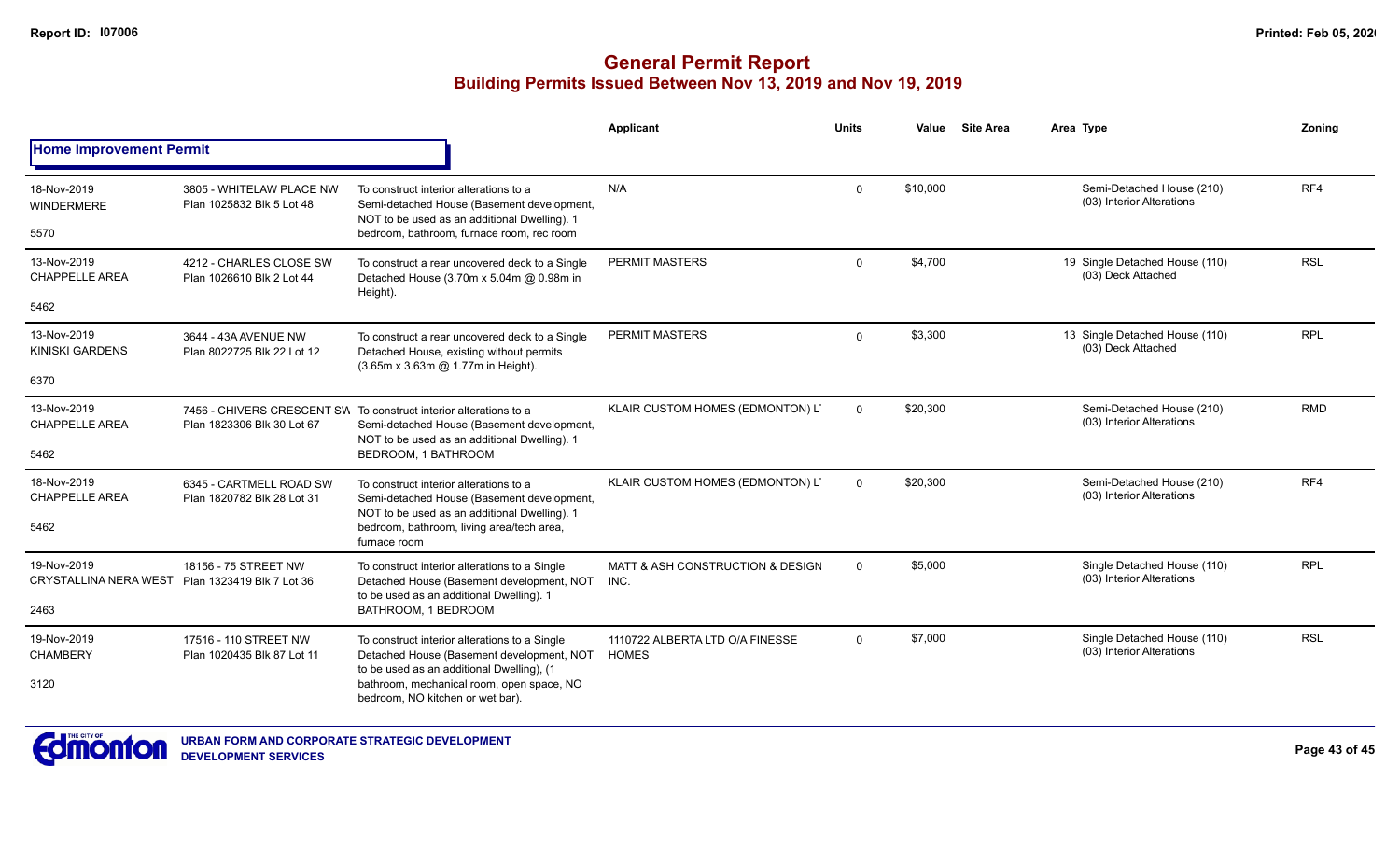|                                       |                                                                        |                                                                                                                                                                                                                                             | <b>Applicant</b>         | <b>Units</b> | Value    | <b>Site Area</b> | Area Type                                                | Zoning          |
|---------------------------------------|------------------------------------------------------------------------|---------------------------------------------------------------------------------------------------------------------------------------------------------------------------------------------------------------------------------------------|--------------------------|--------------|----------|------------------|----------------------------------------------------------|-----------------|
| <b>Home Improvement Permit</b>        |                                                                        |                                                                                                                                                                                                                                             |                          |              |          |                  |                                                          |                 |
| 15-Nov-2019<br><b>GRAYDON HILL</b>    | 2063 - GRAYDON HILL<br><b>CRESCENT SW</b><br>Plan 1723470 Blk 9 Lot 20 | To construct an Accessory building (detached<br>Garage, 6.10m x 6.10m).                                                                                                                                                                     | ASAP GARAGE BUILDERS INC | $\Omega$     | \$6,000  |                  | 37 Detached Garage (010)<br>(01) Building - New          | <b>GHLD</b>     |
| 5468                                  |                                                                        |                                                                                                                                                                                                                                             |                          |              |          |                  |                                                          |                 |
| 15-Nov-2019<br><b>WEBBER GREENS</b>   | 9423 - 209 STREET NW<br>Plan 1624038 Blk 44 Lot 63                     | To construct a rear uncovered deck with<br>Privacy Screen to a Semi-detached House<br>(deck, 3.20m x 3.05m @ 0.98m in Height and                                                                                                            | LINCOLNBERG HOMES LTD    | $\Omega$     | \$2,500  |                  | 10 Semi-Detached House (210)<br>(03) Deck Attached       | RF <sub>5</sub> |
| 4740                                  |                                                                        | privacy screen @ 1.80m in Height).                                                                                                                                                                                                          |                          |              |          |                  |                                                          |                 |
| 15-Nov-2019<br><b>WEBBER GREENS</b>   | 9423 - 209 STREET NW<br>Plan 1624038 Blk 44 Lot 63                     | To construct interior alterations to a<br>Semi-detached House (Basement development,<br>NOT to be used as an additional Dwelling) (1                                                                                                        | LINCOLNBERG HOMES LTD    | $\Omega$     | \$25,000 |                  | Semi-Detached House (210)<br>(03) Interior Alterations   | RF <sub>5</sub> |
| 4740                                  |                                                                        | bed, 1 bath, family room, utility).                                                                                                                                                                                                         |                          |              |          |                  |                                                          |                 |
| 18-Nov-2019<br><b>CHAPPELLE AREA</b>  | 1421 - CAREY WAY SW<br>Plan 1026746 Blk 3 Lot 14                       | To construct an Accessory Building (shed,<br>4.88m x 4.88m) in the rear yard of a Single<br>Detached House, shed existing without permits.                                                                                                  | N/A                      | $\Omega$     | \$700    |                  | 24 Shed (040)<br>(01) Building - New                     | <b>RSL</b>      |
| 5462                                  |                                                                        |                                                                                                                                                                                                                                             |                          |              |          |                  |                                                          |                 |
| 19-Nov-2019<br><b>JACKSON HEIGHTS</b> | 612 - JENNER COVE NW<br>Plan 9222330 Blk 19 Lot 150                    | To construct a rear uncovered deck (irregular<br>shaped, 9.87m x 3.32m @ 1.61m in Height) to a<br>Single Detached House, existing without                                                                                                   | N/A                      | $\Omega$     | \$5,300  |                  | 21 Single Detached House (110)<br>(03) Deck Attached     | RF <sub>1</sub> |
| 6330                                  |                                                                        | permits.                                                                                                                                                                                                                                    |                          |              |          |                  |                                                          |                 |
| 19-Nov-2019<br><b>HOLYROOD</b>        | 9601 - 85 STREET NW<br>Plan 1921410 Blk 1 Lot 18A                      | To construct interior alterations and an<br>extension to an uncovered deck of a Single                                                                                                                                                      | WERNZIES CONSULTING LTD  | $\Omega$     |          |                  | Single Detached House (110)<br>(03) Interior Alterations | RF1             |
| 6310                                  |                                                                        | Detached House (total deck 6.1m x 3.66m @<br>0.91m in Height, irregular shaped); (Basement<br>development, NOT to be used as an additional<br>Dwelling), (1 bedroom, 1 bathroom, open<br>space, mechanical room, NO wet bar or<br>kitchen). |                          |              |          |                  |                                                          |                 |